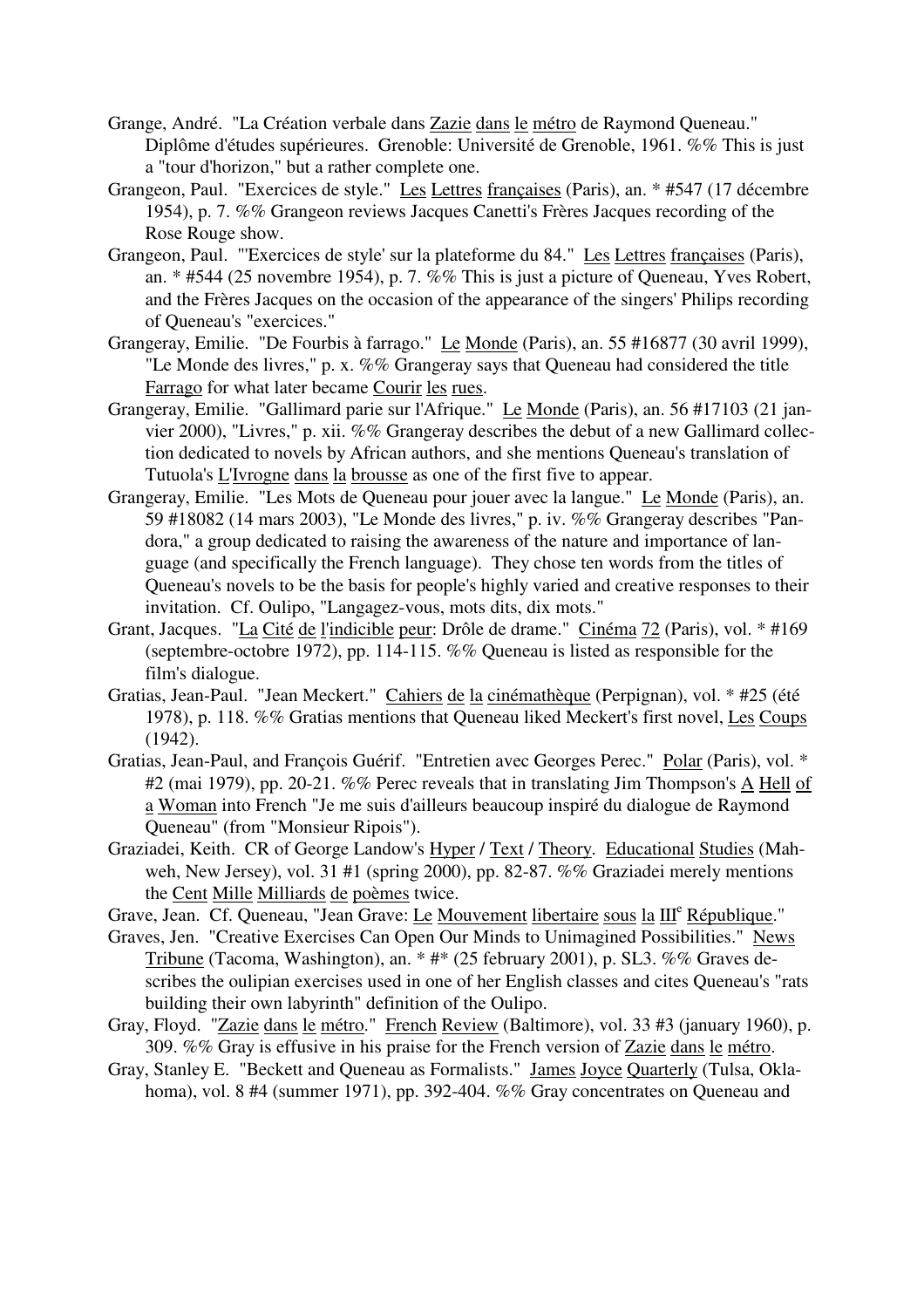the structural elements he used, with most of his attention going to Le Chiendent.

Gray, Stanley E. Cf. Jordan Stump, "Les Statuts du nom dans les romans de Raymond Queneau."

- Gréco, Juliette. "Gréco." 33 rpm record. Columbia CL 992. New York: 1957. %% Gréco sings Queneau's "Chanson de Gervaise."
- Gréco, Juliette. Jujube. Paris: Stock, 1983. %% In this relatively light autobiography, Gréco describes her early life in Paris and how she came to sing Queneau's "Si tu t'imagines..." (pp. 118-152, especially pp. 122 and 138-143). For a noticeably different version, cf. Anne-Marie Cazalis, Les Mémoires d'une Anne; cf. also Michel Grisolia and Françoise Mallet-Joris, Juliette Gréco.
- Gréco, Juliette. "Juliette Gréco chante Guy Béart." Accompanied by Freddy Balta and Henri Patterson. Seventh series. 45 rpm record. Fontana 460.539 ME. %% Gréco sings "Chandernagor," "Que j'aime," and "Les Lunettes," as well as Queneau's "La Complainte" (music for all by Béart).
- Gréco, Juliette. Cf. Anonymous, "Deux Goncourt se sont partagé Juliette Gréco," "Nos Echos," and "Raymond Queneau revisité"; Anonymous, ed., "L'Age d'or de Saint-Germaindes-Prés," "Chansons de poëtes," and "Paris et la France en chansons"; Astrid Bouygues and Daniel Delbreil, "Claude Simonnet face à l'homme Raymond Queneau," p. 32; Jean-Marie Catonné, Queneau; Peter J. Conradi, Iris Murdoch: A Life, p. 255; Bertrand Dicale, Juliette Gréco: Les Vies d'une chanteuse; Florence Dupont, "Gréco raconte Juliette"; Jean-Claude Klein, Florilège de la chanson française; Pierre Latoret, "Gréco"; Queneau, "Pierre Mac Orlan"; Claude Rameil, La TSF de Raymond Queneau, pp. 165-167; Dominique de Ribbentrop, "Petite Discographie portative"; Paul Webster and Nicholas Powell, Saint-Germain-des-Prés.
- Gredy, Jean-Pierre. "Valentine ou Le Vélo magique." In La Revue des Ballets de Paris (1956-1957), no pages. %% Gredy summarizes the plot of this "féerie en dix tableaux."
- Green, J. C. R., and Michael Edwards, ed. Prospice (Portree, Scotland), vol. \* #8 (\* 1978). %% Cf. Anonymous, "Getting to Know Queneau"; Peter Collier, CR of Michael Edwards' Prospice #8; Christopher Shorley, CR of Raymond Queneau (Prospice #8).
- Greenberg, Judith L. CR of Queneau's Journal 1939-1940. World Literature Today (Norman, Oklahoma), vol. 61 #2 (spring 1987), p. 244. %% This is just a brief and positive review of the Journal.
- Greenberg, Martin. Cf. Claude-Edmonde Magny, "French Literature Since 1940."
- Greene, John. Cf. Marc Lapprand, "Du statut critique de l'Oulipo."
- Greene, Robert W. CR of La Morale élémentaire. Books Abroad (Norman, Oklahoma), vol. 50 #4 (autumn 1976), p. 833. %% Greene concerns himself primarily with the form of the first section of this work but does praise the other parts as well.
- Grégeois, Stanislas. "L'Ecran n'est pas crevé." Télérama (Paris), an. \* #1517 (10 février 1979), p. 34. %% Grégeois goes on at some length to say that he finds the film version of Pierrot mon ami to be rather pedestrian.
- Greilsamer, Laurent. "Flaubert et Proust aussi faisaient des fautes!" Le Monde (Paris), an. 61 #18674 (8 février 2005), p. 17. %% Greilsamer discusses the poor spelling of current French youth and cites a line from Queneau: "L'orthographe est plus qu'une mauvaise habitude, c'est une vanité" (towards the end of "Ecrit en 1937").
- Grenier, Jean. Sous l'Occupation. Ed. Claire Paulhan and Gisèle Sapiro. Paris: Editions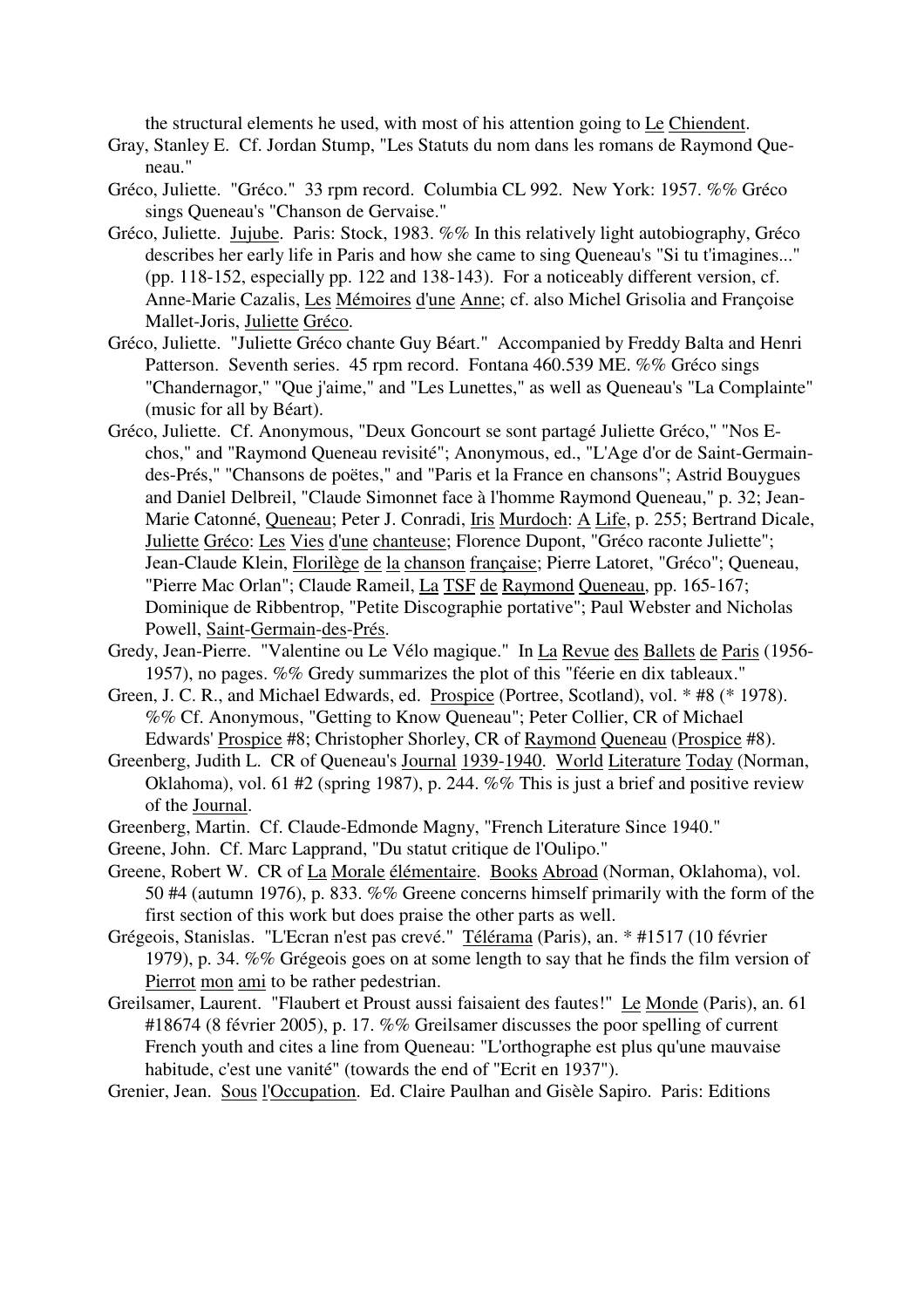Claire

Paulhan, 1997. %% Grenier just barely mentions Queneau on pp. 157, 331, and 345. Grenier, Jean. Cf. Queneau, "The Styrene Song."

Grenier, Martine. "Proposition d'une lecture 'mythico-logique' du roman Un Rude Hiver de Raymond Queneau." Mémoire de maîtrise. Directrice Claude Debon. Paris: Université de Paris III (Sorbonne nouvelle), 1992. %% In a first section Grenier offers "étude de faits extra-romanesques propres à accréditer l'hypothèse de lecture" and "analogies troublantes"; her second section looks at "rencontres et rendez-vous," "gros plan sur la mère," "mise en scène d'un double inceste," and "représentations de la cyclicité." [This work is available at the Centre de recherches "L'Esprit nouveau en poésie"; Institut de littérature française; université de Paris III; 13, rue de Santeuil, 75005. It will be necessary to contact Professeur Daniel Delbreil beforehand in order to receive authorization.]

Grenier, Roger. "Dino, le chien de Queneau." In his Les Larmes d'Ulysse. Collection "L'Un et

l'autre." Paris: Gallimard, 1998, pp. 163-165. %% Grenier's work consists of short sketches about his own dogs and those appearing in literature. These brief pages concerning Queneau merely mention the short story "Dino," his other works with a dog involved, his last dog (Taï-Taï), and other inconsequentialities.

- Grenier, Roger. "Les Dix Académiciens Goncourt ont livré à la TV (installée chez Dorgelès) les noms de leurs favoris." France-soir (Paris), an. \* #3531 (2 décembre 1955), p. 9. %% Grenier describes the situation and cites Queneau's choice for the year. Cf. Anonymous, "Les Dix veulent jouer à télé-Goncourt"; Paul Morelle, "Va-t-on dépoussiérer le Goncourt?"
- Grenier, Roger. "En trois ouvrages insolites: Des Hommes très étranges." Elle (Paris), vol. \* #926 (20 septembre 1963), p. 47. %% This presentation of Bords has a limited scope: "what strange people and ideas Queneau writes about!" and "how different this is from the Queneau we have read!"
- Grenier, Roger. "Farces et satrape." Nouvel Observateur (Paris), vol. \* #29 (3 juin 1965), p. 19. %% This review of Les Fleurs bleues is in the form of an exchange between Bouvard and Pécuchet. Noël Arnaud has an article with this same title.
- Grenier, Roger. "Le Premier Tome de L'Encyclopédie de la Pléiade (sur 40 prévus) présenté hier." France-soir (Paris), an. \* #3597 (17 février 1956), p. 7. %% Grenier only describes the circumstances of launching the first volume, with no analysis or evaluation.
- Grenier, Roger. "Queneau et le chinook." L'Evénement (Bruxelles), an. \* #27 (avril 1968), pp. 26-27. %% This is a very general article.
- Grenier, Roger. "Raymond Queneau." Bulletin du Club français de la médaille (Paris), vol. \* #42 ( $1^{ier}$  trimestre 1974), pp. 53 and 57. %% This is a very general article.
- Grenier, Roger. "Raymond Queneau, de l'Académie Goncourt et du Collège de 'pataphysique, va devenir jeudi le Diderot du vingtième siècle." Journal du dimanche (Paris), an. 11 #483 (12 février 1956), p. 4. %% Grenier concentrates on presenting Queneau rather than the Encyclopédie de la Pléiade.
- Grenier, Roger. Cf. Bertrand Tassou, "Coquetèle chez Gallimard."
- Grépon, Marguerite. "A Travers les cercles poétiques." Les Nouvelles littéraires (Paris), an. 40 #1823 (9 août 1962), p. 2. %% Grépon summarizes the aims of lettrism and only mentions Queneau in terms of his creating what really is a certain "poésie nouvelle" in his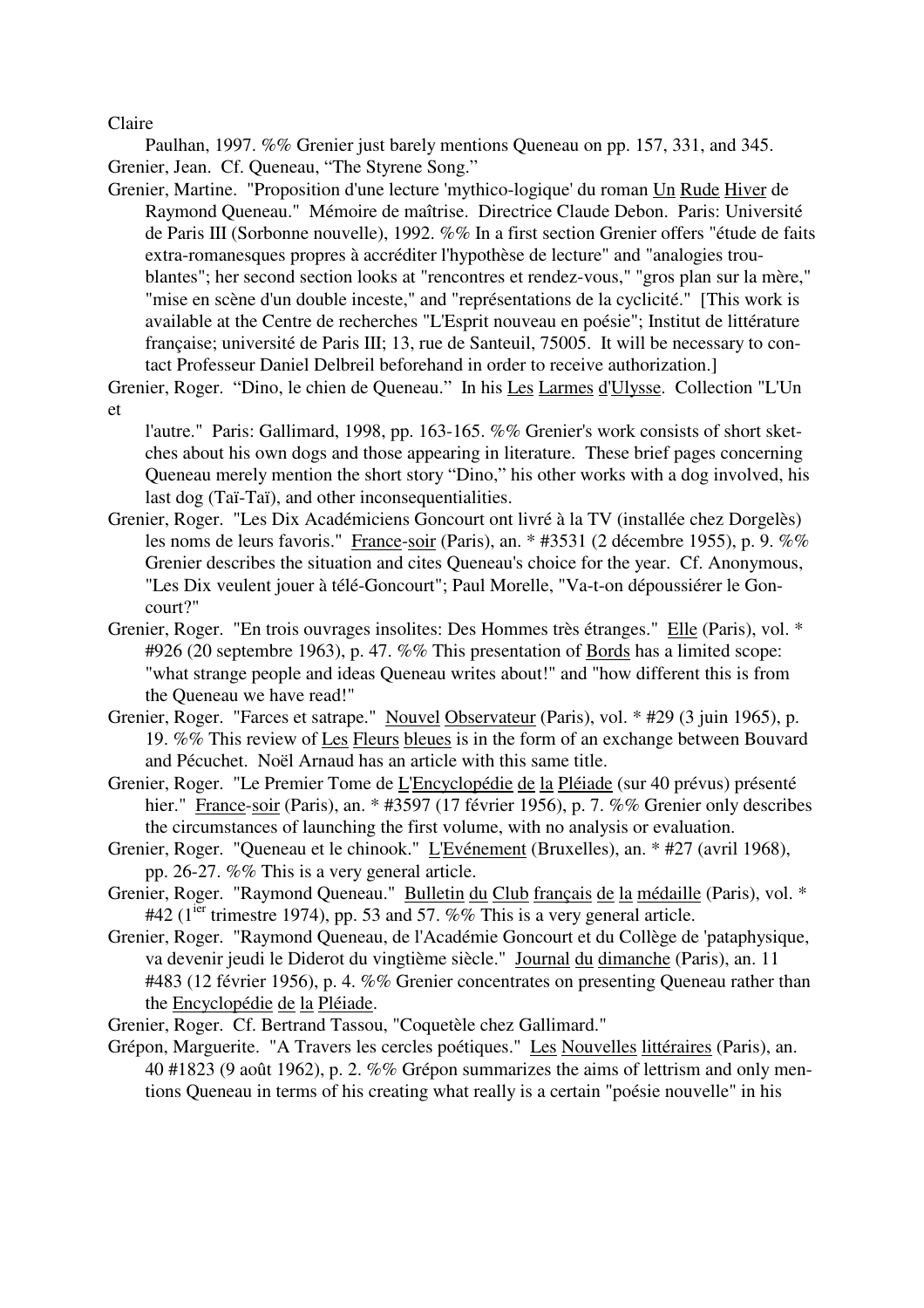Cent Mille Milliards de poèmes.

- de Grève, Claude. "André Blavier, Raymond Queneau, Lettres croisées 1949-1976." Revue d'histoire littéraire de la France (Paris), an. 91 #4-5 (juillet-octobre 1991), p. 806. %% De Grève's review of this work is positive but does not have much content.
- Griffe, Georges. Ressemblance garantie. Paris: Editions de Paris, 1957. %% This consists of a

series of eight pastiches of Queneau's "exercices," in this case about a trout in a river.

- Griffiths, Paul. "Modern Ensembles." The Musical Times (London), vol. 123 #1675 (september 1982), pp. 621-622. %% Griffith notes René Leibowitz's "Explanation of metaphors."
- Grignon, Laurent. "Gnose et eschatologie dans Zazie dans le métro de Raymond Queneau." Recherches sur l'imaginaire (Angers), vol. \* #19 (\* 1989), pp. 161-173. %% Grignon shows how Queneau's novel is both realistic and anti-realistic and how, on the basis of this conflict, he finds a decidedly gnostic bias to the work. Quite a provocative article.

Griliquez, Eve. "En bonne compagnie." Cahiers littéraires de l'ORTF (Paris), an. 6 #9 (28 jan-

vier 1968), pp. 36-37. %% The introduction to this text announces the presentation of her "Omajakeno" show on France-Culture. The text itself seems to be a general introduction to the show.

- Griliquez, Eve. "Mes Potes les poètes." 33 rpm record. Unidisc UN200. %% This contains Queneau's "De l'information nulle à une certaine espèce de poésie," "Le Pour et le contre," and "La Grand-mère voltairienne à son petit-fils qui ne l'était pas" (music for all by Benoît Charvet).
- Griliquez, Eve, and Brigitte Sabouraud, ed. "Omajakeno ou 'Si tu t'imagines'." 33 rpm LP record. Le Chant du monde LDX-A-6029-XPI 6029. %% This is a recording of a stage show of this same name at the "Théâtre des Trois Baudets." Various people present various works. Side A: "Si tu t'imagines," "Le Début et la fin," "De l'information nulle à une certaine espèce de poésie," "Ballade en proverbes du vieux temps," "St Ouen's blues," "Poème avec des points de suspension," "Encore les pigeons," "Fleur de coqtèle," "Haute société," "La Croqueuse de diamants," and Exercices de style: "Récit," "Réactionnaire," "Homéoptotes," "Côté subjectif," and "Botanique." Side B: a passage from Zazie dans le métro (chapter 8), "La rue Montorgueil," "Les Pauvres d'autrefois," "Nocturnes," "Tuileries de mes peines," "Vieillir," "Chanson grave," "Le Pour et le contre," "Maigrir," "L'Hi-ver qui court par les rues," "Pour un art poétique": "Un poème c'est bien peu de chose," "Adieu ma Terre ronde," "Bien placés bien choisis," "Bon dieu de bon dieu," "Quand les poètes s'ennuient," "Ce soir si j'écrivais un poème," "Pour un art poétique," "Encore l'art po," and "Un Train qui siffle." Cf. Anonymous, "En toutes lettres," "Hommage à Que-neau," "Omajakeno," and "Queneau dans le métro"; René Bourdier, "Q.U.E.N.E.A.U. pris à la carotte des Trois Baudets"; Paul Carrière, "Omajakeno"; Claude Couffon, "Un Spec-tacle Queneau"; Kuger, "Si tu t'imagines..."; Jacques Lemarchand, "'Si tu t'imagines' à la Gaité-Montparnasse"; Jean-Pierre Leonardini, "Zazie au caf'conc'... 'Si tu t'imagines.' Spectacle Raymond Queneau aux 'Trois Baudets'"; Yvonne Maymont, CR of the "Omaja-keno" record; Gérald Messadié, "Un Ravissant 'Omajakeno'"; Michel Perrin, "Queneau-sur-scène"; Ph., "Omajakeno"; Queneau, "Quatre Poèmes"; André Ransan, "Aux Trois Baudets 'Si tu t'imagines' de Raymond Queneau"; Claude Sarraute, "Omajakeno"; Anne Villelaur, CR of the "Omajakeno" record; Bruno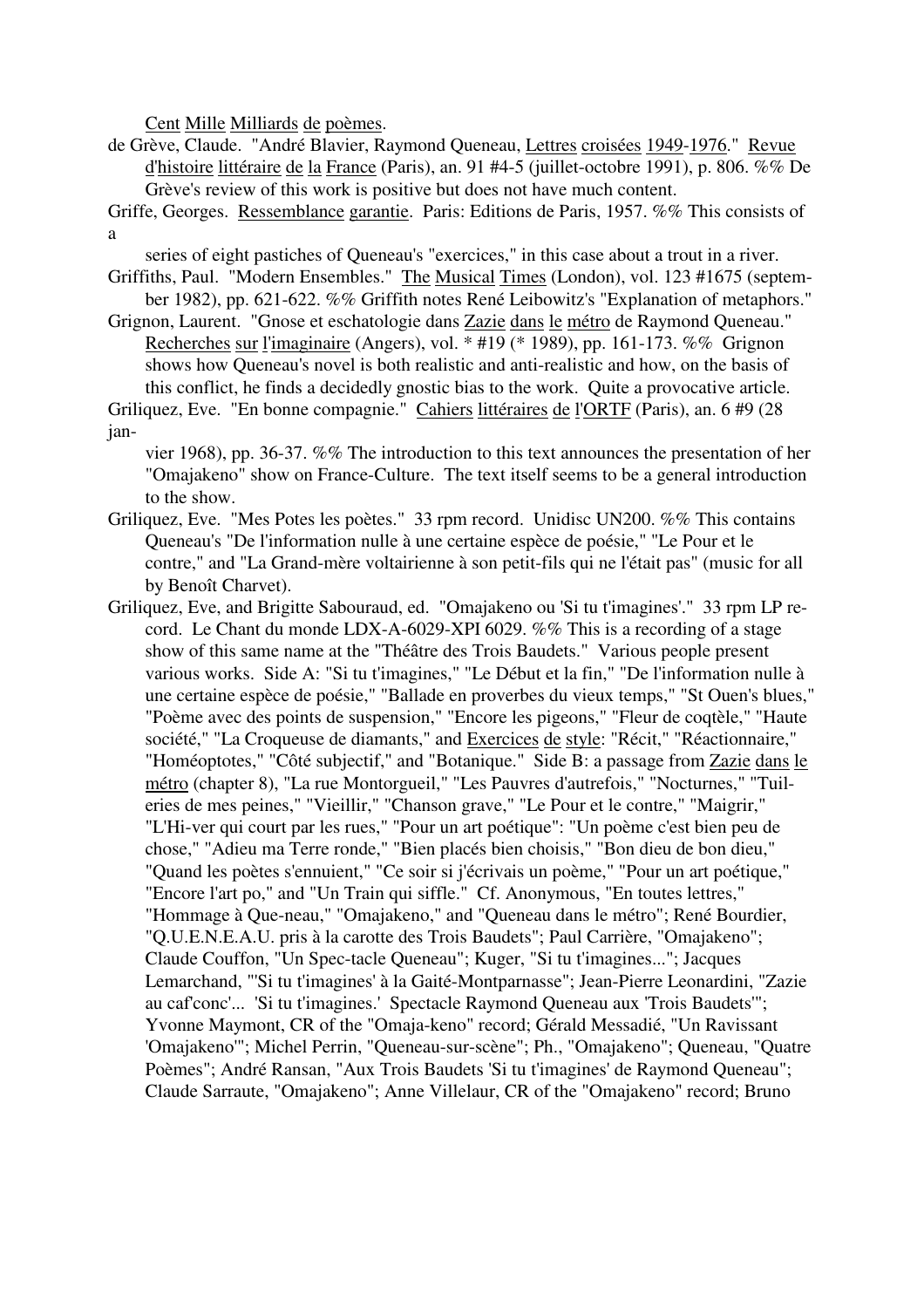Villien, "Sous le signe de Queneau."

- Griliquez, Eve. Cf. Astrid Bouygues, "Entretien avec Eve Griliquez, pionnière des spectacles Queneau"; Daniel Delbreil, "Grande Soirée Queneau à la S.G.D.L."; J. M., "Rencontré: Eve Griliquez"; Denis Solignac, "«Omajakeno»: Queneau retrouvé"; Denis Solignac, "«Omajakeno»: Queneau retrouvé"; Claire Leforestier, "'Miroirakeno' d'Eve Griliquez: L'Equilibriste réfléchi"; F. V., "Zazie rue de la Gaîté."
- Grisolia, Michel, and Françoise Mallet-Joris. Juliette Gréco. Paris: Seghers, 1975. %% The authors give some idea (pp. 13-15) of how Gréco came to sing Queneau's "Si tu t'imagines." Cf. Anne-Marie Cazalis, Les Mémoires d'une Anne, and Juliette Gréco, Jujube, for alternate versions.
- Grodent, Michel. "Borgès ne serait-il pas, par hasard, verviétois?" Le Soir (Bruxelles), an. 97 #32 (8 février 1983), p. 22. %% Grodent recommends Blavier's Fous littéraires most enthusiastically but without much depth.
- Grodent, Michel. "Queneau-Blavier: Pour tout savoir sur une amitié 'pataphysicienne." Le Soir (Bruxelles), an. 102 #228 (29 septembre 1988), p. 26. %% Grodent interviews Jean-Marie Klinkenberg, who had just edited Queneau and Blavier's Lettres croisées 1949- 1976.
- Grodent, Michel. "Queneau de A jusqu'à Zazie." Le Soir (Bruxelles), an. 89 #230 (3 octobre 1975), p. 9. %% Grodent gives a brief but positive review of the Queneau exposition at the Bibliothèque royale.
- Grögerová, Bohumila. Cf. Pierre Daix, "Raymond Queneau aneb \_vicení stylu."
- Groos, René. "Et le public?" Lettres Françaises (Paris), an. 4 #25 (14 octobre 1944), p. 5. %% Groos addresses a certain "crise du livre" and cites Queneau as to how much the average Frenchman was spending on books before the war. He also refers to Armand Salacrou and André Billy on the subject. Cf. Dominique Arban, "Drôle de querelle"; Billy, "Y a-t-il une crise du livre? -- Sur le divorce de la critique et du public. -- Tentatives d'hier et d'aujourd'hui"; Jacques Carat, "Crise de l'imprimerie"; Queneau, "La Crise de la librairie."
- Gros, Léon-Gabriel. CR of Les Petits Romantiques français. Les Cahiers du Sud (Marseille), an. 37 #303 (\* 1950), pp. 343-344. %% Gros mentions "Defontenay," Queneau's contribution to this anthology.
- Gros, Léon-Gabriel. "De la négation à l'espoir." Cahiers du Sud (Marseille), an. 38 #305 (1<sup>ier</sup> semestre 1951), pp. 127-132. %% La Petite Cosmogonie portative is the first work which Gros considers in this column, and he is somewhat ambivalent about it.
- Gros, Léon-Gabriel. "Un Lyrisme sans complaisance." Cahiers du Sud (Marseille), an. 34 #283 (\* 1947), pp. 501-507. %% This merely mentions that Queneau is a poet (p. 502).
- Gros, Léon-Gabriel. "Misère du roman." Dernière Heure (Marseille), an. \* #27 (11 décembre 1944), pp. 1-2. %% Gros describes the general state of the French novel, adding "Signalons aussi les tentatives de Raymond Queneau, dont les romans valent par la variété de prises de vues, l'étourdissante virtuosité technique."
- Gros, Léon-Gabriel. "Zazie sur l'Acropole." Le Provençal (Marseille), an. \* #10150 (15 avril 1973), p. 13. %% This is a fairly standard review of Queneau's Voyage en Grèce.
- Grosjean, Anne. "Colloque international Raymond Queneau à Verviers (ville qui detient les legs 'livresque' du poète): Elévation, esprit, éloquence... ou le tour de force culturel d'André Blavier." La Meuse (Liège), an. # (13 septembre 1984), p. . %% Grosjean of-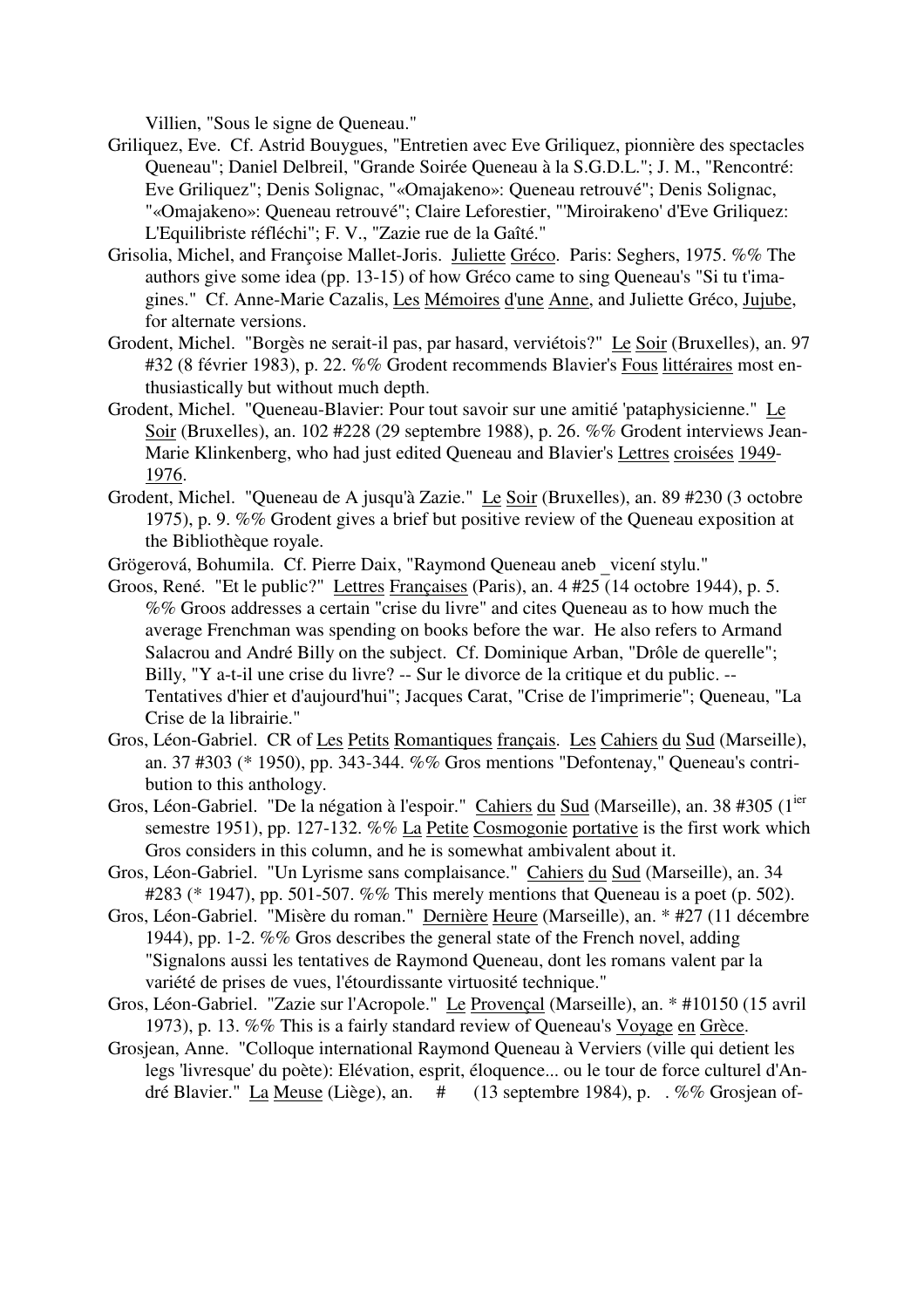fers an extensive and chatty review of the 1984 colloquium in Verviers, with many citations from the participants.

- Grosjean, Jean. "Raymond Queneau encyclopédiste." In Raymond Queneau. Cahier de l'Herne #29. Ed. Andrée Bergens. Paris: Editions de l'Herne, 1975, pp. 302-304. %% This is more of a tribute than an analytical article. It reappeared in the 1999 edition.
- Grosjean, Jean. "Raymond Queneau: Un Adulte." Nouvelle Revue française (Paris), vol. 42 #247 (juillet 1973), pp. 86-88. %% Grosjean investigates the totality of Queneau's outlook as revealed in the collected articles of Le Voyage en Grèce rather than in specific aspects of them.
- Grosjean, Jean. Cf. Roger Shattuck, "Farce & Philosophy."
- Grössel, Hanns. "Innenansicht eines Außenseiters: Zum hundertsten Geburtstag von Max Jacob (1876-1976)." Akzente (München), vol. 23 #4 (august 1976), pp. 298-305. %% The references to Queneau (pp. 298 and 304) are only incidental.
- Grössel, Hanns. "Queneau lebt." Die Zeit (Hamburg), an. 34 #2 (5 januar 1979), p. 30. %% Grössel speaks of the retitling and redirecting of the Temps mêlés magazine.
- Grössel, Hanns. "Reichsprotektorat Frankreich. Raymond Queneaus Roman über den Kriegswinter 1916/1917." Süddeutsche Zeitung (München), an. \* #293 (20-21 dezember 1975), p. 50. %% Grössel looks at Ein Winter in Le Havre, Eugen Helmlé's German translation of Un Rude Hiver.
- Grössel, Hanns. "Surrealistische Ahrenlese. Zufallsfunde bei Aragon und Queneau." Süddeutsche Zeitung (München), an. 29 #264 (15 november 1973), "Buch und Zeit," p. 5. %% Grössel considers Eugen Helmlé's German translation of Odile along with a work by Aragon.
- Grossman, Edith. Cf. Julian Rios, Loves That Bind.
- Grote, Hans. Cf. Astrid Poier-Bernhard, "Oulipotische Rekurse auf das Sonett."
- Grover, Frederic. "Les Années 30 dans la correspondance Gide-Paulhan." Modern Language Notes (Baltimore), vol. 95 #4 (may 1980), pp. 830-849. %% Grover cites a letter from Jean Paulhan to André Gide dated 17 septembre 1939. Paulhan speaks about the dispersal of the NRF team due to the war, mentioning Queneau and Petitjean in his first words (p. 842).
- Grover, Stephen. "Le Dimanche de la Vie Recreates Paris '30s." New York Herald Tribune / Washington Post (Paris), vol. \* #26134 (20 janvier 1967), p. 10. %% Grover reviews the film version without any reference at all to the novel or to Queneau.
- Groza, Liviu. "Parallélismes phraséologiques franco-roumains. Le Cas des expressions 'demander l'aman' et 'faire des salamalecs'." Revue de linguistique romane (Strasbourg), vol. 60 #239-240 (juillet-décembre 1996), pp. 403-412. %% Groza just cites Queneau twice on p. 411.
- Guedj, Denis. L'Empire des nombres. Collection "Découvertes." Paris: Gallimard, 1996. %% In this general work on the history and use of mathematics, Guedj describes Cent Mille Milliards de poèmes on p. 31 and cites passages from Claude Berge's "Pour une analyse potentielle de la littérature combinatoire" on pp. 164-165.
- Guégan, Gérard. "L'Ecrivain 'pataphysicien Raymond Queneau est mort. Mon cul! Vive Zazie." Libération (Paris), vol. \* #867 (26 octobre 1976), pp. 1 and 3. %% Guégan's obituary is on the humorous side.

Guégan, Gérard. "Maître de soi-même." Les Nouvelles littéraires (Paris), an. 60 #2835 (6 mai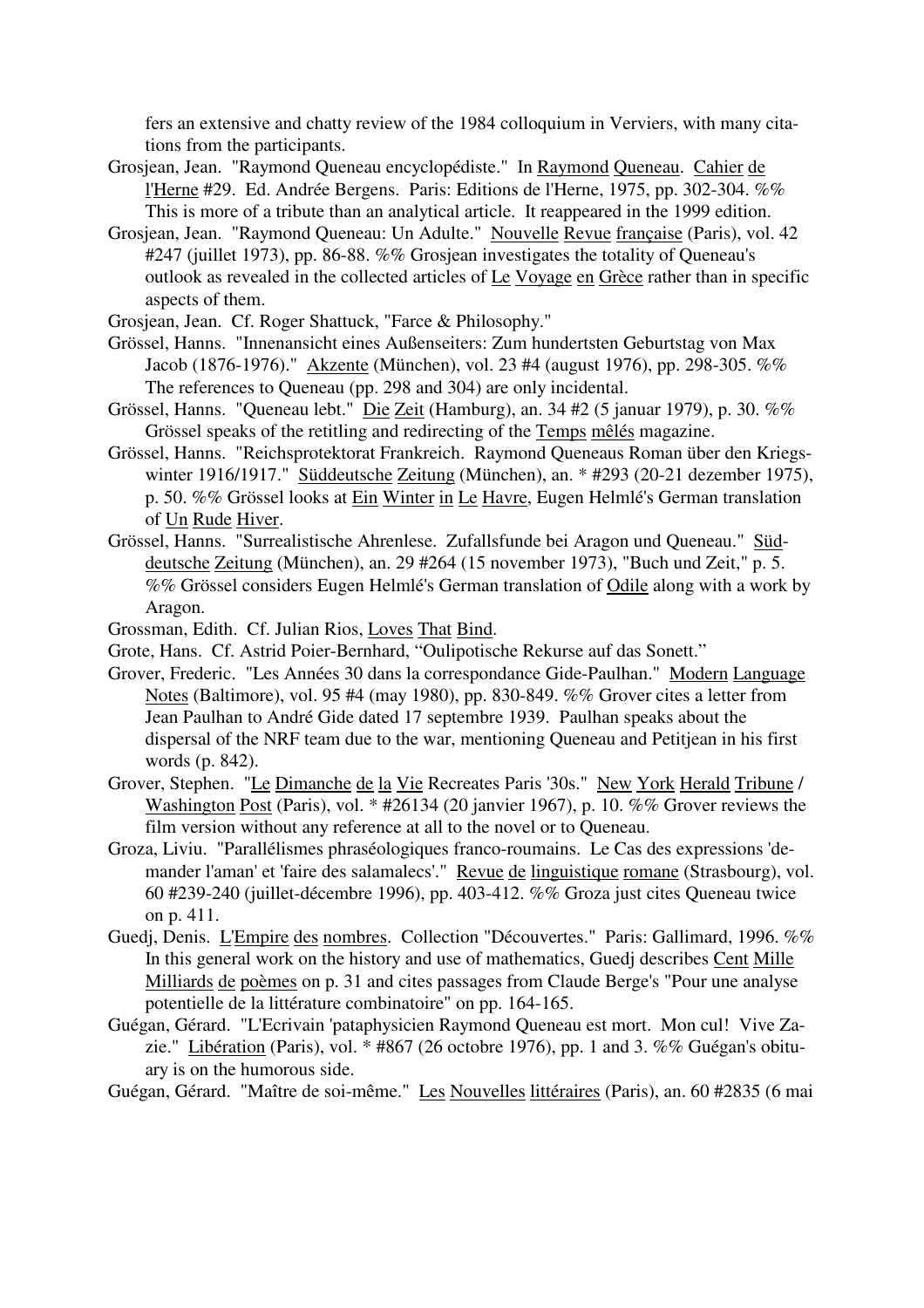1982), p. 39. %% Guégan just refers to the idea of the Exercices de style.

- Guegnon, Gaspard. "Tu jazzes, tu jazzes, c'est tout ce que tu sais faire...!" Revue nègre (Apt, Vaucluse), vol. \* #3 (décembre 1979), pp. 38-39. %% A teaser indicates that this text is "à lire en écoutant Miles Davis"; it is a mishmash of Queneau-style expressions.
- Guenther, Charles. Cf. Queneau, "Undergrad" and "Little Man."

Guepin, J. P. "De Ideale schrijver voor schrijvers." Nieuwe Rotterdamse Courant (Rotterdam), an. 8 #234 (11 août 1978), p. CS4. %% This is a review of the Dutch translation of Exercices de style, Stijloefeningen. The title means "The ideal writer for writers."

Guérard, Michel. Cf. Stéphane Mahieu, Le Phalanstère des langages excentriques.

Guereschi, Edward. CR of Barbara Wright's translation of The Sunday of Life. Best Sellers (Scranton, Pennsylvania), vol. 37 #5 (august 1977), p. 137. %% Guereschi remains very much on the surface of this novel as well as the other Queneau works which he cites.

- Guérif, François. Cf. Jean-Paul Gratias and François Guérif, "Entretien avec Georges Perec."
- Guérin, Anne. "Anne Guérin vous raconte." L'Express (Paris), vol. \* #493 (24 novembre 1960), p. 32. %% This is on the 1960 Prix Goncourt: Queneau laughs...
- Guérin, Anne. "Le Mouton noir." L'Express (Paris), vol. \* #528 (27 juillet 1961), p. 30. %% Guérin discusses the idea of "clubs du livre" and mentions the 1956 "Club des libraires" edition of Les Exercices de style, including two illustrations from that text.
- Guérin, Anne. "Zazie en Angleterre: Difficultés de traduction." L'Express (Paris), vol. \* #473 (7 juillet 1960), p. 30. %% Guérin has collected short comments from various British reviews on Barbara Wright's translation of Zazie dans le métro.
- Guérin, Jean. "A propos du monde physique." Nouvelle Revue française (Paris), an. 5 #52 (avril 1957), p. 745. %% This is almost exclusively a major extract from Queneau, "Lorsque l'esprit..." Claude Rameil adds ("Bibliographie," p. 369): "Le même extrait traduit en italien figure aux pages 40-41 du Catalogue de l'exposition Alfred Jarry à la Librairie Fran-çaise de Milan du 30 novembre au 18 décembre 1960."
- Guérin, Jean. CR of Le Chiendent. Nouvelle Revue française (Paris), vol. 42 #247 (avril 1934), p. 727. %% Guérin finds Le Chiendent 15 years behind the times and very uneven.
- Guérin, Jean. "Divers." Nouvelle Revue française (Paris), vol. 18 #107 (novembre 1961), p. 935. %% Guérin merely recopies a passage from pp. 10-11 of Queneau's "Adresse à la Décade."
- Guérin, Jean. This is the "pseudonyme de Jean Paulhan ou de Marcel Arland, comme directeurs de la N.R.F.": cf. Jean Paulhan, 226 Lettres inédites de Jean Paulhan, p. 469. Cf. also Bernard Frank, "Deux Mauvaises Histoires."
- Guérin, Jeanyves. Postface. In Chiens écrasés by Jacques Audiberti. Fontfroide-le-Haut (Montpellier): Fata Morgana, 2000, pp. 105-110. %% This book is a collection of human interest stories which Audiberti wrote during his early years. In his preface, Guérin establishes a relationship between Queneau, Audiberti, and Léon-Paul Fargue in regard to the concept of "piéton de Paris" (p. 106). He also mentions the origin of the word "texticule" and cites Audiberti's use of the word in a letter from 1934 (p. 108).
- Guérin, Jeanyves. "Queneau poète de roman face au Nouveau Roman." Roman 20-50 (Lille), vol. \* #4 (décembre 1987), pp. 73-82. %% While touching on the "nouveau roman" and Queneau's relation to it, Guérin concentrates most especially on Les Fleurs bleues.
- Guérin, Jeanyves. "Texte et théâtralité chez Audiberti." Modern Language Studies (Kingston, Rhode Island), vol. 11 #1 (winter 1980-1981), pp. 64-74. %% Guérin concerns himself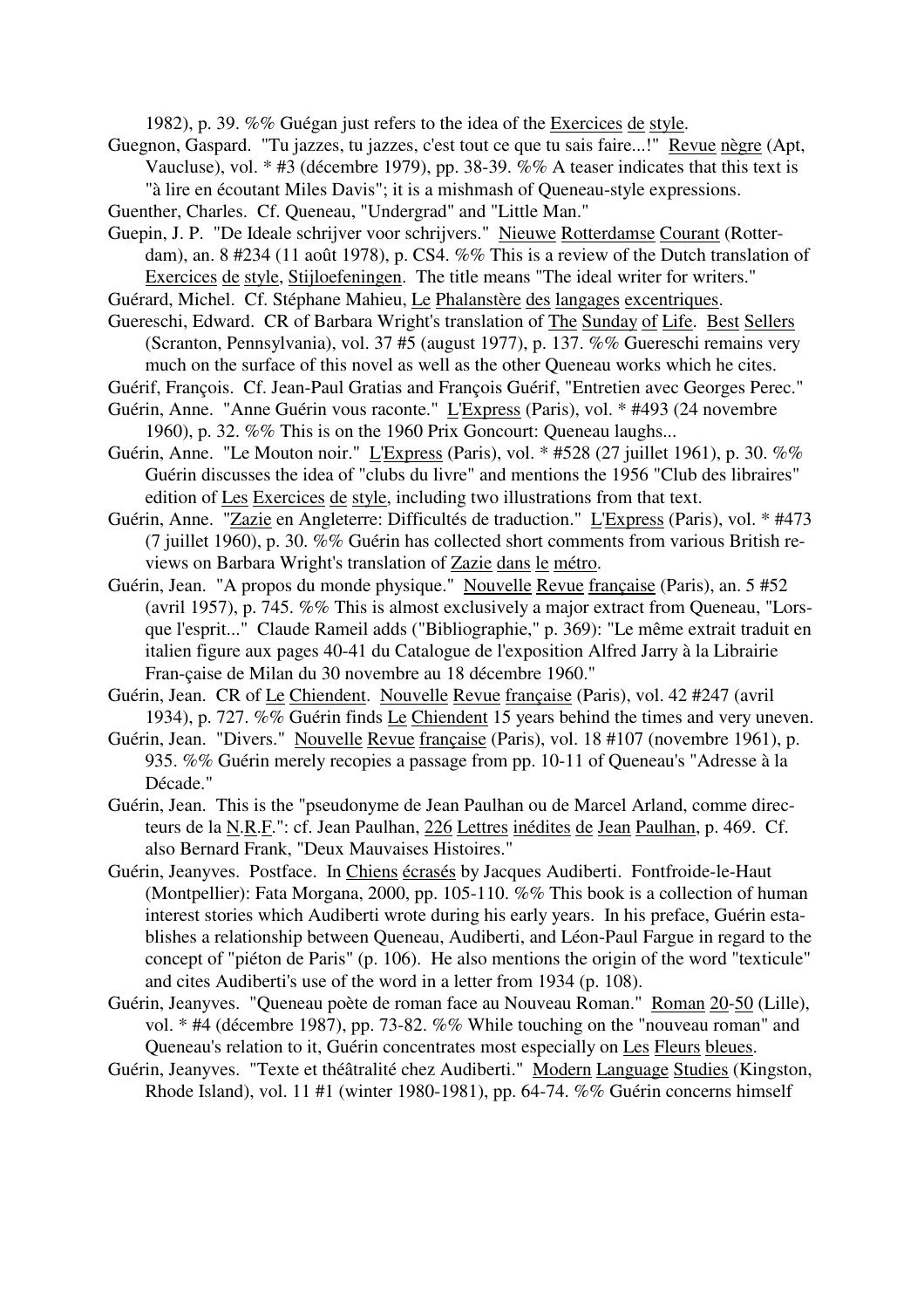with the similarity of the views of Queneau and Jacques Audiberti on language. This is the magazine of the Northeast Modern Language Association.

- Guérin, Raymond. "Du poulain au pur sang." La Parisienne (Paris), vol. \* #15 (mars 1954), pp. 318-326. %% Guérin discusses the choosing of literary prizes by various "académies." He mentions Queneau (p. 320) as a joker who lightens up their discussions, but he still dislikes the system and mocks it.
- Guermantes. "Au temps de la 'Revue Blanche'." Le Figaro (Paris), an. 126 #235 (1<sup>ier</sup> avril 1952), p. 1. %% Queneau makes a comment comparing the Académie Goncourt members to the staff of the Revue Blanche: the Goncourts have more fun.
- Guermantes. "Cette Grande Fille ma voisine." Le Figaro (Paris), an. 139 #6514 (9 août 1965), p. 1. %% This is on the Tour Eiffel and just cites the opening word from Zazie dans le métro.
- Guermantes. "Pour Don Carlos..." Le Figaro (Paris), vol. 138 #6048 (18 février 1964), p. 1. %% This is almost completely without interest for Queneau, who is barely mentioned: a woman is called a "Zazie des neiges."
- Guermantes. "Les Tribulations d'un tableau." Le Figaro (Paris), an. 126 #2297 (28 janvier 1952), p. 1. %% Guermantes was in Belgium with the Académie Goncourt and describes a visit to a church in Gand to see a painting. For the explicit Queneau connection, cf. Henri van Nieuwenhuyze, "Queneau à Anvers."
- Guermantes. This was the pseudonym of Gérard Bauër.
- Guermès, Sophie. Le Vin et l'encre: La Littérature française et le vin du XIII<sup>e</sup> au XX<sup>e</sup> siècle. Bordeaux: Mollat, 1997. %% Guermès includes (p. 365) Queneau's Battre la campagne: "Le Vigneron dans sa vigne" and Fendre les flots: "L'Homme et la bouteille." The cover of the book includes a reproduction of Queneau's painting, "Le Dompteur de tire-bouchons."
- Guerre, Pierre. CR of the Encyclopédie de la Pléiade: Histoire des littératures, tome I. Cahiers du Sud (Marseille), an. 43 #335 (\* 1956), pp. 131-134. %% Guerre goes to some length in outlining the various literatures treated and in pointing out references, but in general he is quite happy with the Encyclopédie de la Pléiade and its thrust.
- Guerre, Pierre. CR of the Encyclopédie de la Pléiade: Histoire des littératures, tome III. Cahiers du Sud (Marseille), an. 46 #351 (\* 1959), pp. 298-300. %% Guerre continues to be positive, but he is not enthused about the structure of this volume and again has some reserves about what is not included.
- Guesdon, Christine. "La Logique de la fiction dans les romans de Queneau." Mémoire de maîtrise. Directeur C. Roubaud. Paris: Université de Paris III (Sorbonne nouvelle), 1982. %% This thesis is rather diffuse in the development of its title.
- Guest, Harry. "The Pierrot Show." PN Review (Manchester, England), vol. 15 #5 (= #67) (\* 1989), pp. 58-61. %% Guest reviews the Atlas editions of Barbara Wright's translation of Pierrot mon ami and of H. J. Kaplan's translation of The Skin of Dreams, as well as the translations of Maurice Blanchot's The Last Man and Michel Tournier's The Golden Droplet. The expanded title of this magazine is "Poetry Nation Review."
- Guette, Jean. "Qui protégera l'écrivain?" Combat (Paris), an. 9 #1808 (27 avril 1950), p. 4. %% Guette continues discussion of the Henry Miller controversy and just barely names Queneau as a member of the defense committee. Cf. Anonymous, "A Messieurs les juges du tribunal correctionel de Nancy" and "Pour quatre libraires de Nancy"; J. G., "Une Nou-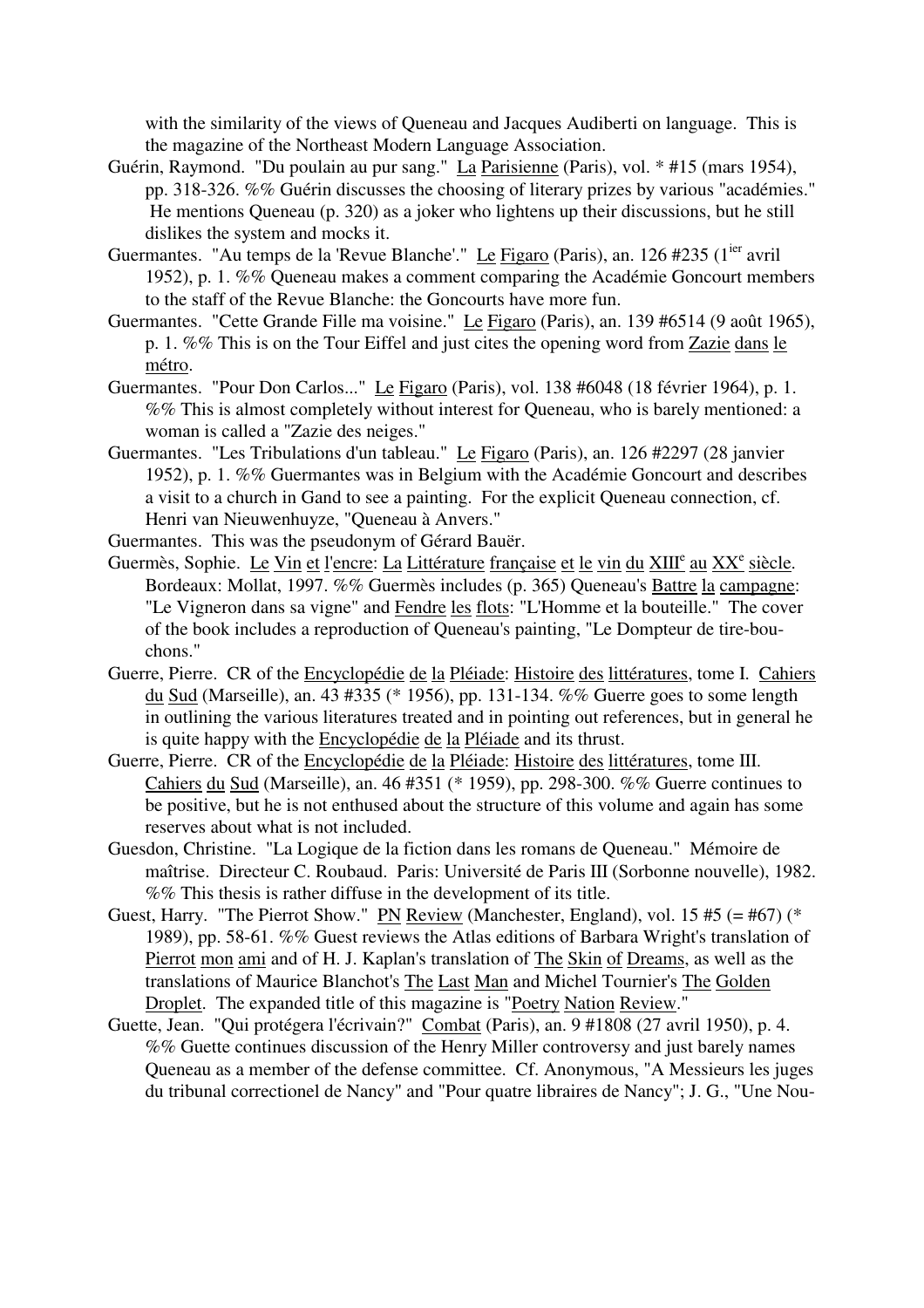velle Affaire Miller?"; Edmond Humeau, "Justice pour Henry Miller"; Michel Lécureur, Raymond Queneau, p. 295; Maurice Nadeau, Grâces leur soient rendues and "Quatre Libraires de Nancy retournent devant les tribunaux."

- Gueunier, Nicole. "Littérature et standardization des langues." Revue de littérature comparée (Paris), vol. 54 #4 (= #216) (octobre-décembre 1980), pp. 460-483. %% Gueunier just makes a brief reference to Histoire des littératures (p. 460) and to Queneau's translation of Amos Tutuola's Ivrogne dans la brousse (pp. 480-481).
- Guglielmi, Giuseppe. Cf. Queneau, La Domenica della vita, Racconti e ragionamenti, Romanzi, and Troppo buoni con le donne.
- Guibert, Michel. "Les Fleurs bleues de Raymond Queneau." Notre République (Paris), an. \* #179 (18 juin 1965), p. 7. %% Guibert gives a very positive review.
- Guiboud, Willy. "Johnny Hallyday et Raymond Queneau écrivent un rock pour Zizi Jeanmaire." France-soir (Paris), an. \* #5337 (17 septembre 1961), p. 9. %% Guiboud recounts a meeting between Jeanmaire and Hallyday in which they discuss his adaptation of Queneau's words to form the lyrics of a song he would compose for her to dance to. The song was "Je te tuerai d'amour," from "La Croqueuese de diamants." Hallyday says "Il y a des paroles qui ne vont pas très bien." Cf. Paul Bourcier, "Zizi sans tutu"; Daniel Delbreil, "Croquis pour une 'Croqueuse'"; Willy Guiboud, "Zizi. Pour applaudir ses jambes Paris n'avait pas assez de bras."

Guiboud, Willy. "Zizi. Pour applaudir ses jambes Paris n'avait pas assez de bras." Francesoir

- (Paris), an. \* #5412 (14 décembre 1961), p. 13. %% Guiboud describes the opening of the Zizi Jeanmaire show at the Alhambra, which included a "rock" written for her by Johnny Hallyday with lyrics from Queneau's "Je te tuerai d'amour." Cf. Paul Bourcier, "Zizi sans tutu"; Willy Guiboud, "Johnny Hallyday et Raymond Queneau écrivent un rock pour Zizi Jeanmaire."
- Guicciardi, Elena. "Quando passeggiava per Parigi cercando il silenzio perduto." La Repubblica (Roma), an. 10 #204 (20 settembre 1985), p. 5. %% Guicciardi reflects on Italo Calvino's presence in Paris, with only a brief mention of his relation to Queneau.

Guichardet, Jeannine. Cf. Claude Debon, "Annexe II."

- Guicharnaud, Jacques. Raymond Queneau. Trans. June Guicharnaud. Collection "Columbia Essays on Modern Writers," #14. New York: Columbia University Press, 1965. %% This is just a general (but good) presentation of Queneau and his works. Cf. Norman Suckling, "Alain Robbe-Grillet, by Bruce Morrissette; John Millington Synge, by Denis Johnston; Louis-Ferdinand Céline, by David Hayman; Raymond Queneau, by Jacques Guicharnaud"; Paul Warshow, "An Undiscovered Master."
- Guicharnaud, Jacques. "Raymond Queneau (1903-1976)." European Writers: The Twentieth Century. Ed. George Stade. Vol. 12. New York: Charles Scribners Sons, 1990, pp. 2511-2534. %% A note (p. v) indicates that this is a slightly revised reprint of his original booklet of 1965.
- Guicharnaud, Jacques. "Raymond Queneau's Universe." Yale French Studies (New Haven, Connecticut), vol. \* #8 (\* 1951), pp. 38-47. %% This is a general article which stresses Queneau's humor and non-conformity.
- Guicharnaud, Jacques, and Kevin Neilson. "Those Years: Existentialism 1943-1945." Yale French Studies (New Haven, Connecticut), vol. \* #16 (\* 1955), pp. 127-145. %% The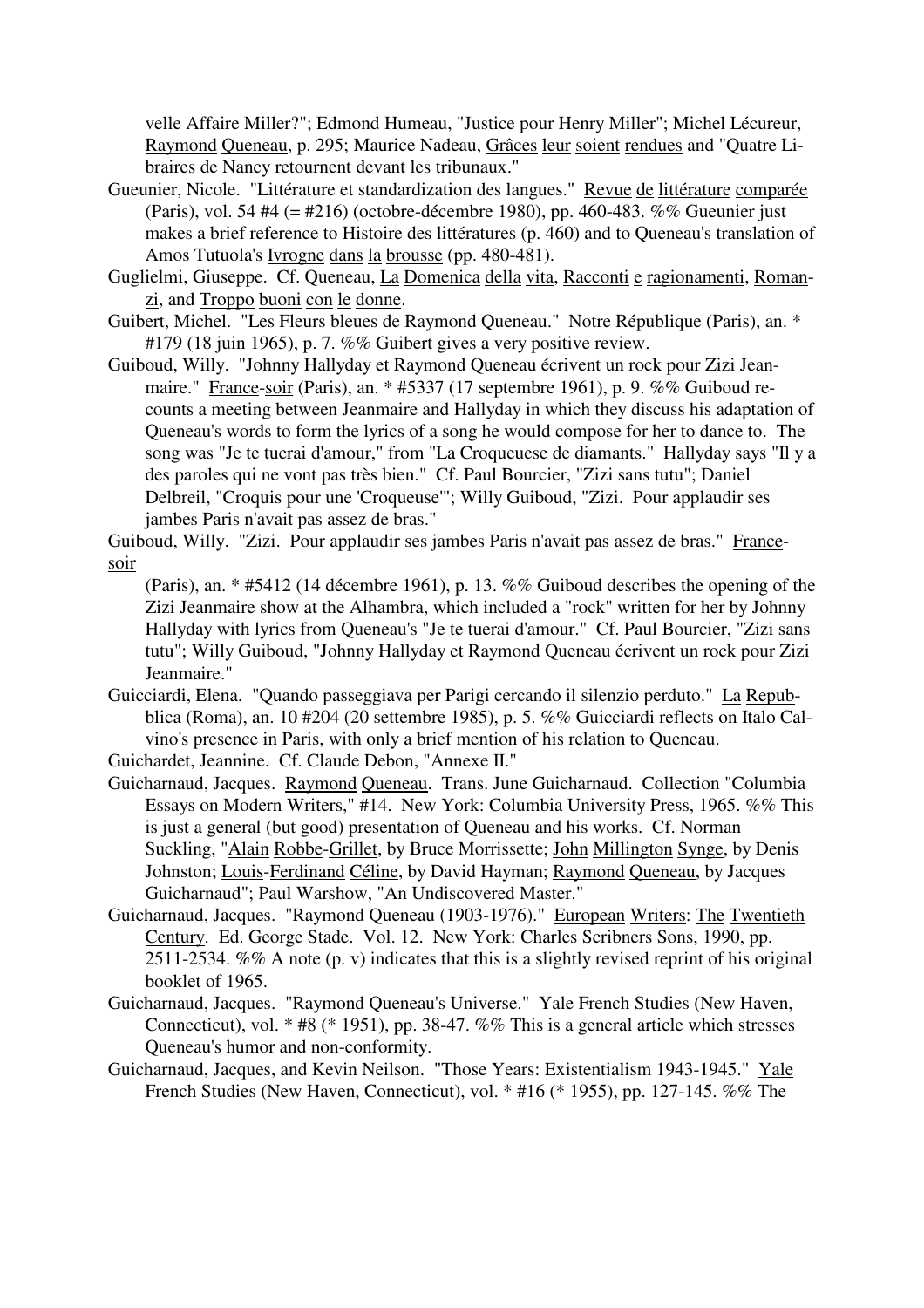authors simply report a supposed comment by Queneau upon his entering the "Cave des Lorientais" (p. 141).

Guidot, Raymond. Cf. Queneau, "The Styrene Song."

- Guidoux, Valérie. "Une Institution de la vie littéraire: L'OuLiPo." Mémoire de maîtrise. Directeur Alain Viala. Paris: Université de Paris III (Sorbonne nouvelle), 1984. %% Guidoux concentrates her attention on the group but necessarily mentions Queneau often. Her "annexes" are concrete, detailed, extensive, and quite interesting: they include a chronology of the Oulipo, a list of the members, a chart showing the historical form/size of the group, statutes, the responses to a questionnaire she sent to members, a list of oulipian productions by genre (from Oulipo, Atlas de littérature potentielle), etc.
- Guiette, Robert. "Raymond Queneau." De Nieuwe Gids (Bruxelles), an. 20 #7200 (28-29 september 1963), p. 37, and #7206 (5-6 october 1963), p. 38. %% This is a general article on Queneau.
- Guiette, Robert. "'Phantômas', 'Temps mêlés' en de literatur van morgen." De Nieuwe Gids (Bruxelles), an. 23 #7952 (5-6 maart 1966), pp. 9 and 12. %% Guiette seems to be referring to André Blavier's association rather than to Queneau's novel.

Guiette, Robert. "Raymond Queneau et le Vol d'Icare." Revue générale belge (Bruxelles), vol.

\* #105 (2 février 1969), pp. 37-43. %% Guiette looks more (but not in any real depth) at the role of the reader than at this novel. This was reprinted in Temps mêlés #145 (mai 1977), pp. 29-34.

- Guillard, René. Cf. Queneau, Les Ziaux.
- Guillaume, M.-A. "Qui a peur de Gertrude Stein?" F magazine (Paris), vol. \* #6 (juin 1978), p. 65. %% The author reviews three works by or about Gertrude Stein, opening with some relatively long citations from Queneau's "Gertrude Stein."
- Guillemard, Julien. Cf. Anonymous, "Le Fonds Queneau de la Bibliothèque du Havre." Cf. also the section "Manuscripts" at the end of this bibliography.
- Guilleminault, Gilbert. "Goncourt et Renaudot ont couronné deux fils d'émigrés." Parispresse

(Paris), an. \* #\* (6 décembre 1955), p. 6. %% Guilleminault includes a word from Queneau, who says that he had voted for his choice (Hélène Bessette) in the first round and then had abstained.

- Guilleminault, Gilbert. "Raymond Queneau met le 'bonnet rouge' au blanc de blanc." Le Progrès (Lyon), an. 92 #32054 (13 mars 1951), pp. 1 and 2. %% Guilleminault marks Queneau's election to the Académie Goncourt and recounts his life and works in a most average manner.
- Guilleminault, Gilbert. "Raymond Queneau sans filet." Paris-presse (Paris), an. \* #4401 (6 février 1959), p. 13E. %% Guilleminault reviews Queneau's television interview with Pierre Dumayet (4 février 1959, "Lectures pour tous"; cf. Claude Rameil, La TSF de Raymond Queneau, p. 206).
- Guilleminault, Gilbert. "'Zazie dans le métro.'" Paris-presse (Paris), an. \* #4658 (4 décembre 1959), p. 13. %% Guilleminault has only the most negative words for the Trois-Baudets presentation of Zazie dans le métro.

Guillevic, Eugène. Cf. Anonymous, "La Fête aux poètes"; Queneau, Poème inédit.

Guillot de Rode, François. "La 'Croqueuse de diamants' découvre les choux et trouve le suc-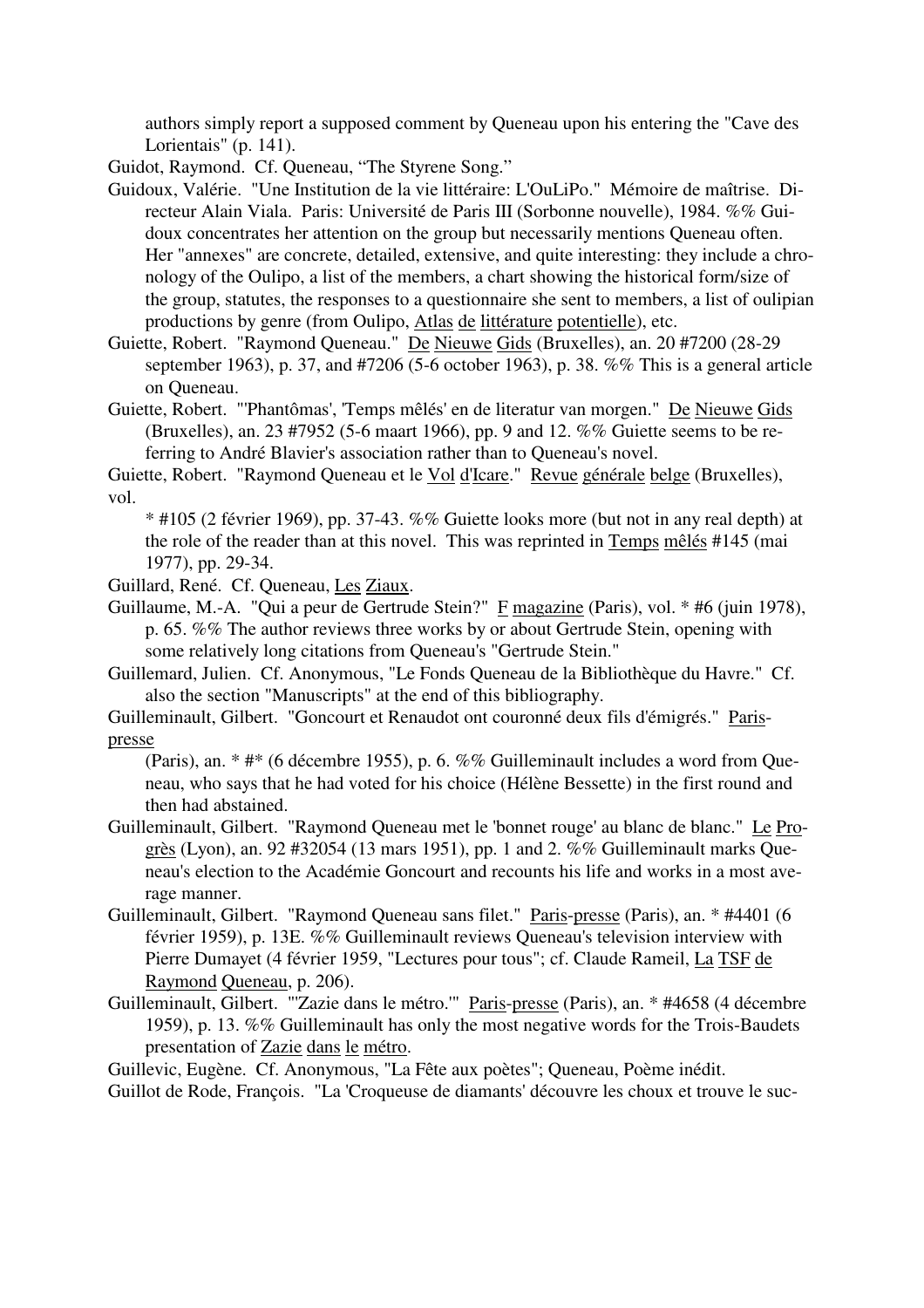cès." Le Figaro littéraire (Paris), an. 5 #232 (30 septembre 1950), p. 8. %% Guillot de Rode's review is, on the whole, positive.

- Guillot de Rode, François. "On danse autour des chaises à Marigny." Figaro littéraire (Paris), an. 5 #221 (15 juillet 1950), p. 8. %% Guillot de Rode just mentions Queneau in this article which touches on the development of the "Croqueuse de diamants" ballet.
- Guillot de Rode, François. "Quand Roland Petit fait la part trop belle au théâtre." Le Figaro littéraire (Paris), an. 11 #546 (6 octobre 1956), p. 11. %% Guillot de Rode finds both good and bad in Petit's "Revue des Ballets de Paris."
- Guilly, René. "Les Ecrivains savent-ils conduire?" Opéra (Paris), an. 8 #300 (11 avril 1951), p. 3. %% Guilly includes a few sentences from each of 7 authors concerning his experience with driving, cars, and other means of transportation. Queneau's response is entitled "Je n'y ai jamais pensé..."
- Guimard, Paul. "Une Enfance mutilée." Le Matin (Paris), vol. \* #408 (22 juin 1978), p. 27. %% This is a review of a Chiendent written by Agnès Laury which makes absolutely no mention of Queneau or his work of a similar title.
- Guinet, Philippe. Cf. Jacques Roubaud et al., "Oulipo varia."
- Guiney, Louise. Cf. Germaine Brée, Twentieth Century French Literature.
- Guiness, Gerald. Cf. Roger Shattuck, "Superliminal Note."
- Guiraud, Pierre. Les Jeux de mots. Collection "Que sais-je," #1656. Paris: Presses universitaires de France, 1975. %% Guiraud has a number of interesting references to Queneau, especially in the way that he sets them in a context: pp. 66, 72-74, 87, 89, and 93-94.
- Guissard, Lucien. "L'Encyclopédie de la Pléiade." La Croix (Paris), an. 77 #22280 (14 avril 1956), p. 3. %% Guissard gives a thoughtful look at the Encyclopédie de la Pléiade but questions the contributions of Mircea Eliade and René Etiemble in the first volume.
- Guissard, Lucien. "Marcel Arland: Proche du silence; Raymond Queneau: Le Voyage en Grèce." La Croix (Paris), an. 93 #27480 (20 mai 1973), p. 9. %% Guissard has a positive review, especially as regards Queneau's Volontés essays.
- Guissard, Lucien. "Raymond Queneau: Le Vol d'Icare." La Croix (Paris), an. 88 #26108 (3 novembre 1968), p. 7. %% Guissard's review is more penetrating than most are.
- Guissard, Lucien. "Raymond Queneau. Les Fleurs bleues." La Croix (Paris), an. 86 #25071 (4 juin 1965), p. 5. %% Guissard concentrates on the plot.
- Guiton, Margaret. Cf. Germaine Brée and Margaret Guiton, An Age of Fiction: The French Novel From Gide to Camus; Bert M.-P. Leefmans, CR of Germaine Brée and Margaret Guiton's An Age of Fiction.
- Gülich, Elisabeth. "Raymond Queneau." In Französische Literatur der Gegenwart in Einseldarstellungen. Herausgegeben von Wolf-Dieter Lange. Stuttgart: Alfred Kröner-Verlag, 1971, pp. 237-263.
- Gullentops, David. Cf. Marc Dominicy, "Notes sur le parallélisme négatif."
- Gulyaeva, E. Cf. Queneau, Odile. [[... [...]]
- Günther, Joachim. "Raymond Queneau: Stilübungen Autobus S." Neue Deutsche Hefte (Berlin), vol. 8 #82 (juli-august 1961), pp. 151-152. %% This is a review of the German translation of Exercices de style done by Ludwig Harig and Eugen Helmlé.
- Gurgand, Jean-Noël. "Zazie dans le civil." France-observateur (Paris), an. 11 #547 (27 octobre 1960), p. 17. %% This is an interview with Catharine Demongeot.
- Gus. "La Nouvelle Bibliothèque rose." Arts (Paris), vol. \* #710 (18 février 1959), p. 4. %%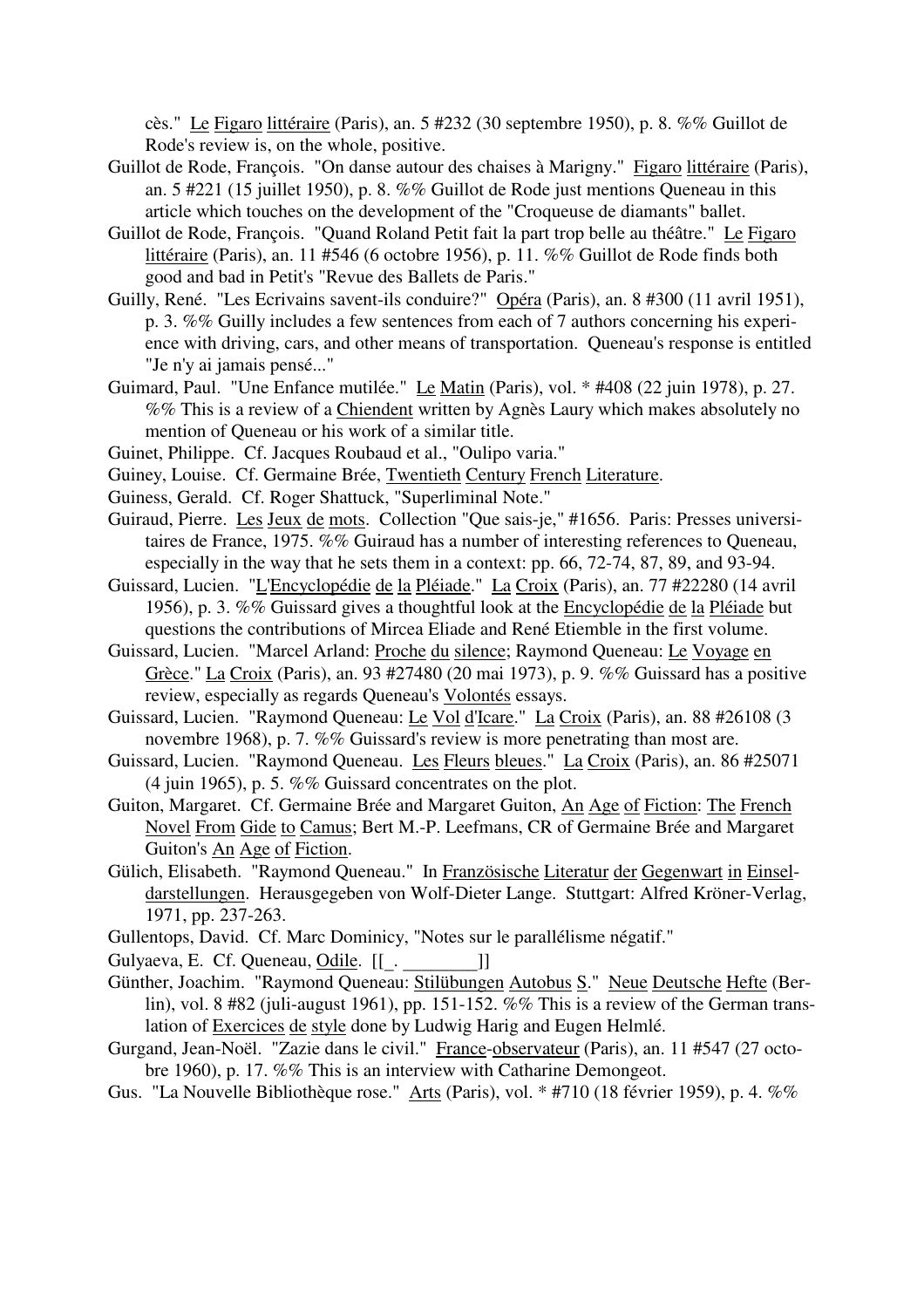This is a sort of recommendation of Zazie dans le métro.

- Gus. "Station Singermindpre." Arts (Paris), vol. \* #707 (28 janvier 1959), p. 5. %% Gus's article has a mere mention of Zazie dans le métro.
- Gustavson, Leif. "Raymond Queneau: Surrealisten som blev 'pataphysiker." Studiekamraten (Lund, Sweden), vol. 48 #9/10 (\* 1966), pp. 176-179.

Guth, Paul. "Echos au Prix Nobel dans la maison-mère du lauréat." Le Figaro littéraire (Paris),

an. 2 #83 (22 novembre 1947), pp. 1 and 3. %% This article concerns André Gide's Nobel prize and has some comments by Queneau. The title on p. 3 is "Echos du ..."

- Guth, Paul. "Flemmard (qu'il dit) comme une couleuvre." Le Figaro littéraire (Paris), an. 6 #256 (17 mars 1951), p. 4. %% This is a reworking of his "Raymond Queneau" (Gazette des lettres, 3 avril 1948).
- Guth, Paul. Jeanne la mince et la jalousie. Paris: Flammarion, 1963. %% Guth merely mentions Queneau twice (pp. 223 and 225).
- Guth, Paul. "Raymond Queneau." La Gazette des lettres (Paris), an. 4 #59 (3 avril 1948), pp. 1-2. %% This is a general interview/review of Queneau's career up to that point, but unusual and quite good.
- Guth, Paul. "Raymond Queneau." Nouvelle République du Centre-Ouest (Tours), an. \* #2246 (25 janvier 1952), p. 2. %% This is a reworking of his "Raymond Queneau" (Gazette des lettres, 3 avril 1948).
- Guth, Paul. "Raymond Queneau. Le Vaugelas du Havre." In his Quarante contre un, vol. II. Paris: Denoël, 1951, pp. 307-312. %% This is a reworking of his "Raymond Queneau" (Gazette des lettres, 3 avril 1948).
- Guth, Paul. "Les Rendez-vous de Paul Guth: Raymond Queneau." La Dépêche-éclair (Moulins), an. \* #\* (16 août 1951), p. 5. %% This is a reworking of his "Raymond Queneau" (Gazette des lettres, 3 avril 1948).
- Guth, Paul. "Les Rendez-vous de Paul Guth." La Dépêche-Liberté (Saint-Etienne), an. 7 #2728 (16 août 1951), p. 5. %% This is a reworking of his "Raymond Queneau" (Gazette des lettres, 3 avril 1948).
- Guth, Paul. "Le Rendez-vous de Paul Guth: Raymond Queneau." L'Espoir (Saint-Etienne), an. # (16 août 1951), p. %% This is a reworking of his "Raymond Queneau" (Gazette des lettres, 3 avril 1948).
- Guth, Paul. "La Résurrection de la poésie didactique." Le Soir (Bruxelles), an. 64 #237 (26 août 1950), p. 7. %% Guth cites some of Queneau's predecessors in the art of poetic cosmogony and then does some analysis of Queneau's Petite Cosmogonie portative.
- Guth, Paul. Cf. Anonymous, "«Désordre» à Saint-Germain-des-Prés" and "3.000 Personnes refusées!"; Michel Lécureur, Raymond Queneau, p. 241; Henri Peyre, CR of Paul Guth's Histoire de la littérature française; Queneau, "La Vie des livres": "L'Histoire d'un film."
- Gutherz, Dominique. "Rencontre Queneau." Amis de Valentin Brû #32-33 (décembre 1985), pp. 47-50. %% This is just a letter from Queneau to Gutherz (dated 25 octobre 1973) with an introduction. Queneau declines to write a text for Gutherz's first Paris exposition because of lack of inspiration.
- Gutman, C. "Le Paris d'un écolier." Quinzaine littéraire (Paris), vol. \* #34 (1<sup>ier</sup> août 1967), p. 5. %% Gutman's consideration of Courir les rues is rather pedestrian.

Guy, Richard K. "Monthly Research Problems." American Mathematical Monthly (Washing-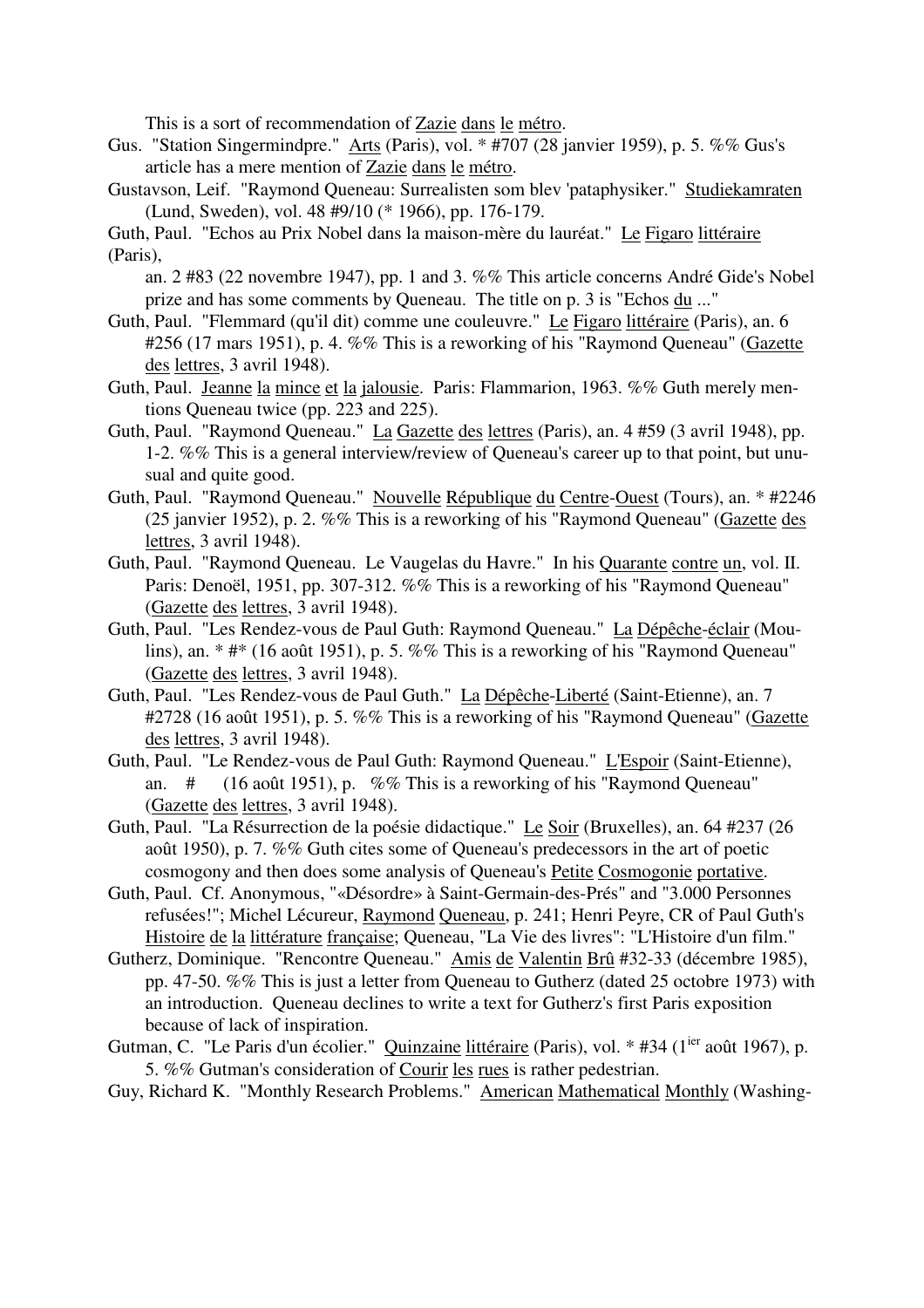ton, DC), vol. 82 #10 (december 1975), pp. 995-1004. %% Guy indicates (p. 998) that Queneau writes about the sequences described by Recamán [Bernardo Recamán, "Questions on a Sequence of Ulam"] without answering his questions. Guy is apparently referring to Queneau's "Sur les suites s-additives" as it appeared in the Journal of Combinatorial Theory in 1972. Guy also names others working on the problem, including Paul Braf-fort. Cf. Richard K. Guy, "A Quarter Century of Monthly Unsolved Problems, 1969-1993."

- Guy, Richard K. "A Quarter Century of Monthly Unsolved Problems, 1969-1993." American MathematicalMonthly (Washington, DC), vol. 100 #10 (december 1993), pp. 945-949. %% Guy indicates (p. 946) that further progress had been made on the s-additive sequences he had mentioned in his "Monthly Research Problems" in 1975, pointing specifically to 3 articles by Stephen Finch (but which I have not listed here, at least not yet). Guy also points to some further work by Schmerl and Spiegel ("tbp", which I assume means "to be published"). Cf. also Bernardo Recamán, "Questions on a Sequence of Ulam."
- Guyaux, Jacques. "Zazie et Lolita." Journal de Charleroi (Charleroi, Belgium), an. 122 #184 (3 juillet 1959), pp. 1-2. %% Guyaux's review of Zazie dans le métro is unusual only in that he also reviews Nabakov's novel at the same time.
- Guyennon-Duchêne, Claudie. Cf. Anonymous, ed., Raymond Queneau et la fête foraine.
- Guyotat, Pierre. "Shaw et Queneau nouveaux Vaugelas." Arts (Paris), an. \* #897 (2 janvier 1963), p. 2. %% Guyotat writes a tremendously superficial review of Entretiens avec Georges Charbonnier.
- Guyotat, Pierre. Cf. Eric Loret, "Guyotat, désaxeur de syntaxe."
- Gyergyai, Albert. "Még egyszer Raymond Queneau-ról." Nagyvilág (Budapest), vol. 4 #9 (september 1959), pp. 1394-1395. %% This is written in Hungarian.
- v. H., A. "Queneau, quenouille, quenelle." Temps mêlés #4/5 (=  $5/6$ ) (juin 1953), pp. 41-44. %% This is on Le Chiendent without being much more than a tribute. André Blavier says that the author's name was "Adolphe von Haumann." Cf. Queneau and André Blavier, Lettres croisées 1949-1976, pp. 41, 47, 52, 62, 346 (note 24), 347 (note 32), and 349 (note 53).
- H., G. "Raymond Queneau de l'Académie Goncourt." Oran républicain (Oran), an. 15 #4799 (21 avril 1951), p. 2. %% This is just a general presentation of the Académie's newest member.
- H., J.-P. "Zazie dans le métro d'après R. Queneau." Les Nouvelles littéraires (Paris), an. 58 #2767 (18 décembre 1980), p. 5. %% This review considers not a play but a series of sketches done, in the opinion of the author, less than perfectly by the Atelier théâtral de la Cité de St-Maur. Cf. Armelle Héliot, "Eskeussébienzazi?"
- H., L. "«Zazie Queneau»: Raymond, le détartreur du langage." Le Soir (Bruxelles), an. 87 #56 (8 mars 1973), p. 9. %% The author presents, with some criticism, an evening of theater dedicated to Queneau and directed by Christian Léonard.
- H., P. "L'Argot entre à l'Académie Goncourt." V-Magazine (Paris), an. 8 #339 (1<sup>ier</sup> avril 1951), p. 14. %% This is just very general but tends toward the salacious (yet not as much as this magazine does).
- H., P. "Queneau, Queneau!" Libération (Paris), an. \* #583 (5 avril 1983), p. 31. %% The author gives a very positive evaluation of an upcoming television presentation of Queneau on TF1, done by Jacques Rutman. Cf. M. G. "Délire à la Queneau."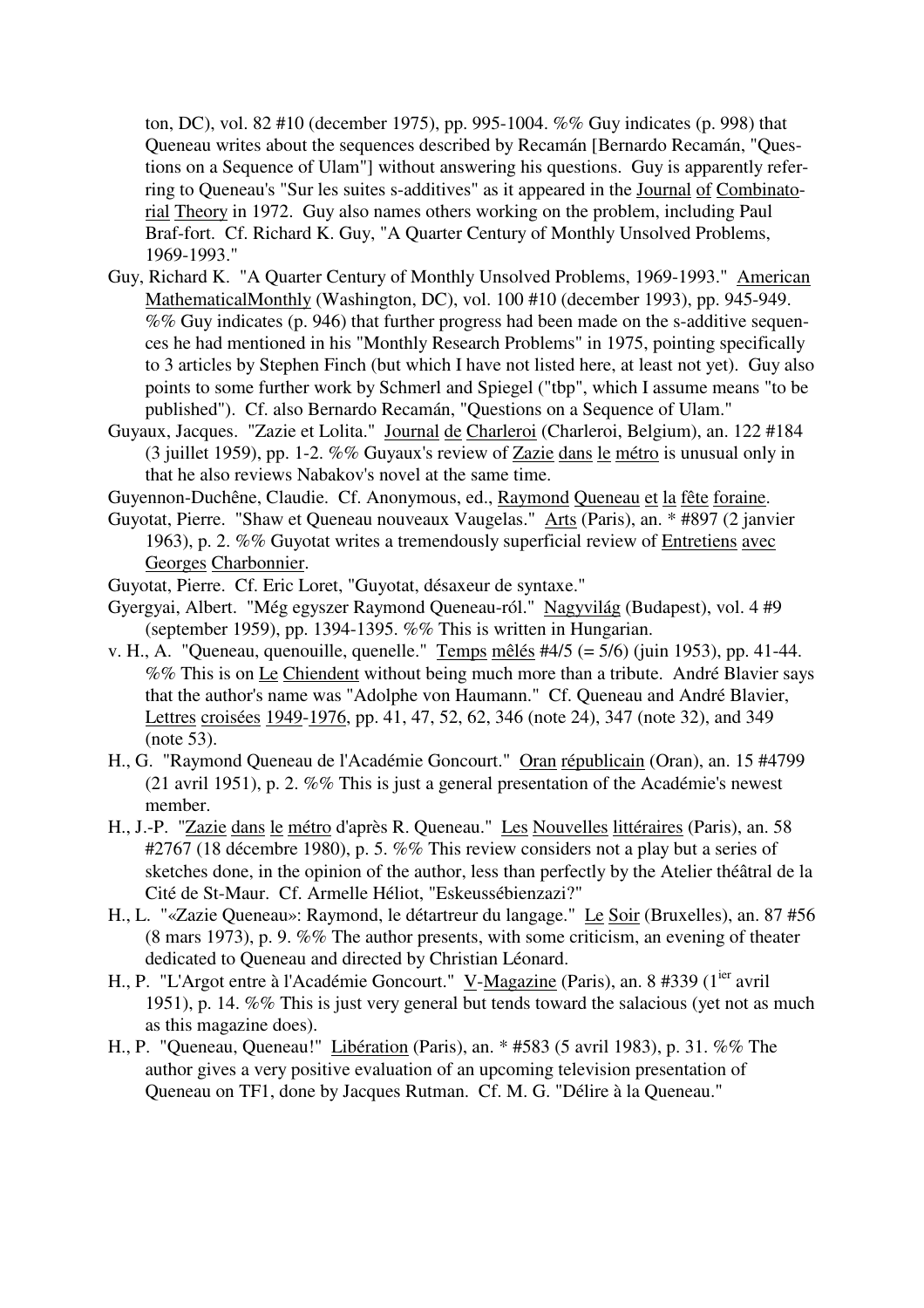- H., Y. "Si tu t'imagines de Raymond Queneau." Paris-Normandie (Rouen), an. \* #2348 (18 avril 1952), p. 6. %% This is just an average presentation.
- de Haan, Martin. "Lettre." Temps mêlés #150 + 51/52 (été 1992), pp. 40-44. %% De Haan offers textual corrections and criticisms for Queneau's Oeuvres complètes, vol. I.
- de Haan, Martin. "Lof der gekunsteldheid." De Revisor (Amsterdam), an. 28 #5-6 (december 2001), pp. 57-67. %% This article is subtitled "De masochistische poëtica van Raymond Queneau en de Oulipo."
- de Haan, Martin. "De Ontplofte dichtbundel. Of: Hoe lees je 100.000.000.000.000 gedichten?" In De Tweede Gisting. Over de compositie van dichtbundels. Ed. Ad Zuiderent and Evert van der Starre. Amsterdam: Amsterdam University Press, 2001, pp. 291-303. %% This seems to be a fairly serious reading of Cent Mille Milliards de poèmes.
- de Haan, Martin, ed. 18 Sonnetten. Trans. and intro. de Haan. Middelburg, Pays-Bas: Editions Stichting Kunstintleen Zeeland, 1994. %% De Haan has translated into Dutch L'Instant fatal: "Le Naufrage"; a passage from Chêne et chien ("Le lycée du Havre et..."); Bucoliques: "Le Simple"; Exercices de style: "Sonnet"; Sonnets: "Licenciée," "Invraisemblables sornettes de sodomites convertis," "Acriborde acromate et marneuse la vague," "Promethée plus ou moins bien enchaîné," "L'Alexandrisme des origines à nos jours," "La chair chaude des mots," "J'ai bien failli me noyer dans la mer Méditerranée," and "Voici les touristes qui sont au bord de la mer"; Courir les rues: "Rue Paul-Verlaine"; Fendre les flots: "La Voie du silence," "Le voyage au long cours," "L'Invitation au voyage," and "Munich"; and Cent Mille Milliards de poèmes: "Lorsque tout est fini lorsque l'on agonise."

de Haan, Martin. Cf. Queneau, "Twee Stijloefeningen."

- van Haaren, Ank. Cf. Queneau, Ik ben alleen maar wat onder geworden.
- Haby, René. Cf. Pierre Weber, Question et réponse à l'Assemblée nationale.
- Hachebuisson, Hugo. "L'Etagère à livres." Les Amis des arts (Paris), vol. #5 (1<sup>ier</sup> avril 1945), pp. . %% This is a review of Loin de Rueil, among other works, by Boris Vian (who transmogrified Groucho Marx's "Hugo Hackenbush" into this pseudonym); he only has a few words for Queneau's novel. Vian wrote three articles under this name, the other two being on 12 mars 1945 (#4, "Les Pères d''Ubu Roi'") and 30 mai 1945 (#9, "L'Etagère à livres II"); neither is of much interest for queneauphiles.

Hackett, Cecil Arthur, ed. Anthology of Modern French Poetry. Oxford: Basil Blackwell, 1952. %% This includes "Sourde est la nuit" and "Explication de métaphores" on pp. 166-168 and a commentary on pp. 293-294. The 1956 edition is virtually identical.

Hackett, Cecil Arthur, ed. Anthology of Modern French Poetry. New York: MacMillan, 1959.

%% This work contains Les Ziaux: "Sourde est la nuit" and "Explication des métaphores" on pp. 173-175 plus a short presentation on pp. 315-317. The 1964 edition is virtually identical.

Hackett, C. A. CR of Sir Paul Harvey and J. E. Heseltine's Oxford Companion to French Studies. Review of English Studies (Oxford), vol. 11 #42 (may 1960), pp. 230-231. %% Hackett simply mentions Queneau (p. 231) as being the subject of one of the entries.

Hadengue, Sébastien. Cf. Queneau, Texticules; Véronique Le Poittevin, "Les Dessins à dessein: Raymond Queneau et ses illustrateurs."

Hadermann, Paul. Cf. Jean Weisgerber, "Propos sur la citation, ses formes et ses fonctions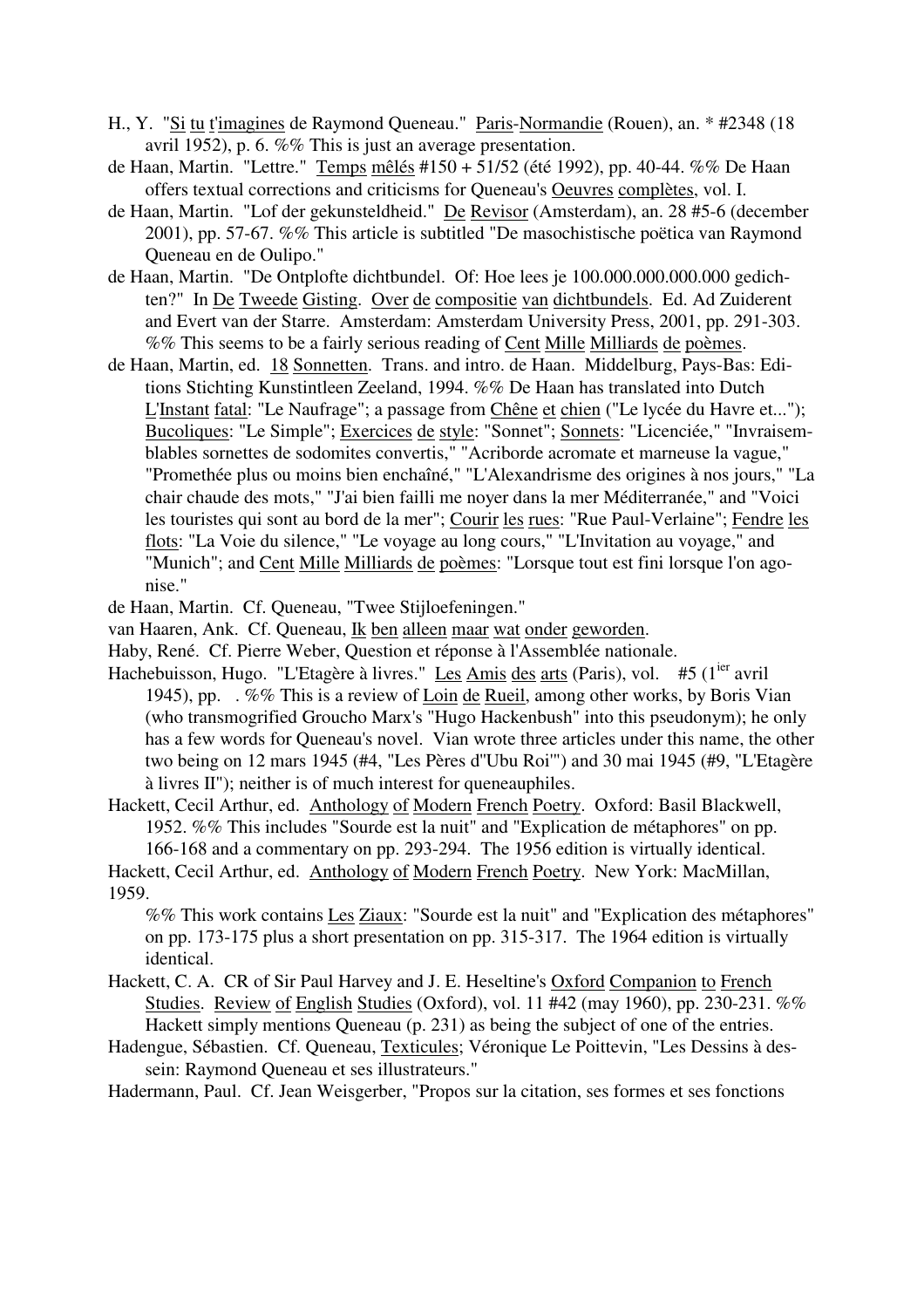dans la littérature contemporaine."

- Haedens, Kléber. "Une Fantaisie à grosses moustaches." Paris-presse (Paris), an. \* #4402 (7 février 1959), p. 10E. %% Haedens reviews Zazie dans le métro primarily by describing the novel's plot and Queneau's use of language.
- Haedens, Kléber. "Une Nouvelle Zazie est née: Je la préfère à l'ancienne." Paris-presse / Intransigeant (Paris), an. \* #5371 (17 mars 1962), p. 11. %% Haedens just summarizes the two major works included in the Oeuvres complètes de Sally Mara, with little analysis but some words of praise.
- Haedens, Kléber. "Où va la poésie?" Présent (Lyon), an. 3 #90 (13 septembre 1943), p. 3. %% "Raymond Queneau, qui a souvent plus de violence et de bizarrerie, et qui ne recule pas devant la magie noire, peut, lui aussi, évoquer dans Les Ziaux la manille, la citerne, la meule et l'horloge avec la même grâce tournoyante et la même aisance dans la fantaisie simple et transparente." And then Haedens cites 8 lines from "Les Muses et lézards."

Haedens, Kléber. "Quand Icare disparaît enlevé par un courant d'air." Paris-presse (Paris), vol.

 $*$  #\* (9 novembre 1968), p. 2. %% Haedens does little more than recount the plot of Le Vol d'Icare.

- Haedens, Kléber. "Queneau invente le voyage de noces à un." France-dimanche (Paris), an. \* #287 (24 février 1952), p. 4. %% Haedens is fairly ordinary in his review of Le Dimanche de la vie and does little more than recount the plot.
- Haedens, Kléber. "Le Siècle des houatures." Nouveau Candide (Paris), vol. \* #216 (14 juin 1965), p. 26. %% While Haedens has a rather common review of Les Fleurs bleues, he does mention two of Willy de Spens' superficially similar works.
- Haffter, P. Cf. Viviane Josephine Taylor, "The Understanding of Partial or Integral Syntactical Neologisms in Certain Novels by Queneau and San-Antonio."

Hagen, Friedreich. "Raymond Queneau wird fünfundsechzig." Frankfurter Rundschau (Frank-

furt-am-Main), an. 24 #45 (22 februar 1968), p. 17. %% This is a general review of Queneau's life and achievements.

- Hagström, Lars. "Efterord." In Queneau, Hundra Tusen Miljarder Dikter. Trans. Lars Hagström. Lund, Sweden: Bakhåll, 1991, no pages.
- Hagström, Lars. "Förord." In Stilövningar. Lund, Sweden: Bakhåll, 1987, pp. 3-5. %% Stilövningar is basically a translation into Swedish of some of Queneau's "exercices de style."
- Hagström, Lars. "Stilövningar." BLM --- Bonniers Litterära Magasin (Stockholm), vol. 56 #2 (april 1987), pp. 106-110. %% This is the translation into Swedish of several of the Exercices de style, with a brief introduction.
- Hagström, Lars. Cf. Queneau, Blå blommor, Hundra Tusen Miljarder Dikter, Pierrot min vän and Stilövningar.
- Hahn, Otto. "Agenda." L'Express (Paris), vol. \* #1398 (24 avril 1978), pp. 15-28. %% Hahn announces the Queneau exposition at the Bibliothèque nationale (p. 18).
- Hahn, Pierre. "Comme il vous plaira Raymond Queneau." Combat (Paris), an. \* #6619 (2 octobre 1965), p. 9. %% Hahn previews a radio presentation. Cf. Claude Debon, "Raymond Queneau et la chanson"; Jean-Pierre Longre, Raymond Queneau en scènes, p. 98; Marcelle Michèle, "A l'écoute de France-Culture" and "Comme il vous plaira Raymond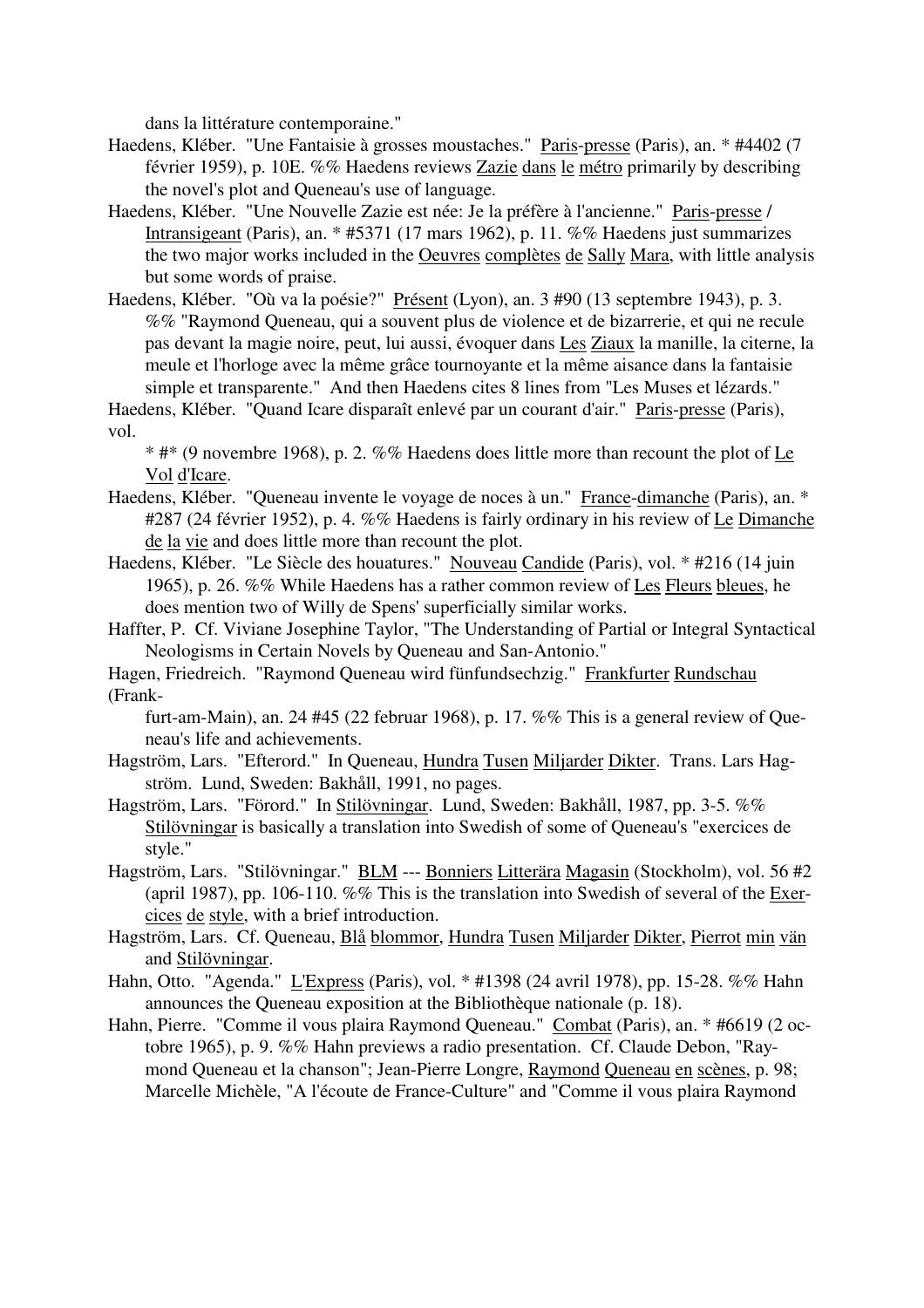Queneau"; Roger Pillaudin, "Gros Plan sur Raymond Queneau."

Hahn, Pierre. "Raymond Queneau." Artistes et variétés (Paris), an. 22 #241 (octobre 1967), pp. 5-6. %% This magazine is devoted to accordions, accordion musicians and electronics, etc., so this interview centers somewhat on Queneau's relationship to music. It is really quite unusual, detailed, and interesting.

Hahnl, Hans Heinz. "Literarische Spiele und Spielereien." Arbeiter Zeitung (Wien), an. \* #104

(17 juli 1966), second section, p. 2. %% Hahnl reviews Heiliger Bimbam, Ludwig Harig and Eugen Helmlé's translation of Saint-Glinglin.

Halasz, Gyula. Cf. Brassaï, The Secret Paris of the 30's.

Hale, Jane. "L'Encyclopédisme lyrique de Raymond Queneau." In Trois fous du langage: Vian, Queneau, Prévert. Ed. Marc Lapprand. Nancy: Presses universitaires, 1993, pp. 101-108. %% Hale discusses the encyclopedism which informed so much of Queneau's life and was at the root of his editing L'Encyclopédie de la Pléiade.

Hale, Jane Alison. The Lyric Encyclopedia of Raymond Queneau. Ann Arbor, Michigan: Uni-

versity of Michigan Press, 1989. %% Roughly speaking, Hale tries to deal with Queneau's writing as a poetic attempt to investigate and unify all that he held in his encyclopedic knowledge, experience, and outlook. Cf. Walter Redfern, CR of Jane Alison Hale's The Lyric Encyclopedia of Raymond Queneau; Christopher Shorley, CR of Jane Alison Hale's The Lyric Encyclopedia of Raymond Queneau; Allen Thiher, CR of Jane Hale's The Lyric Encyclopedia of Raymond Queneau.

- Hale, Jane Alison. "Queneau et la ville encyclopédique." Cahiers Raymond Queneau #17-19 (juin 1991), pp. 125-136. %% Hale speaks of Queneau's encyclopedic outlook as finding a natural outlet in writing of the city.
- Hale, Terry. "Raymond Queneau 1903-1976." In Encyclopedia of Literary Translation. Ed. Olive Classe. Chicago: Fitzroy Dearborn, 2000, pp. 1135-1136. %% Hale gives a summary of Queneau's life and lists the major translations of his novels into English. Hale concentrates (of course) on the quirks and quality of the translations.
- Hale, Wanda. "The 'Paris' Screens Mad, Merry Comedy." Daily News (New York), vol. 43 #128 (21 november 1961), p. 50. %% Hale's review recounts the plot of the film version of Zazie dans le métro almost accurately and hope that Malle will return to making serious films.
- Halimi, André. "Face à la chanson: Raymond Queneau." Music Hall (Paris), vol. \* #17 (\* 1956), p. 48. %% This is a good interview with Queneau and is generally on song.
- Halimi, André, and Denis Merlan. "Queneau a reconnu 'sa' Zazie parmi 600 fillettes." Parismatch (Paris), an. \* #553 (14 novembre 1959), pp. 122-126. %% This is a group of photos of the girls trying out for the role of Zazie in the film version. The girl whom they announce as the chosen one was not Catherine Demongeot...
- Hall, Kenneth E. "Zazie and the Tigers." Hispanofila (Chapel Hill, North Carolina), an. 35 #3  $(=$  #105)(mayo 1992), pp. 45-53. %% Hall compares Queneau's  $\overline{Zazie}$  dans le métro and Guillermo Cabrera Infante's Tres Tristes Tigres.
- Hall, Vernon, Jr. "Girl Who Knows All the Words." New York Herald Tribune (New York), vol. 120 #41647 (11 december 1960), "The Lively Arts," p. 36. %% Hall praises Zazie in Barbara Wright's translation.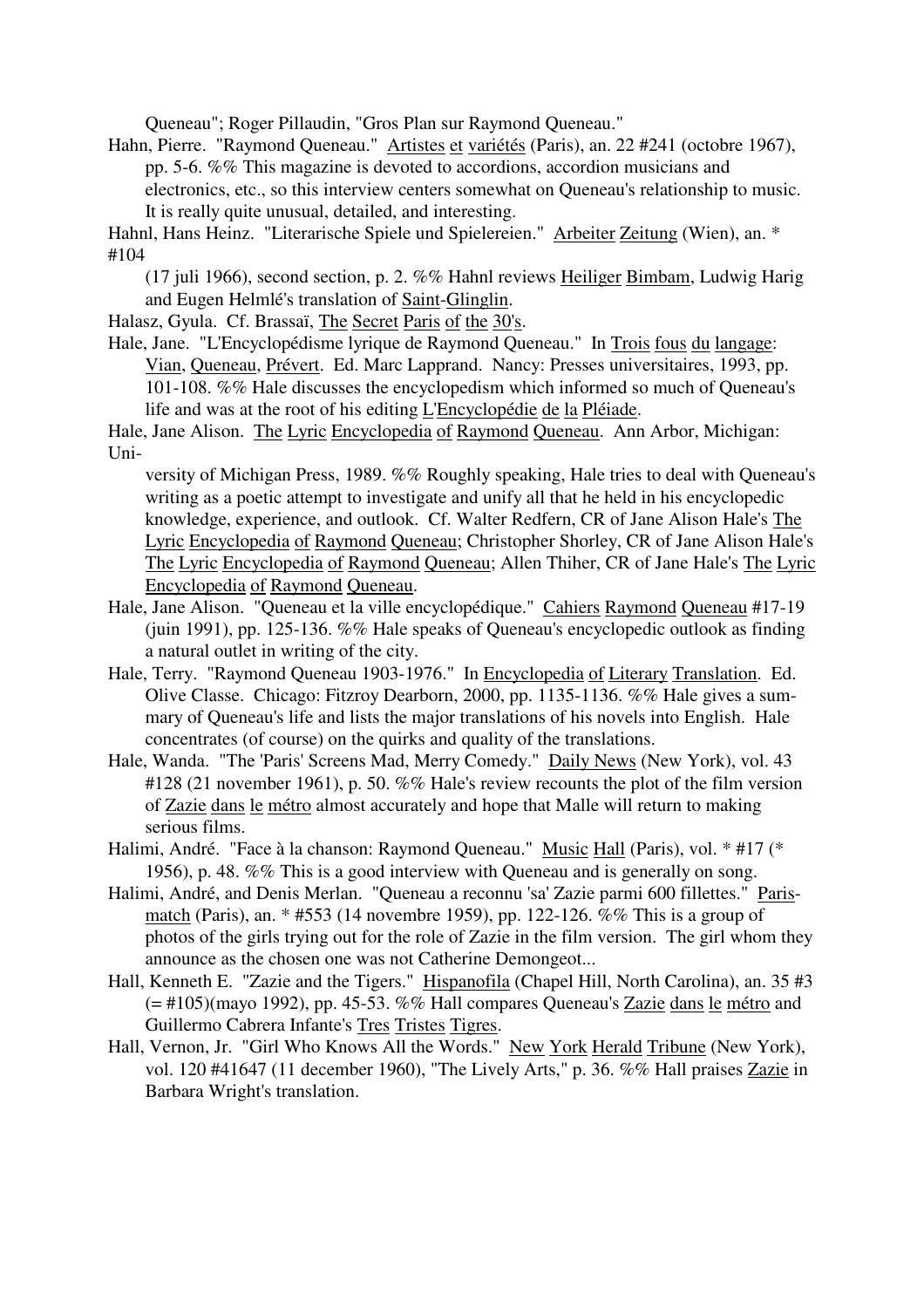Halling, Kirsten. "'Et comme il n'y a rien d'autre à faire, je me marre.' Humor and Pathos in the

Writings of Daniel Pennac." PhD at University of Virginia, 1996. Dissertation Abstracts International, vol. 57 #1 (july 1996), p. 249. %% In her abstract, Halling lists Queneau and Georges Perec as two of Pennac's most obvious literary antecedents.

d'Halluin, Jean. Cf. Hélène Duny, "Aïe laïe-ke inngliche bouxe"; Queneau, On est toujours trop

bon avec les femmes.

- Hallyday, Johnny. Cf. Anonymous, "En vers et contre tous"; Astrid Bouygues and Daniel Delbreil, "Claude Simonnet face à l'homme Raymond Queneau," p. 54; Willy Guiboud, "John-ny Hallyday et Raymond Queneau écrivent un rock pour Zizi Jeanmaire."
- Hallyn, Fernand. "'A Light-Weight Artifice': Experimental Poetry in the 17th Century." Substance (Madison), vol. \* #71-72 (\* 1993), pp. 289-305. %% Hallyn examines permutational poetry, especially anagrammatic poetry. He makes reference to Queneau's Cent Mille Milliards de poèmes on pp. 299-303, showing that Queneau's work was neither the first of the sort nor possibly the potentially longest.
- Halmöy, Odile. "La Structure des propositions en incise de type 'dit-il'." Moderna Sprak (Göteborg, Nacka, Stockholm, and Uppsala, Sweden), vol. 77 #3 (\* 1983), pp. 233-246. %% Zazie dans le métro is Halmöy's primary source of reference.
- Halpern, Stacha. Cf. Queneau, Cher Monsieur-Jean-Marie-mon fils: Lettres 1938-1971 (pp. 216-217) and "On prétend qu'une dame..."
- Halphen, André. "TV Réponses." Paris-presse (Paris), an. \* #5388 (6 avril 1962), p. 13. %% Halphen claims to cite Queneau as saying that he does not refuse the title of "Corneille du roman français" but... Halphen also says that Queneau admits that the name of "Sally Mara" is "une mauvaise plaisanterie... Il y a en Irlande un comté qui s'appelle 'Con Mara'  $(sic)$ ."
- Hamilton, Alex. "A Passport to the Backlist." The Guardian (Manchester), an. \* #\* (5 march 1984), p. 11. %% Hamilton announces the appearance in paperback of Barbara Wright's translation of On est toujours trop bon avec les femmes, We Always Treat Women Too Well. He gives only a thumbnail summary of the plot and describes it as "a grim black" comedy, laced with Joycean illusions (sic)."
- Hammer, Melle. Cf. Queneau, Stijloefeningen.
- Hamon, Philippe. "L'Enoncé déscriptif et sa construction théorique." Dispositio (Ann Arbor, Michigan), "Representation and Fictionality," vol. 5 #13-14 (invierno-primavera 1980), pp. 55-95. %% Hamon cites (p. 71) Si tu t'imagines: "Don Evané Marquy."
- Hamon, Philippe. "Note sur les notions de norme et de lisibilité en stylistique." Littérature (Paris), vol. \* #14 (mai 1974), pp. 114-122. %% Hamon's article just uses "Les Ziaux" as an example (pp. 114-117).
- Handler, Philip Leonard. "Joyce in France, 1920-1959." PhD at Columbia University (New York), 1961. Dissertation Abstracts International, vol. 27 #2 (august 1966), p. 476-A. %% Handler treats Queneau on pp. 235-244 of this dissertation, but not in much depth.
- Hanley, James. "New Fiction." The New English Weekly (London), vol. 33 #14 (15 july 1948), pp. 154-155. %% Hanley concentrates on the more drear aspects of Betty Askwith's translation of A Hard Winter, which in his opinion is only mediocre.
- Hanna, Barbara E. Cf. Chris Andrews, "Hide and Seek: Autobiographical Secrets in the Work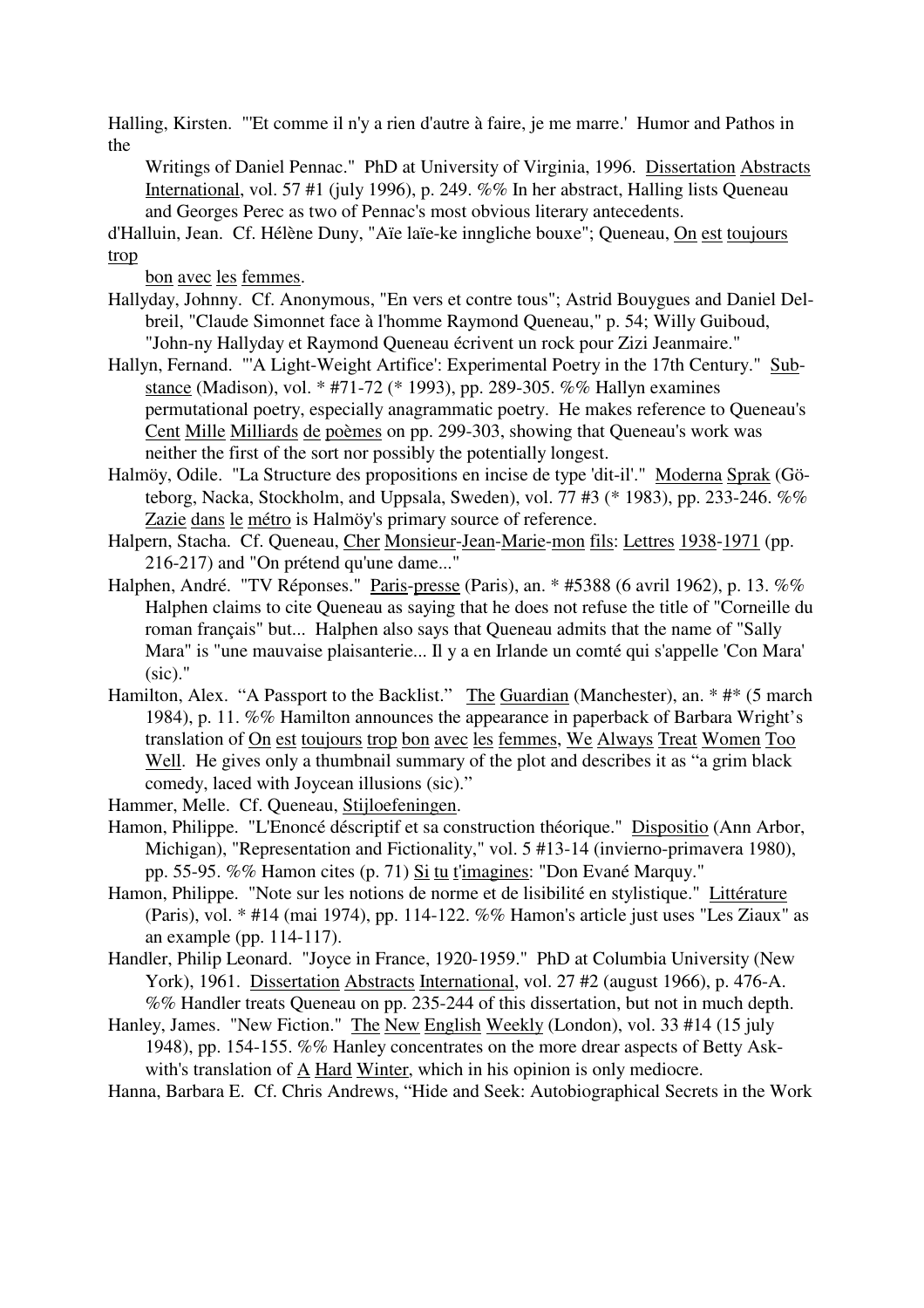of Queneau and Perec."

- Hanoteau, Guillaume. "L'Académie Goncourt appelle Manosque et fait de Giono le dixième convive." Paris-match (Paris), vol. \* #298 (11 décembre 1954), pp. 77-78. %% Hanoteau describes how the Goncourts elected Jean Giono to replace Colette and attributed that year's prize to Simone de Beauvoir. Cf. Queneau, Journaux (1914-1965), pp. 866-867.
- Hanoteau, Guillaume. "Louis Malle fait franchir la censure à l'impertinente Zazie." Parismatch (Paris), vol. \* #604 (5 novembre 1960), p. 80. %% Hanoteau gives a general review of the Zazie dans le métro film but with some unique details on the filming.
- Hanrez, Marc. Cf. Charles Thomas Kestermeier, "Raymond Queneau's Zazie dans le métro: Structures and Structure."
- Hansé, Jean. "Aujourd'hui: Distribution de lauriers littéraires Prix Goncourt et Théophraste Renaudot." Combat (Paris), an.  $*$  16 #4486 (1<sup>ier</sup> décembre 1958), p. 3. %% Hansé says "Une 'bombe' éclatera-t-elle, grâce à Raymond Queneau, auteur des Exercices de style, qui a une faible pour le Belge Francis Walder pour Saint-Germain ou la négociation." And Walder was the surprise winner.
- Hansé, Jean. "Raymond Queneau, Simone Dubreuilh et Pierre Barret: Grand Prix de l'humour noir 1959." Combat (Paris), an. \* #4773 (2 novembre 1959), p. 3. %% Hansé describes the various winners of black humor prizes.
- Hanse, Joseph. "Nos Lettres vues de Paris." Bulletin de l'Académie royale de langue et de littérature françaises (Bruxelles), vol. 37 #2 (\* 1959), pp. 81-93. %% Hanse is not at all satisfied with the treatment which Auguste Viatte had given Belgian littérature in volume 3 of the Histoire des littératures. Only some of the blame accrues to Queneau (p. 83). Cf. Auguste Viatte.
- Harari, Josué V. CR of Jean Piel's La Rencontre et la différence. Modern Language Notes (Baltimore), vol. 97 #5 (december 1982), pp. 1270-1277. %% Harari mentions Queneau several times without interest.
- Harbison, Helen M. "Le Roman contemporain et la musique moderne." French Review (Baltimore), vol. 38 #4 (february 1965), pp. 441-450.  $\%$ % Harbison has a paragraph on Exercices de style (p. 447).
- Hardellet, André. Paris, ses poètes, ses chansons. Paris: Pierre Seghers, 1977. %% This is just an anthology which contains Si tu t'imagines: "St-Ouen's Blues" on pp. 249-250.
- Hardellet, André. La Promenade imaginaire. Paris: Mercure de France, 1974. %% Hardellet mentions Queneau on p. 8 of the introductory pages.
- Hardin, Garrett. CR of Jean Rostand's Can Man Be Modified? Science (Washington, DC), vol. 129 #3363 (12 june 1959), p. 1606. %% Hardin's review concentrates more on the resemblance of Rostand's attitude to certain aspects of Huxley's Brave New World and on the quality of Rostand's style than on any merit that Rostand's work might have for the biological community. Hardin cites Rostand's borrowing from Queneau's "La Sciencefiction vaincra."
- Hardt, Manfred. "Queneau und Brecht. Experimente mit Poetizität." In his Poetik und Semiotik. Das Zeichensystem der Dichtung. Tübingen: Niemeyer, 1976, pp. 61-63.
- Hardwick, Elizabeth. "Fiction Chronicle." Partisan Review (New York), vol. 15 #12 (december 1948), pp. 1351-1353. %% Hardwick's review (p. 1351) of H. J. Kaplan's translation of The Skin of Dreams is brief but positive, giving the better part of her praise to Queneau's style.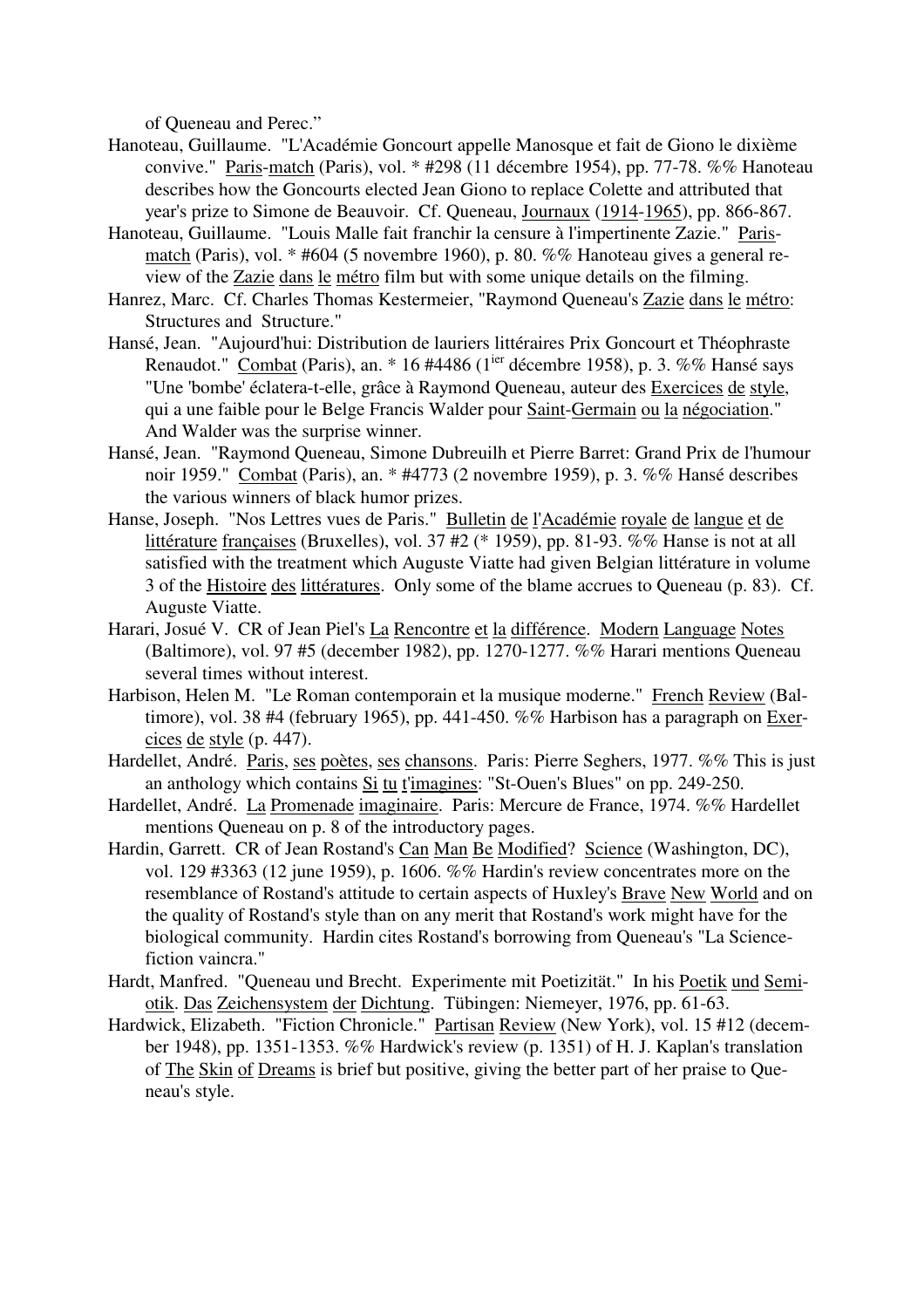- Hardwick, Joe. Cf. Chris Andrews, "Hide and Seek: Autobiographical Secrets in the Work of Queneau and Perec."
- Harguindey Banet, Henrique, and Xosé Manuel Pazos Varela. Estilo de exercicios, para "Exercicios de estilo." Vigo: Edicións Xerais de Galicia, 1995. %% This is a workbook for secondary students to use with the Exercicios. It is in Galician, the local language of northwestern Spain.

Harguindy, Henrique. Cf. Queneau, Raymond. Exercicios de estilo.

- Harig, Ludwig. "Ars poetica." Temps mêlés #50/52 (septembre 1961), p. 88. %% This consists of a poem and a tribute.
- Harig, Ludwig. "Der Mann, der Zazie erfand: Zum Tode von Raymond Queneau." Saarbrücker Zeitung (Saarbrücken), an. \* #247 (26 oktober 1976), p. 5. %% In this Queneau obituary Harig speaks not only of his association with Queneau but also his translation of certain Queneau works and his relations with Eugen Helmlé.
- Harig, Ludwig. "Permutationen Wiederholungen in Konstellationsvarianten." Abhandlungen der Klasse der Literatur (Mainz), vol. \* #3 (\* 1984), pp. 12-17. %% Harig has translated several of the original sonnets of Cent Mille Milliards de poèmes into German. The intro-duction on the preceding two pages might also be worth looking at.
- Harig, Ludwig. "Portrait de R. Q." Trans. Jacques Legrand. Approches (Paris), vol. \* #1 (janvier? 1966), p. 121.  $\%$ % This is a sort of poetic tribute.
- Harig, Ludwig. "Ein spielender Kafka. Raymond Queneau zum Hundertsen." Akzente (München), vol. 50 #3 (juni 2003), pp. 197-200. %% Cf. Anonymous, "Meister der Stil-Exerzitien"; Queneau, "Eiche und Hund."
- Harig, Ludwig. "Spiel mit dem Stil. Zur Ubersetzung von Texten Raymond Queneaus." Saarheimat (Saarbrücken), an. 15 #11-12 (november-dezember 1971), pp. 222-226. %% Harig writes about the problems he encountered in translating Queneau into German.
- Harig, Ludwig. "Sprache: des Menschen einzige Erfindung. Zum Tode von Raymond Queneaus." Frankfurter Rundschau (Frankfurt-am-Main), an. # (27 oktober 1976), p. 7. %% This is the same as his "Der Mann, der Zazie erfand."
- Harig, Ludwig. "Sur le principe de la traduction des textes de Raymond Queneau." Trans. Andrée Bergens and Basil Mogridge. In Raymond Queneau. Cahier de l'Herne #29. Ed. Andrée Bergens. Paris: Editions de l'Herne, 1975, pp. 347-349. %% This appears to be an adaptation of part of Harig's "Spiel mit dem Stil. Zur Ubersetzung von Texten Raymond Queneaus." It reappeared in the 1999 edition. Cf. Queneau, "Petit supplément au Manuel de conversation."
- Harig, Ludwig. "Wenn die Sprache feiert." Saarbrücker Zeitung (Saarbrücken), an. \* #267 (16 november 1972), p. 32.
- Harig, Ludwig. "Wenn die Sprache feiert." Frankfurter Rundschau (Frankfurt-am-Main), an. 29 #17 (20 januar 1973), "Zeit und Bild," p. 11. %% CR of Der Hundszahn
- Harig, Ludwig. Cf. Queneau and André Blavier, Lettres croisées 1949-1976, pp. 177, 364 (note 204), and 379 (note 337).
- Härle, Gerhard. "Le Tonton Gaby, la tata Marcel: Versuch über Raymond Queneaus Roman Zazie dans le métro." Forum-Homosexualität-und-Literatur (Siegen, Deutschland), vol. \* #25 (Mai 1995), pp. 41-54.
- Harlong, R. "Dans le tunnel." Gringoire (Paris), an. 6 #267 (15 décembre 1933), p. 4. %% Thisis the beginning of a serial article continued on the 22nd (an. 6 #268, p. 4) and 29th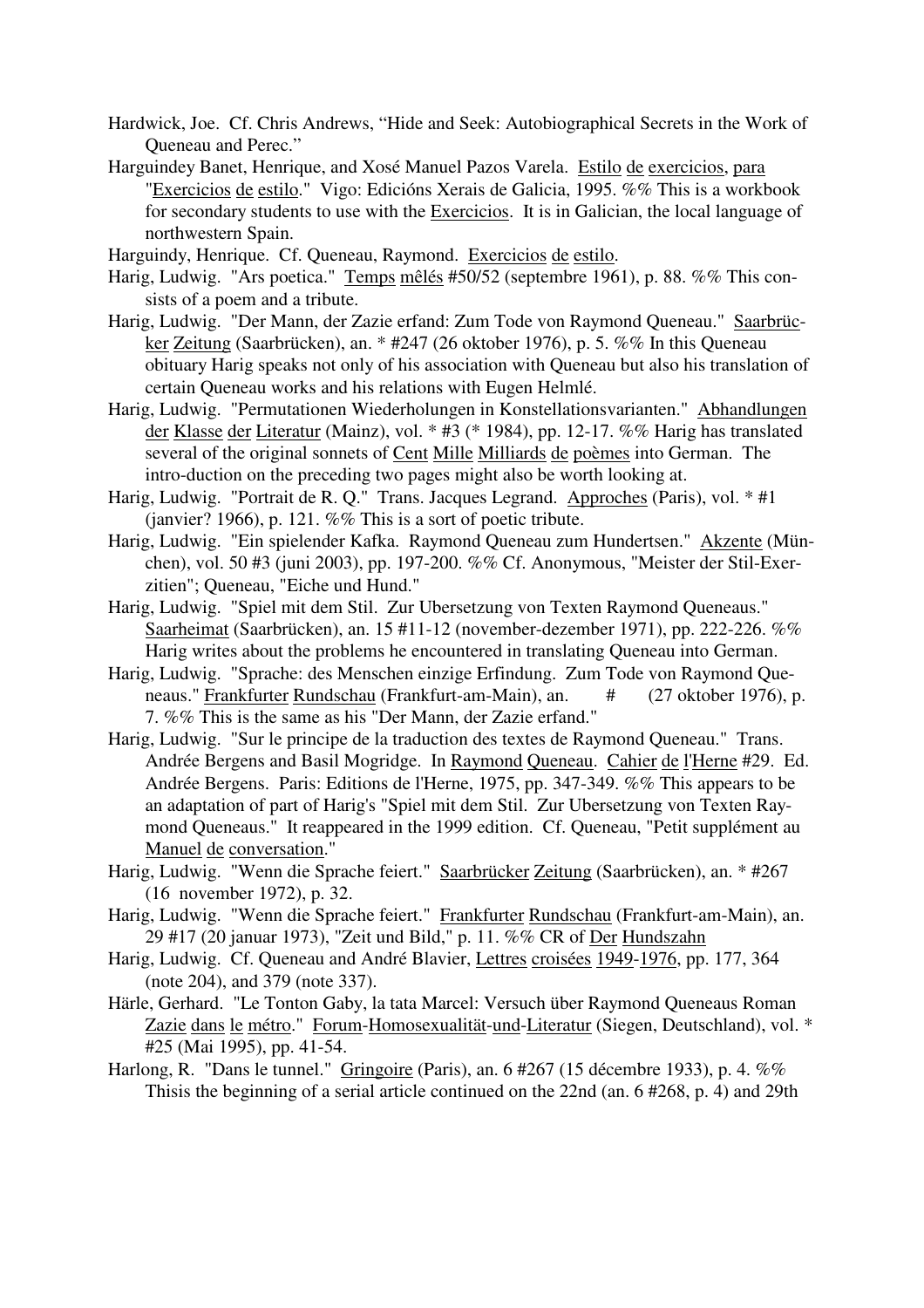(an. 6 #269, p. 4) of december and the 5th of january 1934 (an. 7 #270, p. 4). Harlong merely cites a single sentence from Le Chiendent without any commentary.

- Haro Tecglen, Eduardo. "Intrepidez." El Païs (Madrid), an. 13 #3987 (11 marzo 1988), p. 38. %% This review of the Madrid performance of Exercices de style (cf. Rosana Torres, "Ejercicios de estilo para huir del teatro cortesano.") says that the Yves Robert -- Frères Jacques production of the 1940s "no fue memorable."
- Harris, Ross. Film as Literature, Literature as Film. New York: Greenwood, 1987. %% This is just an entry (p. 256) in a directory, and it merely names Andrew Horton's "Growing Up Absurd: Malle's Zazie dans le métro."

Harrison, Carey. "Eccentric Aristocrats Awash in Wordplay." San Francisco Sunday Examiner

and Chronicle (San Francisco), an. \* #\* (2 august 1998), "Book Review," p. 4. %% Harrison gives a most positive review of Madeleine Velguth's Children of Clay, a translation of Queneau's Les Enfants du Limon, adding some background on Queneau and the general elements of his style.

- Hartje, Hans. "Jacques, Georges, Marcel et les autres: Enquête sur quelques personnages potentiels de Raymond Queneau." In Le Personnage dans l'oeuvre de Queneau. Ed. Daniel Delbreil. Paris: Presses de la Sorbonne nouvelle, 2000, pp. 45-56. %% Hartje considers a statement by Jacques Roubaud to the effect that the members of the Oulipo are characters in a novel which Queneau did not write. He looks somewhat at Queneau's ideas on novel writing in this light, especially at how this affects Queneau's comments on Bouvard et Pécuchet, and then looks at how other oulipians (Calvino, Bénabou, and Perec) might consider the question. He ends with discussion of an idea of Wittgenstein. Cf. Marcel Bénabou, "Quarante Siècles d'Oulipo." (Raison présente)
- Hartje, Hans. "Perec e l'alter-(e)go." In Attenzione al potenziale. Il Gioco della letturatura. Ed. Brunella Eruli. Firenze: Marco Nardi Editore, 1994, pp. 87-96. %% Hartje examines the conceptual interplay, for Perec, between the nature of puzzles, the game of go, the empty space in a structure/game, and the creation of literature.
- Hartje, Hans. Cf. Oulipo, Affensprache, Spielmaschinen und allgemeine Regelwerke.
- Hartley, Anthony. "A Monument to French Literature." The Guardian (Manchester), an. \* #35236 (14 october 1959), p. 5. %% Hartley welcomes the third volume of L'Histoire des littératures, barely mentioning Queneau.
- Hartley, L. P. "New Novels." Time and Tide (Bramhall, Cheshire), vol. 29 #23 (5 june 1948), pp. 589-590. %% Hartley's short review of Betty Askwith's translation of A Hard Winter is quite positive, although he has some reservations about the success of the translation.
- Hartmann, Dr. Hans-Jürgen. "Literaturpreise." In Lexikon der französischen Literatur. Ed. Manfred Naumann. Leipzig: VEB Bibliographisches Institut, 1987, p. 273. %% Hartmann lists French literary prizes and gives some background on them.
- Harvel, Nancy Colleen. "Unleashing Imaginative Boundaries: Selected Works of Raymond Queneau in Translation." Master's at California State University (Chico). 2003.
- Harvey, Edward. CR of Germaine Brée and Charles Carlut's France de nos jours. French Review (Baltimore), vol. 36 #2 (december 1962), pp. 196-197. %% Harvey only lists Queneau as one of the authors included in this anthology.
- Harvey, Robert. "Queneau/Dog/Man/Body: Coup de Dédé ou jeu de Descartes?" Gradiva (Stony Brook, New York), vol. 6. #2 (= #14) (\* 1996), pp. 18-32. %% Harvey investi-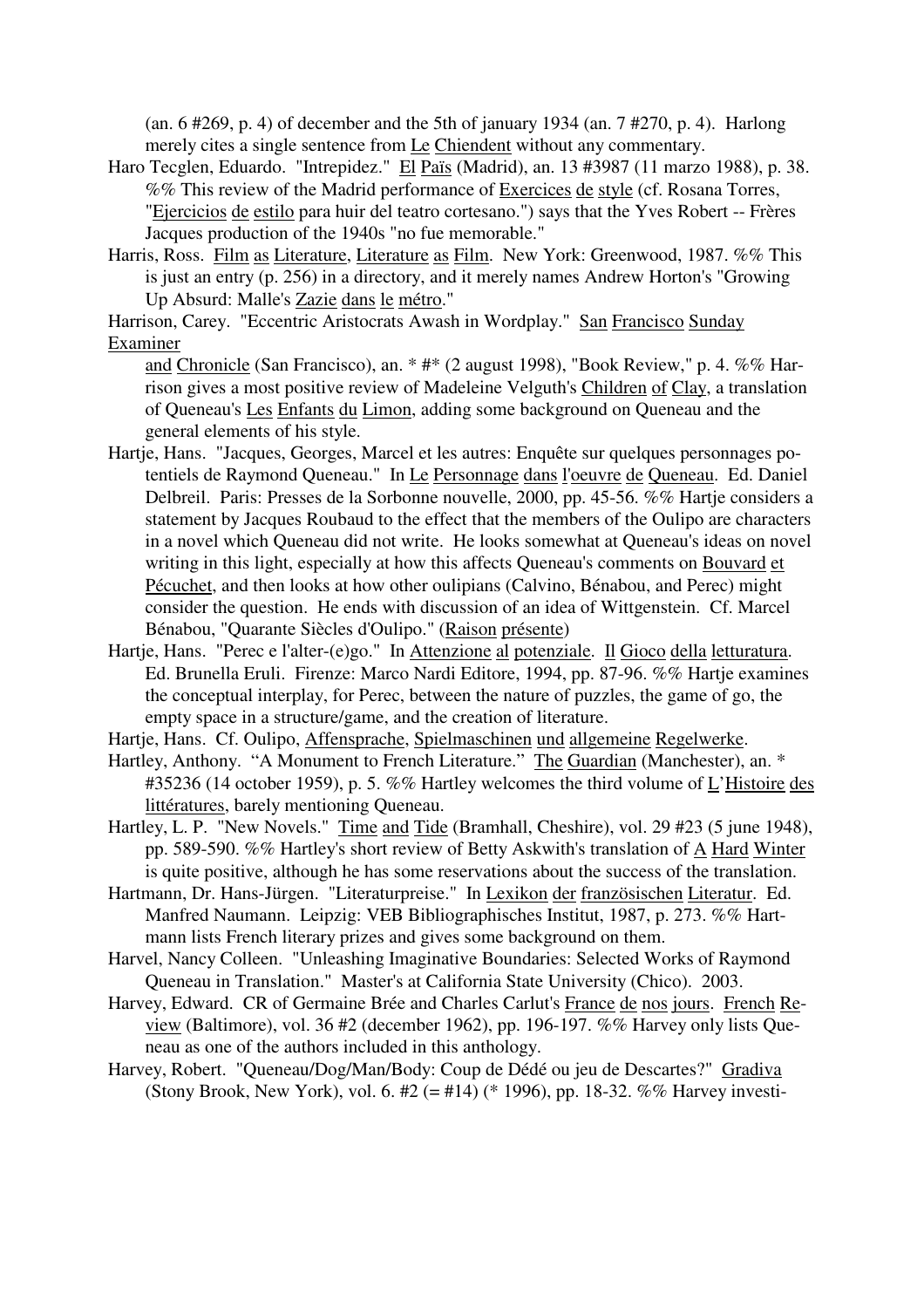gates a possible relationship between Descartes and Le Chiendent, not at all the usual one. He is interesting and thought-provoking even if his conclusions are not quite as certain as he seems to believe. Among other things he considers certain etymologies of "chiendent" in the context of Queneau and the novel.

Hasan, Yvonne. Cf. Ion Caraion, ed., Raymond Queneau: Arta poetica.

- Hassan, Ihab. "Abstractions." Diacritics (Ithaca, New York), vol. 5 #2 (summer 1975), pp. 13-18. %% Hassan presents thoughts, comments, and questions in regard to two books, one of which is Oulipo, La Littérature potentielle (Créations Re-Créations Récréations). Due to his dis-centered and counter-linear form, it is difficult to determine what he is trying to communicate.
- Hassan, Ihab. "Culture, Indeterminacy, and Immanence: Margins of the (Post-modern) Age." Humanities in Society (Los Angeles), vol. 1 #1 (winter 1978), pp. 51-85. %% Hassan merely cites (p. 76) Queneau's definition of the Oulipo.
- Hassan, Ihab. The Literature of Silence. New York: Knopf, 1967. %% Hassan just mentions and briefly describes the Cent Mille Milliards de poèmes on p. 14 and refers to Queneau (among others) as a "friend" with whom Henry Miller had "literary encounters."
- Hassan, Ihab. "Revillusionary Punorama." New York Times (New York), vol. 134 #46526 (8 september 1985), "Book Review," p. 20. %% In his review of Christine Brooke-Rose's Amalgamemnon, Hassan evaluates the postmodern novel and mentions Queneau as one of its practitioners.
- Hatzfeld, Helmut. Trends & Styles in Twentieth Century French Literature. Washington, DC: The Catholic University of America Press, 1957. %% Hatzfeld cites part of Queneau's Bucoliques: "Hygiène" on p. 198.
- Haubruge, Pascale. "Une Personnalité des plus complexe." Le Soir (Bruxelles), an. \* #153 (3 juillet 2002), "Magazine des arts et du divertissement," p. 7. %% Haubruge interviews Michel Lécureur about Queneau and his biography of Queneau. Most interesting is the end of the interview, when Haubruge asks why the work was not published by Gallimard: Lécureur has some comments about his disintegrating relations with Jean-Marie Queneau at the end of his work on the biography...
- Haulot, Arthur. "Poésie nue." Le Journal des poètes (Bruxelles), an. 22 #3 (mars 1952), p. 1. %% This is a general (but unusual) interview which touches on Queneau's religion. Cf. Queneau and André Blavier, Lettres croisées 1949-1976, p. 345 (note 15).
- von Haumann, Adolphe. Cf. A. v. H., "Queneau, quenouille, quenelle."
- Hauser, Frank. "New Novels." New Statesman (London), vol. 40 #1028 (18 november 1950), pp. 480-481. %% Hauser's review of Julian Maclaren-Ross's translation of Pierrot centers on how thoroughly the translation seems to have altered Queneau's novel.
- Hausmann, Franz Josef. "Jutta Langenbacher: 'Das "Néo-français": Sprach-konzeption und kritische Auseinandersetzung Raymond Queneaus mit dem Französischen der Gegenwart'." Zeitschrift für romanische Philologie (Tübingen), vol. 98 #3/4 (\* 1982), pp. 477- 481.
- Hausmann, Franz Josef. "Wie alt ist das gesprochene Französisch? Dargestellt speziell am Ubergang von 'j'allons' zu 'on y va'." Romanische Forschungen (Frankfurt-am-Main), vol. 91 #4 (\* 1979), pp. 431-444. %% Hausmann just barely mentions Queneau several times on pp. 431, 433, and 444.

Hauwuy, Jean-Jacques. "Isidore Isou veut faire descendre le roman dans la rue." Le Rouge et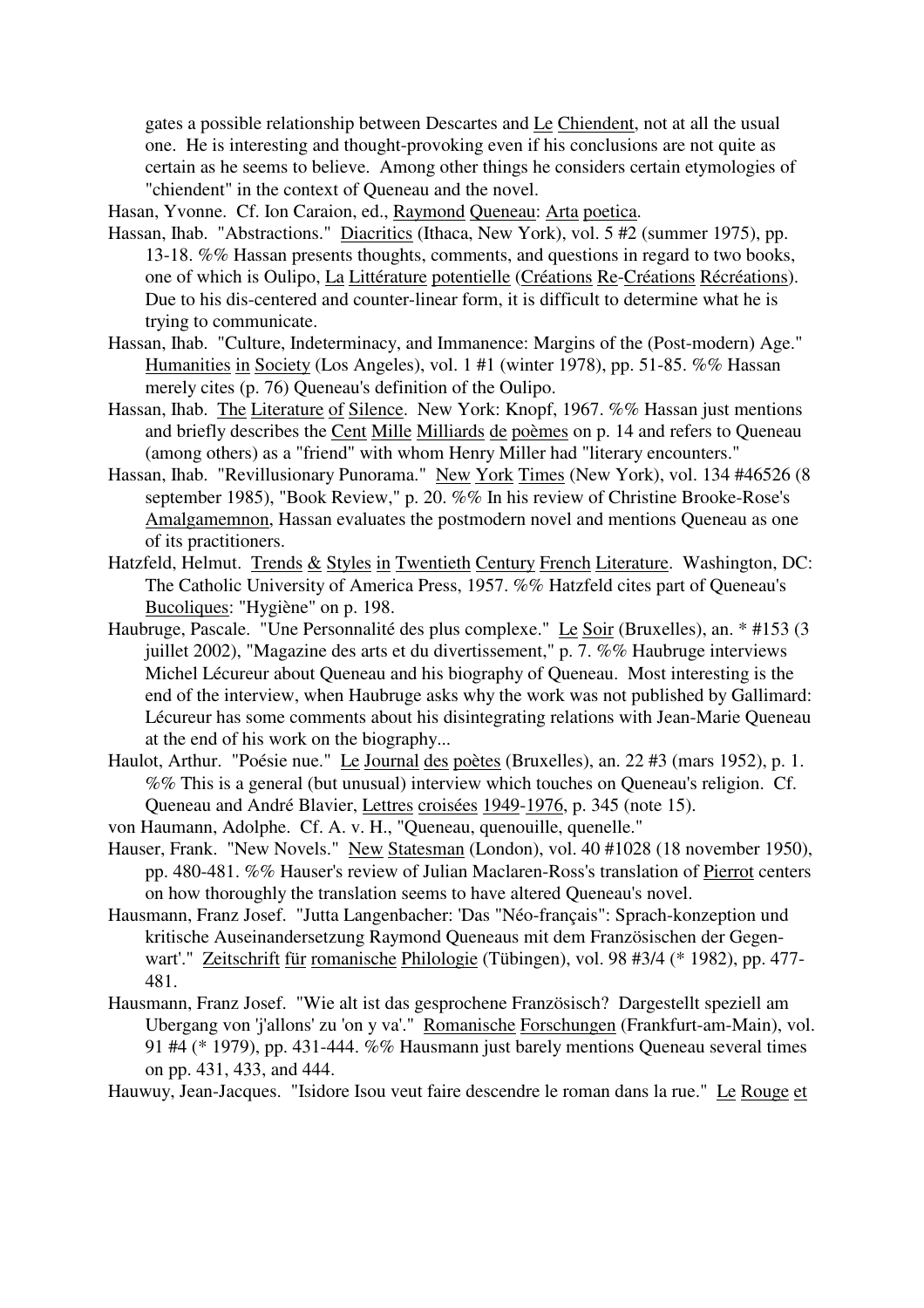le noir (Paris), an. 9 #33 (10 octobre 1950), p. 9. %% Hauwuy says that Isou offered a manuscript (Introduction à une nouvelle poésie et à une nouvelle musique) to Gallimard, where Paulhan and then Queneau reviewed it. Isou thought they were taking too long, so he withdrew the manuscript, which Gallimard did eventually publish.

Hauwuy, J.-J. "Lautréamont feuilletoniste." Paris-presse (Paris), an. \* #\* (27 décembre 1953),

p. 2C. %% «Maldoror, c'est déjà presque Rocambole et il annonce Fantômas, a affirmé le grammarien et fantaisiste Raymond Queneau au cours d'une fort médiocre émission radio-phonique consacrée à Isidore Ducasse, comte de Lautréamont. Et il ajouta: Lautréamont a copié le roman feuilleton, comme il lui est arrivé de copier certaines pages d'un traité d'histoire naturelle.»

Havet, Jacques. "A Survey of Some of the French Philosophical Literature since 1946." Philosophy and Phenomenological Research (Buffalo, New York), vol. 11 #2 (december 1950), pp. 228-251. %% Havet discusses the contents and the significance of Alexandre Kojève's Introduction à la lecture de Hegel. A rather interesting perspective.

Havet, Jacques. "Variétés." France observateur (Paris), an. \* #276 (25 août 1955), p. 19. %% Havet reviews an Yves Robert production of the Frères Jacques' recording of Les Exercices de style; he likes these songs but not others which appear on the same record.

Hawes, S. F. "Queneau. A Study of Technique in Fiction." Master's thesis. Director L. Allen.

Durham, England: Durham University, 1971. %% Hawes concentrates on Queneau's writing style, with special attention to Joyce and Flaubert. This thesis contains two interviews with Queneau conducted by Hawes which Queneau himself corrected.

Hayes, Kevin J. "'Une Femme est une femme': A Modern Woman's Bookshelf." Film Criticism

(Meadville, Pennsylvania), vol. 25 #1 (fall 2000), pp. 65-82. %% In analyzing Godard's film Hayes points to the Queneau influences: in addition to other aspects Catherine Demongeot's appearance in a photo and in person and the film's avowed association to Loin de Rueil.

Hayman, David. CR of Entretiens avec Georges Charbonnier. Books Abroad (Norman, Oklahoma), vol. 38 #2 (spring 1964), pp. 150-151. %% This review is quite short and thus limited in analysis.

- Hayne, David M. "Preliminary Bibliography of the Literary Relations between Québec and the Francophone World." Canadian Review of Comparative Literature (Toronto), vol. 6 #2 (spring 1979), pp. 206-218. %% Hayne only makes a reference (p. 216) to Queneau as the editor of the Histoire des littératures.
- Hayot, Eric. "Style: Strategy and Mimesis in Ergodic Literature." Comparative Literature Studies (Urbana, Illinois), vol. 41 #3 (\* 2004), pp. 404-423. %% Hayot mentions Cent Mille Milliards de poèmes (p. 406), stressing the role the reader plays in choosing the text to be read.
- Hazera, Hélène. "La Zizi de Gainsbarre." Libération (Paris), an. \* #4481 (14 octobre 1995), p. 44. %% Hazera presents a few details about the production and success of Queneau's "Croqueuse de diamants."

He, Chin-Lan. Cf. Queneau, Sa-i tsai ti-tieh shang and Wunming Moe Sa Lir Ta: Lie Duau Ba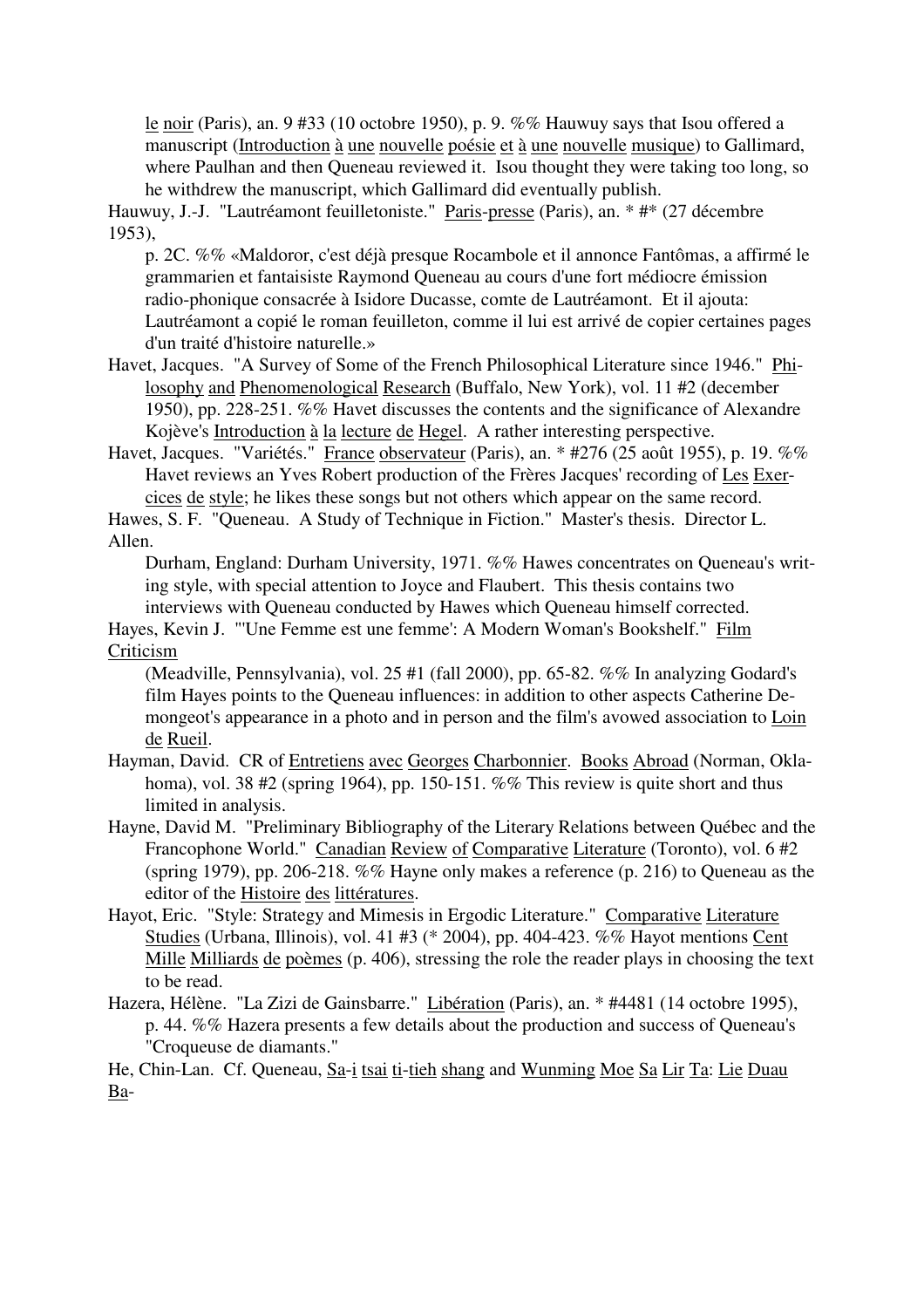Li Di Sha-Li.

- Hébert, Nicole. "Une Exposition consacrée à Raymond Queneau dans sa ville natale." Paris-Normandie (Rouen), an. \* #8870 (2 février 1973), pp. 3 and 11. %% Hébert has a rather pedestrian introduction to the Le Havre Queneau exposition.
- Hébert, Nicole. "Quand Raymond Queneau et Armand Salacrou jouent aux quatre coins de leurs souvenirs havrais." Paris-Normandie (Rouen), an.  $*$  # (10 août 1965), p. %% Hébert tries hard to fill her story out, concentrating on Queneau: small talk and platitudes, for the most part. It does not appear in the basic edition of the paper, possibly only in the Le Havre edition. Cf. Noël Lecrecq, "Raymond Queneau hôte d'Armand Salacrou."
- Hébert, Nicole. "Raymond Queneau et Armand Salacrou: Une Journée à la campagne." Paris-Normandie (Rouen), an.  $*$  # (9 août 1965), p. %% Hébert merely states that the two spent a day together and embroiders on that. It does not appear in the basic edition of the paper, possibly only in the Le Havre edition.
- Hébert, Nicole. "Raymond Queneau visite 'son' exposition." Paris-Normandie (Rouen), an. \* #8871 (3 février 1973), p. 11. %% Hébert writes of what Queneau actually did when he visited the Le Havre exposition dedicated to him.
- Hébert, Nicole. "Très Brillante Inauguration de l'exposition Raymond Queneau." Paris-Normandie (Rouen), an. \* #8872 (5 février 1973), p. 5. %% Hébert recapitulates certain aspects of the Le Havre Queneau exposition; this is not without interest.
- Hébert, Pierre. "Prière pour la langue française." Le Parthenon (Paris), an. 36 #2 (septembreoctobre 1947), pp. 49-50. %% Hébert praises Queneau but laments that "(il) s'imagine qu'il est nécessaire de forger de toutes pièces un nouveau langage. Je le dis hautement, Raymond Queneau --- qui est peut-être l'écrivain le plus merveilleusement doué de sa génération ---, s'il s'engage véritablement dans cette tentative, fait fausse route."
- Hebey, Pierre, ed. Album Georges Simenon. Collection "Albums de la Pléiade," #42. Paris: Gallimard, 2002. %% Hebey has a picture of Queneau's "plaquette" entitled "Simenon: Ses Débuts, ses projets, son oeuvre" (NRF 1942) (p. 175) and cites a comment of Queneau in regard to Simenon's Pedigree (p. 194). Cf. Queneau, "Simenon: Ses Débuts, ses projets, son oeuvre."
- Hebey, Pierre. Cf. Queneau, CR of Henry Miller's Tropic of Cancer and Black Spring, "Guide to kulchur par Ezra Pound," and "Jean Hélion aux Cahiers d'art."
- Hecht, Yvon. "Le Club d'essai de la radiodiffusion a transmis les 'chansons de quat' sous' de Raymond Queneau." Paris-Normandie (Rouen), an. \* #2575 (12 janvier 1953), p. 1. %% Hecht speaks of a radio transmission of some of Queneau's poetry and cites a certain amount of it, but the exact date of the show is unclear.
- Hecht, Yvon. "Eloge du Cardinal de Bernis, Réédition du Chiendent." Paris-Normandie (Rouen), an. \* #3850 (22 février 1957), p. 9. %% Hecht gives only a little space to Queneau's Chiendent, which he presents as an overlooked masterpiece.

Hecko, Blahoslav. Cf. Queneau, Zazie v metre.

- Heckscher, William S. Cf. Elizabeth Sears, "The Life and Work of William S. Heckscher."
- Hecquet, Stephen. "Ecrivains à col cassé et à col roulé." Bulletin de Paris (Paris), an. 7 #98 (26 août 1955), p. 10. %% Hecquet reviews the Anthologie des jeunes auteurs for which Queneau wrote the preface, but he centers on Queneau's ideas about the French language. Rather good.
- Hedges, Inez. "Afterword." In Queneau, Pierrot mon ami. Elmwood Park, Illinois: Dalkey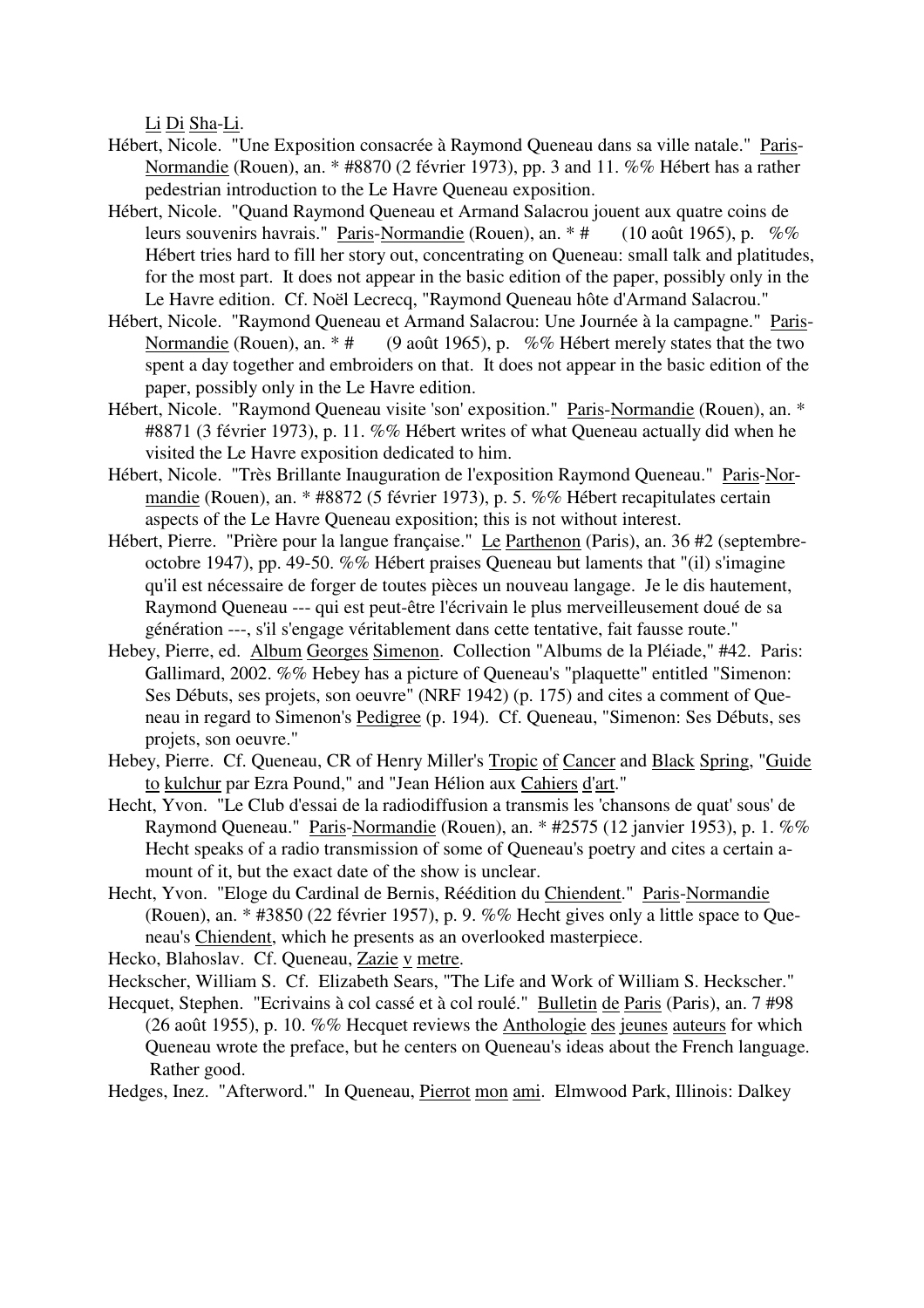Archive Press, 1987, pp. 157-159. %% This is a rather general essay, not even limiting itself to this novel.

- Hedges, Inez. "Afterword." In Queneau, Pierrot mon ami. London: Atlas, 1988, pp. 157- 159. %% This is the same as her previous work of the same title.
- Hedges, Inez. "Afterword." In Queneau, Pierrot mon ami. Elmwood Park, Illinois: Dalkey Archive Press, 1989, pp. 157-159. %% This is the same as her previous work of the same title.
- Hedges, Inez. "Breaking the Frame: Zazie and Film Language." In her Breaking the Frame: Film Language and the Experience of Limits. Bloomington, Indiana: Indiana University Press, 1991, pp. 6-17. %% Hedges discusses the film version of Zazie dans le métro and mentions (pp. 55-56) the appearance of a photograph of Raymond and Janine Queneau in François Truffaut's La Chambre verte.
- Hedges, Inez. CR of Christopher Shorley's Queneau's Fiction. Lectures de Raymond Queneau (Limoges), vol. \* #1 (décembre 1987), pp. 127-129. %% Hedges offers some valuable comments on this work as well as outlining it.

Hedges, Inez. "Form and Meaning in the French Film, IV: Language." French Review (Cham-

paign, Illinois), vol. 58 #2 (december 1984), pp. 223-235. %% Hedges looks at some of the theories concerning the transmogrification of literature into film and uses the film version of Zazie dans le métro as her principal example. Cf. Alistair Rolls, "Into or Out of the Metro? Defining a Carrollinian Space in Raymond Queneau and Louis Malle's Zazie dans le métro."

Hedges, Inez. "Petite Peinturologie de Raymond Queneau." In Raymond Queneau encyclopédiste? Ed. Mary-Lise Billot and Marc Bruimaud. Actes du Deuxième Colloque de Limoges, décembre 1987. Limoges: Editions du Limon, 1990, pp. 195-206. %% Hedges looks at Queneau's personal and artistic relations, most particularly with Mario Prassinos and Jean Hélion but also with Elie Lascaux, Enrico Baj, and Joan Miró.

Hedges, Inez. "Quelques Réflexions à la fois comiques et sérieuses sur Raymond Queneau et le

cinéma." Temps mêlés #150 + 65/68 (printemps 1996), pp. 249-254. %% Hedges turns especially to the silent films and how film in general affected Loin de Rueil.

Hedges, Inez. "Raymond Queneau mytholomane." Temps mêlés #150 + 25/28 (mai 1985), pp.

145-157. %% Hedges writes on Queneau's myth creation in general, but especially in regard to Saint-Glinglin and Fendre les flots. Cf. Michal Mrozowicki, "De l'écriture mythologique à la mythologie de l'écriture: A propos de Queneau."

- Heidegger, Martin. Cf. Astrid Bouygues and Daniel Delbreil, "Claude Simonnet face à l'homme Raymond Queneau," p. 43. There are some sort of manuscript notes available at the CDRQ under "Heidegger."
- Heine, Maurice. CR of Les Enfants du Limon. Nouvelle Revue française (Paris), vol. 52 #306 (mars 1939), pp. 519-520. %% Heine concentrates on the "fous littéraires" aspects of this novel, somewhat better than one would usually see.

\* #166 (20 juli 1991), p. 29. %% Heinick gives the results of an auction at the Hôtel

Heinick, Angelika. "Sally Mara ist Queneau." Frankfurter Allgemeine Zeitung (Frankfurt), an.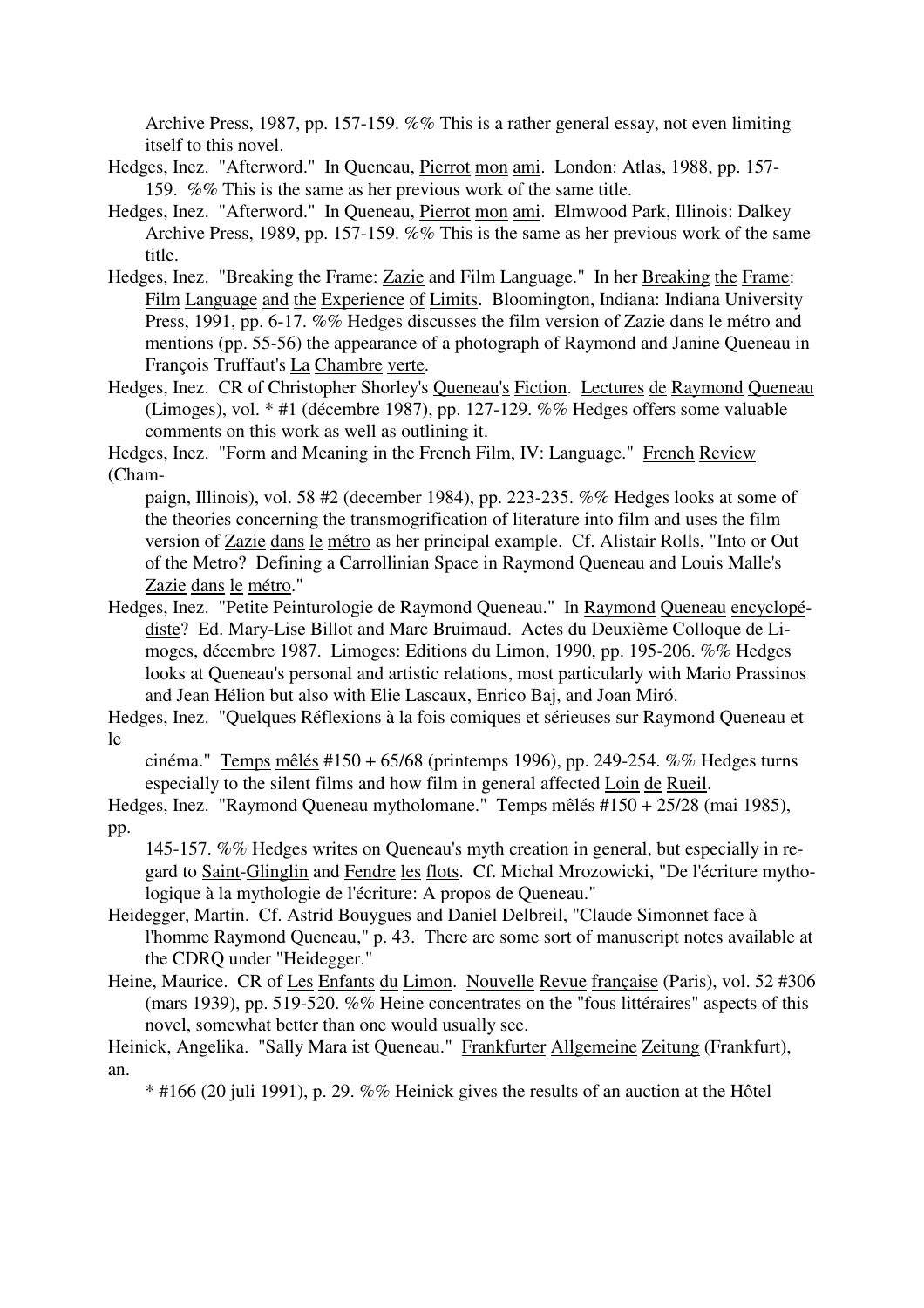Drouant: the only Queneau reference is the sale of the handwritten manuscript of On est toujours trop bon avec les femmes.

- Heinrich, André. Album Jacques Prévert. Paris: Gallimard, 1992. %% There are a number of mentions of Queneau's name, but there is little else until towards the end.
- Heissenbüttel, Helmut. "Raymond Queneau." Merkur (Stuttgart), vol. 19 #7 (juli 1965), pp. 690-693. %% This seems to be a general article.
- Heissenbüttel, Helmut. Cf. Wladimir Krysinski, "Lo 'scriptor ludens' tra moderno e postmoderno"; Queneau, "Die Artikel."
- Helbling, Hanno. Cf. Felix Philipp Ingold, "OuLiPo. Hinweis auf den 'Werkkreis für potentielle Literatur'."
- Held, Jean-Francis. "Le 'Scandale' des prix littéraires (II)." Nouvel Observateur (Paris), vol. \*

#106 (23 novembre 1966), pp. 26-29. %% Held describes the awarding of literary prizes as a tacit marketing arrangement dominated by the larger publishers. He has a passage on how Queneau managed to avoid standing out in his choice of authors.

- Held, René R. L'Oeil du psychanalyste: Surréalisme et surréalité. Paris: Payot, 1973. %% Held offers some specifics on Queneau's psychoanalysis (pp. 64-65), but he is shaky on details and rather superficial.
- Hélion, Jean. "Une Lettre à Raymond Queneau, en 1936." Le Monde (Paris), an. 53 #16150 (28 décembre 1996), p. 18. %% This is taken from his Lettres d'Amérique.
- Hélion, Jean. A Perte de vue, suivi de Choses revues. Ed. Claire Paulhan and Fréchet. Paris: IMEC, 1996. %% Hélion, in this quasi-autobiography, mentions Queneau four times (pp. 72, 98, 128, and 262).
- Hélion, Jean. "Hélion critique du Chiendent et illustrateur (critique) de Chêne et chien." Temps mêlés #150 + 6/7 (janvier 1980), pp. 7-26. %% This consists of five letters from Hélion to Queneau dated between 1 août 1934 and 13 mai 1938.
- Hélion, Jean. "Individus." Amis de Valentin Brû #24-25 (décembre 1983), p. 21. %% Queneau was part of an artistic group which almost took form and published a magazine.
- Hélion, Jean. Journal d'un peintre. Ed. Anne Moeglin-Delcroix. 2 vol. Paris: Maeght, 1992. %% "Cet ouvrage est composé d'extraits des carnets de travail de Jean Hélion dont la presque totalité a fait l'objet d'une donation de l'artiste à la Bibliothèque nationale en 1979." Hélion mentions returning from Venice with Queneau, whom he met there unexpectedly (vol. I, p. 146), and Queneau's presence at a meeting of support for Garry Davis, the first "world citizen" (p. 154; cf. the entry under his name). Hélion states that in spite of his other gifts, Queneau's taste in art is often bad; he adds that Queneau was an old friend but "refroidi" until Hélion had met him again in 1948 (p. 174). And he says that none of his friends are supporting his career, not even the "tout-puissant" Queneau (p. 287). Hélion has some thoughts on Queneau's style, referring to Les Derniers Jours and to Le Chiendent (vol. II, pp. 115-117) and comments on reading the proofs for Amis de Valentin Brû #24-25 (décembre 1983), the collection of his letters to Queneau (p. 322). Hélion also mentions Queneau on pp. 149, 258, and 376 of volume II.
- Hélion, Jean. Lettres d'Amérique. Correspondance avec Raymond Queneau 1934-1967. Ed. Claude Rameil. Paris: IMEC, 1997. %% These are Hélion's letters only, and they concentrate on his own concerns. Three quarters of them are from the US between 1934 and 1939. As regards Queneau, he is especially interested in Volontés and Chêne et chien,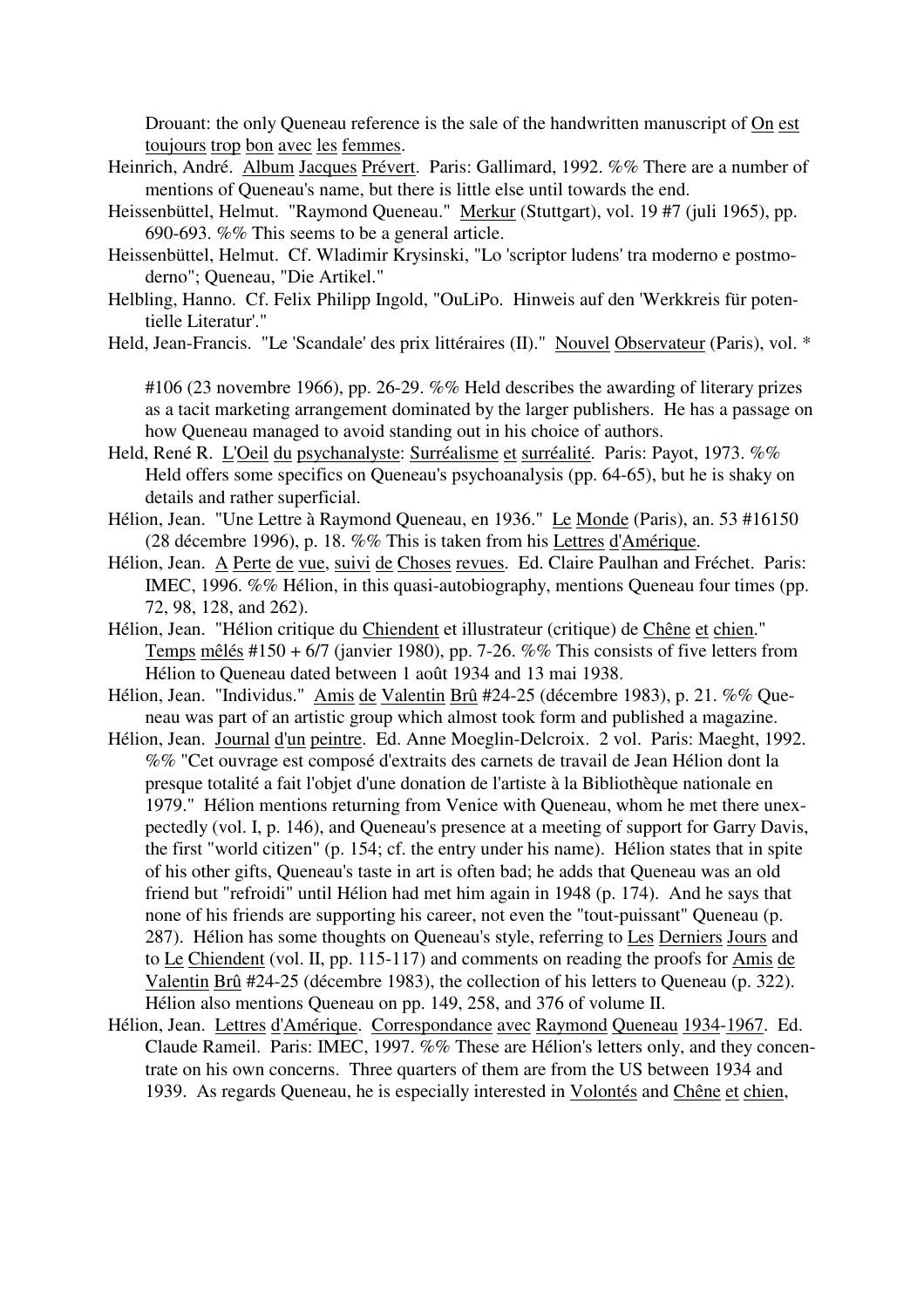but he also touches on various novels. Cf. François Naudin, "Figure tombée, sans doute, mais pas dans l'oreille d'un sourd"; Paul-Louis Rinuy, CR of Jean Hélion's Lettres d'Amérique; Bertrand Tillier, CR of Jean Hélion's Lettres d'Amérique. Correspondance avec Raymond Queneau 1934-1967.

- Hélion, Jean. "Lettres de Jean Hélion à Raymond Queneau." Amis de Valentin Brû #24-25 (décembre 1983), pp. 27-85. %% These letters date from between 23 janvier 1937 and 29 juillet 1966.
- Hélion, Jean. "Pratique de Chêne et chien." In Raymond Queneau. Cahier de l'Herne #29. Ed. Andrée Bergens. Paris: Editions de l'Herne, 1975, pp. 272-274. %% Hélion describes his almost illustrating this work in 1937. This article reappeared in the 1999 edition. Cf. Queneau and André Blavier, Lettres croisées 1949-1976, pp. 334 and 386 (note 421); cf. also Amis de Valentin Brû #24-25 (décembre 1983), pp. 22-25.
- Héliot, Armelle. "Eskeussébienzazi?" Le Quotidien de Paris (Paris), an. \* #338 (29 décembre 1980), p. 21. %% Héliot finds this series of scenes drawn from Zazie dans le métro to be a bad idea and poorly acted. Cf. J.-P. H., "Zazie dans le métro d'après R. Queneau."
- Héliot, Armelle. "Jacques Seiler: Queneau! Queneau!" Le Quotidien de Paris (Paris), an. \* #249 (16 septembre 1980), p. 23. %% Héliot considers Jacques Seiler's work just before the Exercices de style actually went on stage. She looks both at his past work and his future projects as well as his reasons for doing this show.
- Hell, Henri. CR of Pierrot mon ami. Fontaine (Paris), vol. 4 #25 (décembre 1942), pp. 594- 595. %% Hell wistfully wishes that Queneau's characters had more humanity, more substance.
- Hellegouarc'h, Pascale. "L'Incertitude dans Zazie dans le métro de Raymond Queneau et dans Les Aventures d'Alice au pays de merveilles et De l'autre côté du miroir de Lewis Carroll." Mémoire de maîtrise. Directeur Gilbert Pestureau. Nantes: Université de Nantes, 1987. %% Hellegouarc'h considers all sorts of incertitude (personal, perceptual, intellectual, textual, etc.) as the two authors develop them in their texts; she then tries to summarize where this all leads and what it means.

Hellemans, Dina. Cf. Jean Weisgerber, "Propos sur la citation, ses formes et ses fonctions dans

la littérature contemporaine."

- Hellens, Franz. "Anthologie des jeunes écrivains." Le Soir (Bruxelles), an. 69 #193 (13 juillet 1955), p. 7. %% Hellens gives most of the emphasis of his article to Queneau's Preface. Rather thoughtful.
- Hellio, Georges. "Zazie dans le métro." Aspects de la France (Paris), an. 13 #636 (17 novembre 1960), p. 5, and #637 (24 novembre 1960), pp. 4-5. %% Hellio does not care for Malle's film: it is the model of everything wrong with the current film industry. He includes a passage on Lévy's acquisition of the film rights.
- Helmlé, Eugen. "Helden, die im Sprachfluß baden: Zum 70. Geburtstag des französischen Dichters Raymond Queneau." Saarbrücker Zeitung (Saarbrücken), an. \* #45 (22 februar 1973), p. 6.
- Helmlé, Eugen. "Nachwort." In Queneau, Eine Modellgeschichte. München: edition texte- +kritik, 1985, pp. 133-151.
- Helmlé, Eugen. "Nachwort." In Queneau, Striche, Zeichen und Buchstaben. München: edition text+kritik, 1990, pp. 253-262.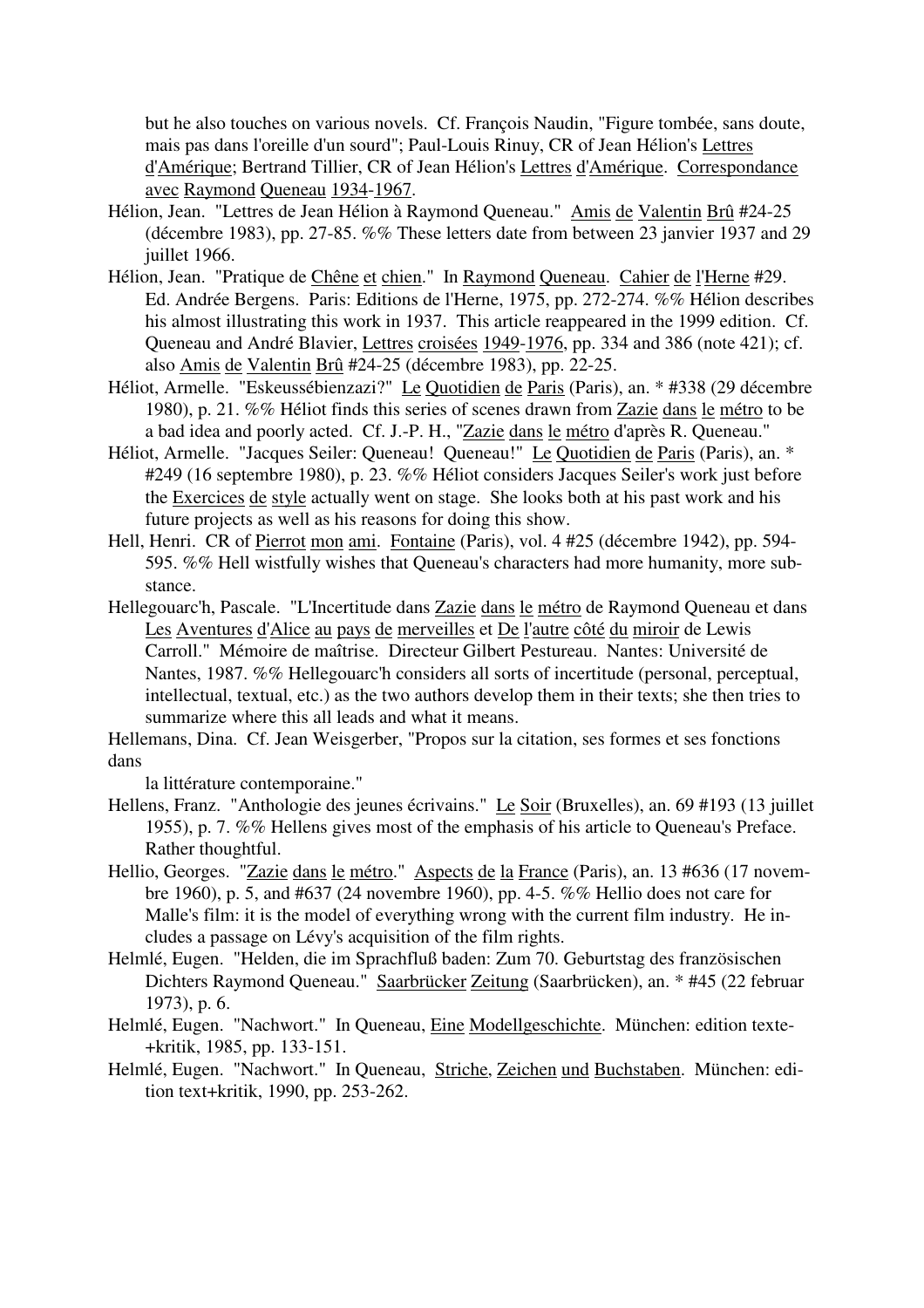Helmlé, Eugen. "Queneau." In Kritisches Lexikon zur fremdsprachigen Gegenswartsliteratur.

Ed. Heinz Ludwig Arnold. Band 2. München: edition text+kritik, 1984, pp. 1-14, A/1- A/4, B/1-B/2, C/1, and D/1-D/4.

- Helmlé, Eugen. "Raymond Queneau vu par la critique allemande." In Raymond Queneau. Cahier de l'Herne #29. Ed. Andrée Bergens. Paris: Editions de l'Herne, 1975, pp. 350- 353. %% Helmlé discusses the disarray caused among German critics by Zazie dans le métro. This article reappeared in the 1999 edition. Cf. his "Zazie in Deutschland."
- Helmlé, Eugen. "Zazie in Deutschland." Temps mêlés #150 + 1 (printemps 1978), pp. 49-50. %% Helmlé writes of Zazie dans le métro's mixed reception in Germany. The study which Helmlé mentions at the beginning is that of Gerda Zeltner-Neukomm, "Die Vollendung des Wesenlosen." Cf. Temps mêlés #150 + 2 (été 1978), p. 50. Cf. his "Raymond Que-neau vu par la critique allemande."
- Hemingway, Ernest. Cf. Anonymous, "Hemingway (et sa femme) auraient péri dans une catastrophe aérien en Afrique"; John Atherton, "Americans in Paris"; Alban Cerisier, "Queneau, éditeur"; Michel Lécureur, Raymond Queneau, pp. 120 and 225; J. de Montalais, "Le Peintre Joan Miró doit son succès au nombre 13, à Hemingway et au café"; Queneau, "Le Souvenir du match Hemingway-Prévost"; Christopher Shorley, A Time of Transition in the French Novel: "Les Années tournantes 1928-1934," p. 60.
- Hemmings, John. "Alice in Dropoutland." Listener (London), vol. 80 #2053 (1 august 1968), p. 152. %% Hemmings praises Barbara Wright's translation of The Bark Tree and considers the original with some limited perspicacity.
- Hendrix, G. He apparently wrote under the pseudonym of "Buridan."
- Hendrix, Georges. "L'Activité intellectuelle en France." Le Bien public (Trois Rivières, Québec?), an.  $\#$  (14 mars 1940), p. 6. %% Hendrix just mentions the publication of Queneau's Un Rude Hiver.
- Hengesch, Luc. "Pierre Faucheux maquettiste et ses réalisations au sein du Club des libraires de France (1953-1964): Essai de bibliographie matérielle." Travail pour l'obtention du titre Bibliothécaire-documentaliste gradué. Bruxelles: Institut d'enseignement supérieur social, 1992. %% Hengesch describes the technical parameters of 100 books which Faucheux created for various book clubs. Queneau appears only incidentally.
- Henkels, Robert, Jr. "Raymond Queneau: The Flight of Icarus." French Review (Champaign, Illinois), vol. 49 #1 (october 1975), pp. 160-161. %% Henkels gives a rather better than average review of Barbara Wright's translation.
- Hennart, Marcel. "Les Midis de la poésie." Le Thyrse (Bruxelles), an. 54 #3 (mars 1952), p. 143. %% Hennart went to the Queneau poetry conference with misgivings but came away satisfied. Thoughtful... Cf. Jean de Beucken, "Raymond Queneau à Bruxelles"; Adrien Jans, "Un Quart d'heure avec... Raymond Queneau: Du Be-bop au coeur de l'homme."
- Hennig, Jean-Luc. Bestiaire érotique. Paris: Albin Michel, 1998. %% On p. 168 Hennig cites the "Autre Subjectivité" 'exercice de style' in describing the turkey, but he reduces Queneau's words by about two thirds.
- Hennig, Jean-Luc. Petit Inventaire excentrique du Z. Paris: Editions Zulma, 2004. %% Hennig notes the occurrence of "z" in Queneau's life (Zouaves, Zizi Jeanmaire, les Ziaux, Zazie) and comments on how the "z" appears in Zazie dans le métro.
- Henric, Jacques. "Les Kenosikles infernaux." France nouvelle (Paris), vol. \* #1037 (1<sup>ier</sup> sep-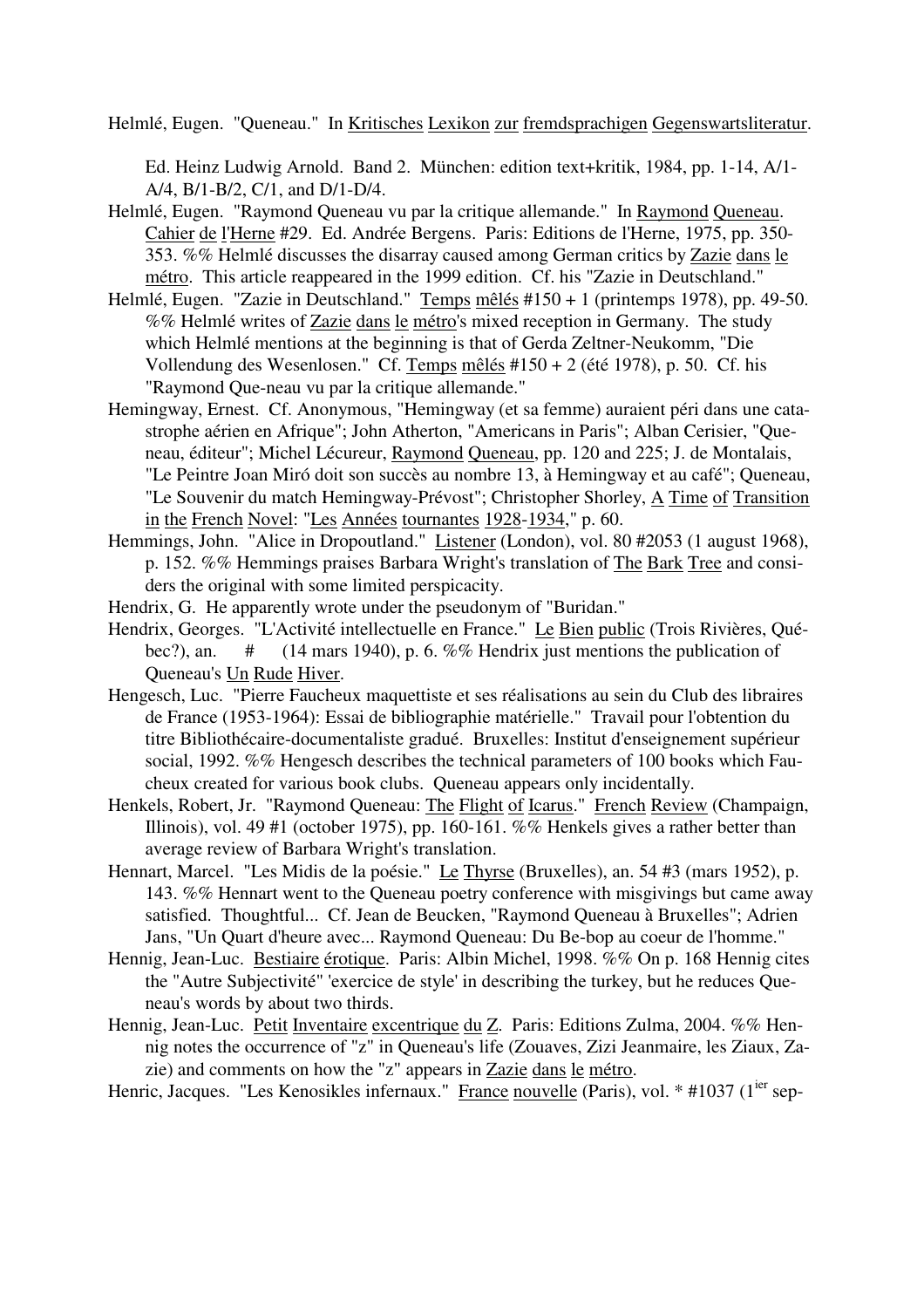tembre 1965), pp. 18-19. %% This is basically a review of Les Fleurs bleues.

- Henriot, Emile. CR of Exercices de style. Le Monde (Paris), an. 4 #862 (5 novembre 1947), p. 3. %% Henriot is quite positive but does little more than consider the framework. Cf. his "Syncope, apocope, prosthèse et métathèse."
- Henriot, Emile. "Littérature universelle." Le Monde (Paris), an. 13 #3601 (22 août 1956), p. 7. %% This concerns the Encyclopédie de la Pléiade.
- Henriot, Emile. "Syncope, apocope, prosthèse et métathèse." Le Monde (Paris), an. 53 #16414 (5 novembre 1997), p. 20. %% This is a much-abbreviated selection taken from the opening paragraphs of Henriot's CR of Les Exercices de style.
- Henriot, Emile. "La Vie littéraire." Le Temps (Paris), an. 82 #59516 (2 septembre 1942), p. 3. %% Henriot's review of Pierrot mon ami among works by other authors focusses on the "roman policier" aspect of the work and on its language. Cf. Hillen, entries 822 and 1064.
- Henry, Jean-Marie, ed. Tireur de langue. Ill. Yann Bouvier. Collection "Petits Géants." Paris: Editions Rue du monde, 2000. %% This is a children's book containing poems by various people, including Queneau's Battre la campagne: "L'Inspiration," L'Instant fatal: "Art poétique" (extraits), Courir les rues: "Rue chose," and Le Chien à la mandoline: "Le Début et la fin."
- Henry, Jean-Pierre. "Le Cheval troyen." Temps mêlés #150 + 29/30 (avril 1986), pp. 12-14. %% Henry has written a short story aimed primarily at including the names of Queneau's works as parts of the text.
- Henry, Jean-Pierre. Cf. Franck Evrard and Jean-Pierre Henry, "Comment vous placez-vous sur

l'échiquier politique?," "En revenant de chez Queneau," "Extraits de Style d'exercice," and "Styles d'exercice."

- Henry, M. Cf. Marthe Schipper, "Le Langage de Zazie dans le métro, français de l'avenir?"
- Henry, Maurice. Cf. Anonymous. "A Bout portant"; Jean Caillens, "En compagnie de Raymond Queneau 'A bout portant'"; Palinure, "Goûter de têtes chez Gaston"; Queneau, Preface to A Bout portant, 85 portraits charge littéraire by Maurice Henry.
- Henschen, Hans-Horst. "Exercices de style." In Kindlers Literatur Lexikon, vol. 2. Zürich: 1966, col. 2592-2594. %% This is just an entry in a literary encyclopedia.
- Henschen, Hans-Horst. "Exercices de style." In Kindlers Literatur Lexikon, vol. 4. Ed. Wolfgang von Einsiedel. Zürich: Kindler Verlag, 1970, pp. 3355-3356. %% This is the same as his other entries of the same name.
- Henschen, Hans-Horst. "Exercices de style." In Hauptwerke der französischen Literatur. Ed. Irene Schwendemann. München: Kindler Verlag, 1976, p. 487. %% This is the same as his other entries of the same name.
- Henschen, Hans-Horst. "Exercices de style." In Kindlers Neues Literatur Lexikon, vol. 13. Ed. Rudolf Radler. München: Kindler Verlag, 1991, pp. 807-808. %% This is the same as his other entries of the same name.
- Henschen, Hans-Horst. "Raymond Queneaus Parzenspiel." Süddeutsche Zeitung (München), an. \* #15 (17 januar 1970), "SZ am Wochende," p. 8. %% CR of Eugen Helmlé's German translation of Der Flug des Ikarus
- Hepburn, Neil. "Doctor on Mus." Listener (London), vol. 96 #2474 (9 september 1976), pp. 317-318. %% Hepburn reviews (p. 318) Barbara Wright's translation of The Sunday of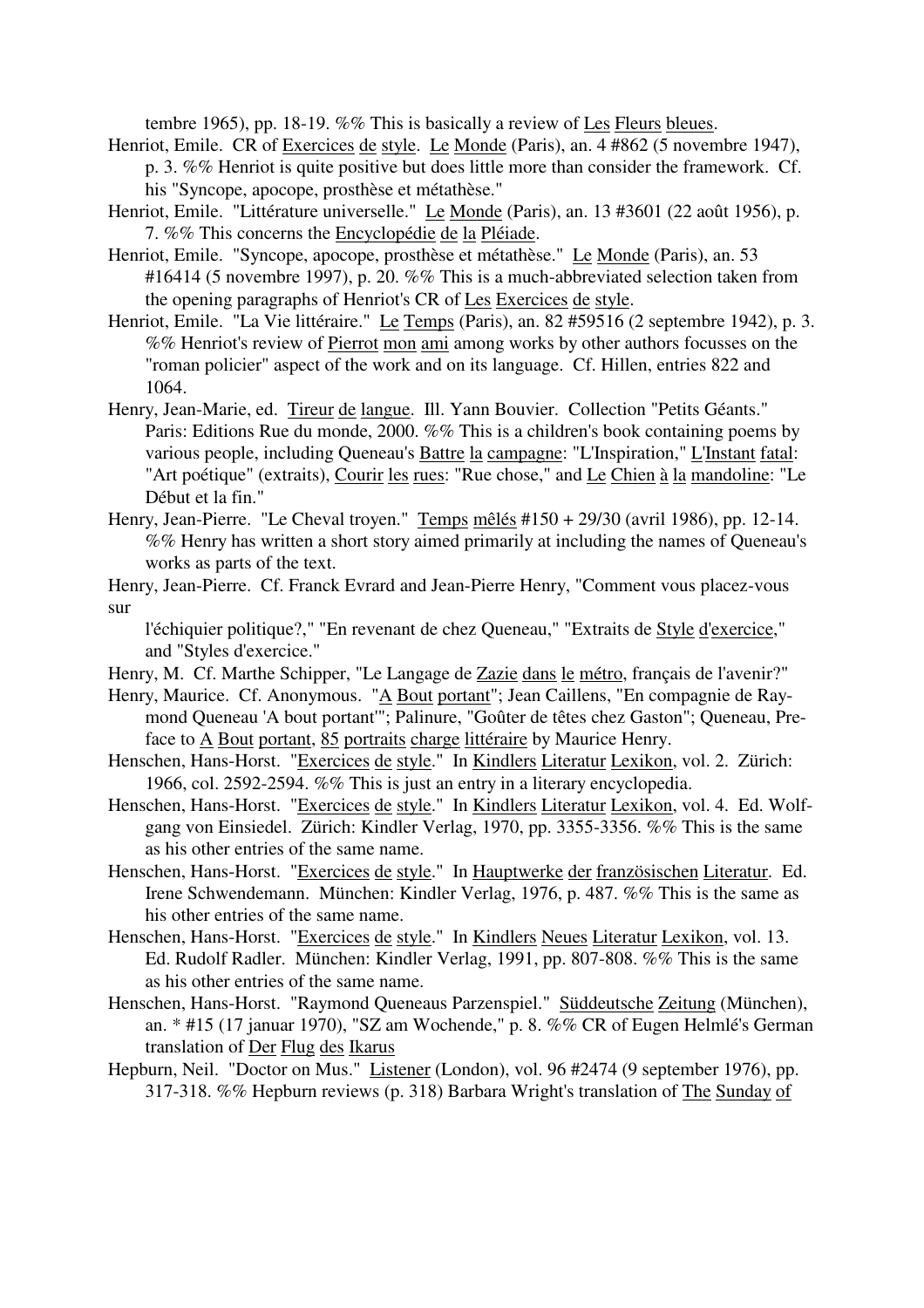Life with hard words for her efforts and one or two kind ones for Queneau's. Wright responded with a letter that can be found in the Lilly Library (Indiana University, Blooming-ton; Box 2, folder #33 ["Sunday of Life"]); Hepburn's reply is there as well.

- Heppenstall, Rayner. "Assignation in Time." The Sunday Telegraph (London), an. \* #311 (29 january 1967), p. 9. %% Heppenstall reviews Between Blue and Blue, Barbara Wright's translation of Les Fleurs bleues, and he has a few words on the problems she had to face in her work.
- Heppenstall, Rayner. Cf. Queneau, "Saint Glinglin Among the Medians."
- Heptonstall, Geoffrey. "The Poetry of Iris Murdoch." Contemporary Review (London), vol. 274 #1597 (february 1999), pp. 84-89. %% Heptonstall ties together (pp. 84-85) Wittgenstein, Murdoch's Under the Net, Queneau's style, and Les Exercices de style.
- Herburger, Christine. "Raymond Queneau." In her Les Traces de James Joyce dans l'histoire du roman français. Mémoire. Innsbruck: Institut für Romanistik der Universitat Innsbruck, 1972, pp. 62-64.
- Hériat, Philippe. "Jeux de mots." La Bataille (Paris), an. 6 #121 (16 avril 1947), p. 4. %% Hériat has a curious brief review of "En passant" which was apparently intended to be witty but is simply somewhat murky at this point.
- Hérin, Philippe. "Au Cinéma pour vous." Elle (Paris), vol. \* #440 (17 mai 1954), p. 13. %% Hérin gives an almost frivolous review of "Monsieur Ripois," a film which, for him, is only a series of comic sketches by Queneau.
- Herin, Philippe. CR of Jean-Pierre Mocky's Un Couple. Elle (Neuilly), vol. \* #781 (9 décembre 1960), p. 43. %% Herin mentions that Queneau did the dialogues for this film, and beyond a positive review of the plot, that's all.
- Herlem, Pascal. "Au clair de la lune on n'y voit qu'un peu." Lectures de Raymond Queneau (Limoges), vol. \* #2 (juin 1989), pp. 97-108. %% Herlem discusses the structure of Pierrot mon ami.
- Herlem, Pascal. "Un Commentaire d'Un Rude Hiver." Temps mêlés #150 + 41/44 (hiver 1989

- printemps 1990), pp. 76-94. %% Herlem offers a psychological analysis which is most interesting.

- Herlem, Pascal. "Des Ellipses à foison. Note à propos de l'oeuvre de Raymond Queneau." Le Coq-Héron (Paris), vol. \* #130/131 (novembre 1993), pp. 53-64. %% Herlem has written a very interesting article which is hard to summarize. He considers Queneau and psychoanalysis, dreams, autobiography, reader participation, structure, etc. Cf. Suzanne Meyer-Bagoly, "Devine (ou: sait-on ce qu'on sait dans Le Dimanche de la vie de Raymond Queneau?)"; Evert van der Starre, Curiosités de Raymond Queneau. De «L'Encyclopédie des Sciences inexactes» aux jeux de la création romanesque, pp. 45-47.
- Herlem, Pascal. "Le Galop du naturel." Amis de Valentin Brû #40-42 (décembre 2005), pp. 183-193. %% Herlem writes of a certain perceived human distance of our selves from our desires, an alienation from our true selves because of our being exiled in our bodies: he defines this as a sort of rurality. He cites a number of authors in this regard, and Queneau is only one of them. This is part of the "actes" of the "Solennel Emmerdement de la ruralité" colloquium held at Saint-Epain (Indre-et-Loire, near Tours) on 13-15 septembre 2003.

Herlem, Pascal. "Kouavouar?" Cahiers Raymond Queneau #8-9 (18 juin 1988), pp. 55-64.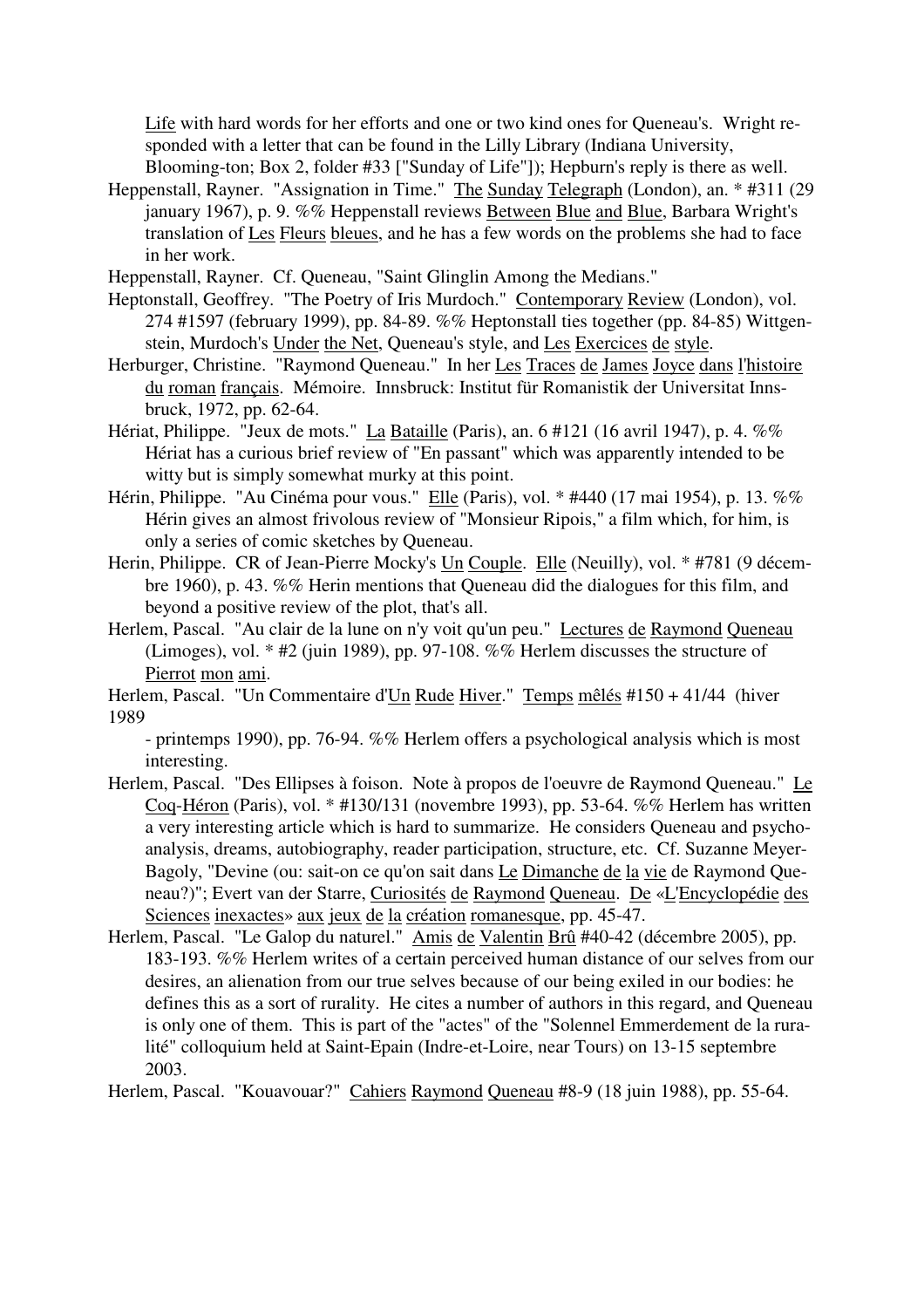%% Herlem considers Queneau's phonetic spelling as more than just humor.

Herlem, Pascal. "Raymond Queneau ellipsopédiste." In Raymond Queneau encyclopédiste? Ed. Mary-Lise Billot and Marc Bruimaud. Actes du Deuxième Colloque de Limoges, décembre 1987. Limoges: Editions du Limon, 1990, pp. 181-193. %% Herlem considers whether Queneau's knowledge really was "encyclopedic" and whether such a thing is even possible. In this very thought-provoking article, he proposes an alternative way of looking at Queneau's familiarity with so much knowledge...

Herlem, Pascal. "Raymond Queneau et l'intérieur." Mélusine (Cahiers du Centre de recherches

sur le surréalisme) #13 ("Le Surréalisme et son psy"). Lausanne: Editions de l'Age de l'Homme, 1992, pp. 111-117. %% Herlem considers what sort of center the "onion" metaphor (cf. Queneau, "Drôles de goûts") might have, and he looks primarily to psychoanalysis for the answer.

Herlem, Pascal. "Raymond Queneau et la réalité psychique de l'humour." Temps mêlés #150 +

65/68 (printemps 1996), pp. 265-271. %% Herlem's article is primarily a disquisition on the development of Freud's ideas concerning the nature and functioning of dreams, and he adds only a few words to link this to the opening pages of Zazie dans le métro.

Herlem, Pascal. "Raymond Queneau et les droits d'odeur." Petite Bibliothèque quenienne #3.

Limoges: Centre international de documentation, de recherche et d'édition Raymond Queneau, 1989. %% Herlem's treatment of smells in Queneau's works is quite careful and detailed. Cf. Catherine Oxland, "'Odeur de sainteté, odeur de soufre': The Body as Exhalation of the Soul in Raymond Queneau."

Herlemont, Frank. Cf. Christine Béchet and Frank Herlemont, "Faustroll à Verviers." Herman, Gerald. "Adapting Queneau's Exercices de style to Classroom Use: An Experiment in

Creative Writing at the Undergraduate Level." ADFL Bulletin (New York), vol. 17 #1 (september 1985), pp. 44-47. %% Herman describes his experience in using Les Exercices de style in a college composition course. Cf. Kanako Goto, "Les Exercices de style: anti-exercices d'écriture? Etude des incorrections stylistiques et grammaticales dans quatre 'exercices' temporels." ADFL = Association of Departments of Foreign Languages.

- Herman, Gerald. "Developing Logical Thinking and Sharpening Writing Skills in Advanced Composition Classes." French Review (Champaign, Illinois), vol. 62 #1 (october 1988), pp. 59-66. %% Herman refers tangentially to the Exercices de style and cites a passage from Pierrot mon ami (beginning of chapter 5).
- Herman, Gerald. "Pedagogical Techniques for Advanced French Writing Classes: Verb Modification." French Review (Champaign, Illinois), vol. 60 #4 (march 1987), pp. 466-473. %% Herman has just a reference to Queneau in the notes.
- Herman, Jean. He wrote under the pseudonym of "Jean Vautrin." Cf. Georges Charensol, "Adieu l'ami"; Jean-Paul Liègeois, "Jean Vautrin: 'Je cultive mes colères. Tant mieux si elles sont contagieuses'"; Amis de Valentin Brû #18 (décembre 1980), pp. 31-32.
- Hermans, Theo. Cf. Carol O'Sullivan, "Retranslating Ireland: Orality and Authenticity in French and German Translations of Blasket Island Autobiography."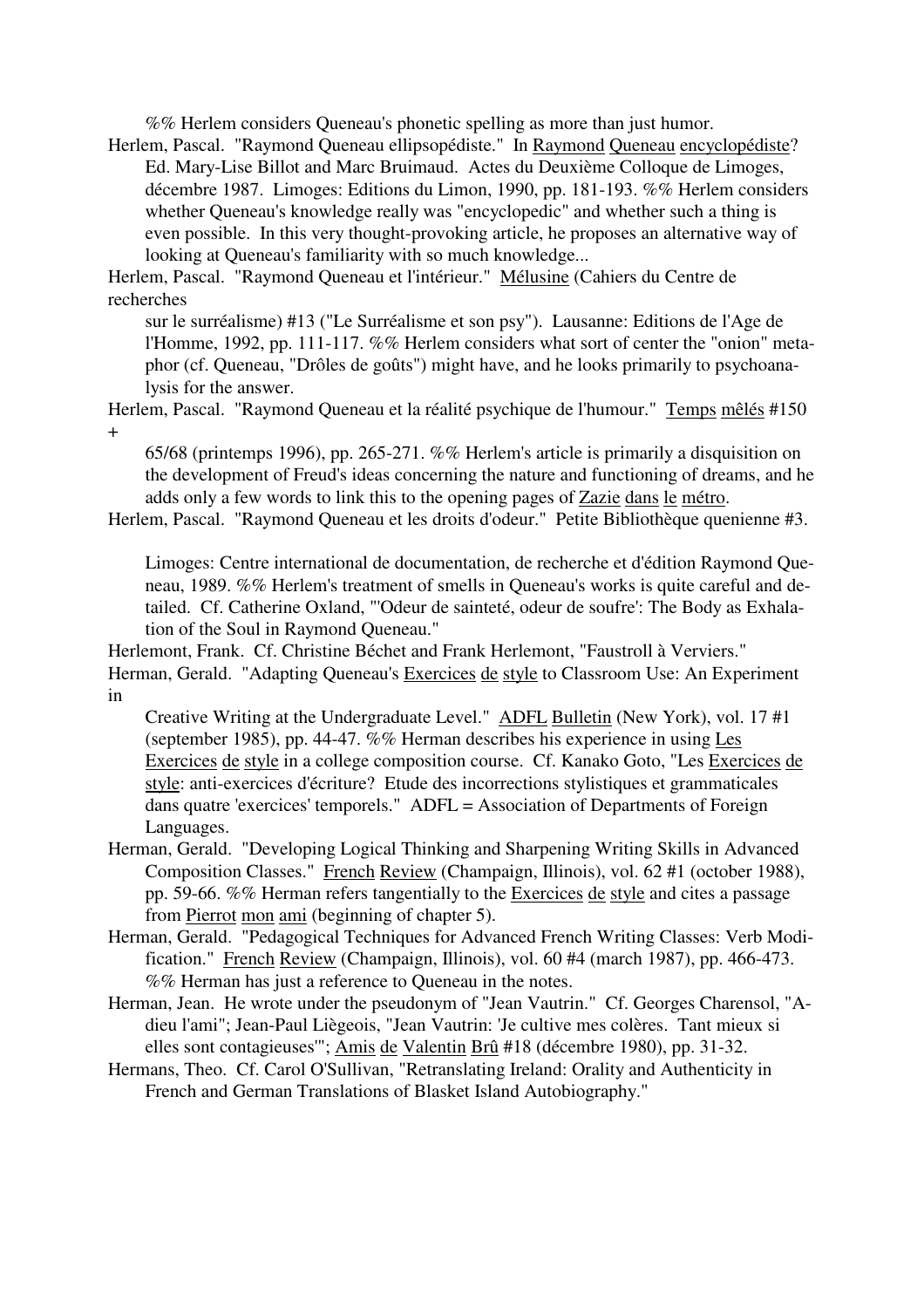Hermant, Abel. Cf. Queneau, "L'Ecrivain et le langage."

Héron, Jean Olivier. Cf. Queneau, Zazie dans le métro.

Heron, Liz. "La Vie difficile des petits éditeurs brittaniques." Le Monde (Paris), an. 47 #14110 (9 juin 1990), "Liber," p. 15. %% Heron says that all the British editions of Jarry, Breton, Roussel, Malet, and Queneau are the work of Atlas Press, run by three underpaid bibliophiles.

Héron-Gorgievski, Natalie. Cf. Catherine de La Hosseraye, Queneau: "Les Fleurs bleues."

Herrmann, Michael. "Connaissez-vous le Quai Lembour? Pour une topographie du jeu de mots." In Sprachspiele und Sprachkomik / Jeux de mots et comique verbal. Ed. Michael Herrmann and Karl Hölz. Collection "Trier Studien zur Literatur," vol. 29. Frankfurt am Main: Peter Lang: 1996, pp. 239-265. %% Herrmann considers the nature of various sorts of word play and uses Queneau for most of his examples.

Herron, Carol. Cf. Queneau, L'Instant fatal: "Un Poème c'est bien peu de chose."

Hersant, Yves, and Ruggero Campagnoli. CR of the Oulipo's La Littérature potentielle. Nouvelle Revue française (Paris), vol. 52 #311 (décembre 1978), pp. 98-101. %% This is a curious and offbeat review...

Hersant, Yves. Cf. Italo Calvino, Leçons américaines; Domenico D'Oria, "L'Oulipo en italien";

Oulipo, La Letturatura potenziale (Creazioni, ri-creazioni, ricreazioni).

- Herschberg-Pierrot, Anne. "De Bouvard et Pécuchet aux Enfants du Limon." In Fous littéraires, nouveaux chantiers. Ed. Jean-Jacques Lefrère and Michel Pierssens. Collection "En Marge." Tusson (Charente): Editions Du Lérot, 2003, pp. 179-181. %% Herschberg-Pierrot draws parallels between the texts of these two novels but probes even more deeply to note the similarity of Flaubert's and Queneau's interests in regard to the "fous littéraires." Queneau is also mentioned on pp. 9-10, 14, 23, 88, 99, 112, 143, 149, 192, 194, 199, and 200 of this volume as well as in Michel Braudeau, "Raymond Queneau et le vertige de la folie littéraire." Fous littéraires, nouveaux chantiers contains the "actes" of the Sixième Colloque des Invalides, a symposium on the "fous littéraires" held on 29 novembre 2002.
- Herschberg-Pierrot, Anne. Stylistique de la prose. Paris: Belin, 1993. %% Herschberg-Pierrot uses the "exercices de style" "Passé simple" and "Imparfait" (pp. 91-93) as illustrations of her ideas. She indirectly compares a passage from Flaubert's Salammbô to the description of different barbarians at the opening of Les Fleurs bleues (pp. 247-248). And she refers to Queneau's comment, from about the middle of his "Ecrit en 1937," on Céline's use of "points de suspension" (p. 269).
- Herschberg-Pierrot, Anne. Cf. Claire Saïm, "Une Etude de la négation dans Zazie dans le métro de Raymond Queneau, ou Zazie n'a pas pris le métro."

Hertenstein, Axel. Cf. Queneau, "Das heiße Fleisch der Wörter."

Hertich, Alexander. "The Möbius Strip: Intertextual Turns in Raymond Queneau's Le Chiendent (René Descartes)." PhD at University of Wisconsin (Madison), may 2001. Director Steven Winspur. Dissertation Abstracts International, vol. 62 #4A (\* 2001), p. 1432. %% Hertich considers Queneau's use of intertextuality primarily in Le Chiendent, arguing that in spite of conflicting evidence, some of it from Queneau himself, this intertextuality is centered on René Descartes' Discours de la méthode but also includes parallels between the published novel and the seventeenth-century philosophical treatise (among other